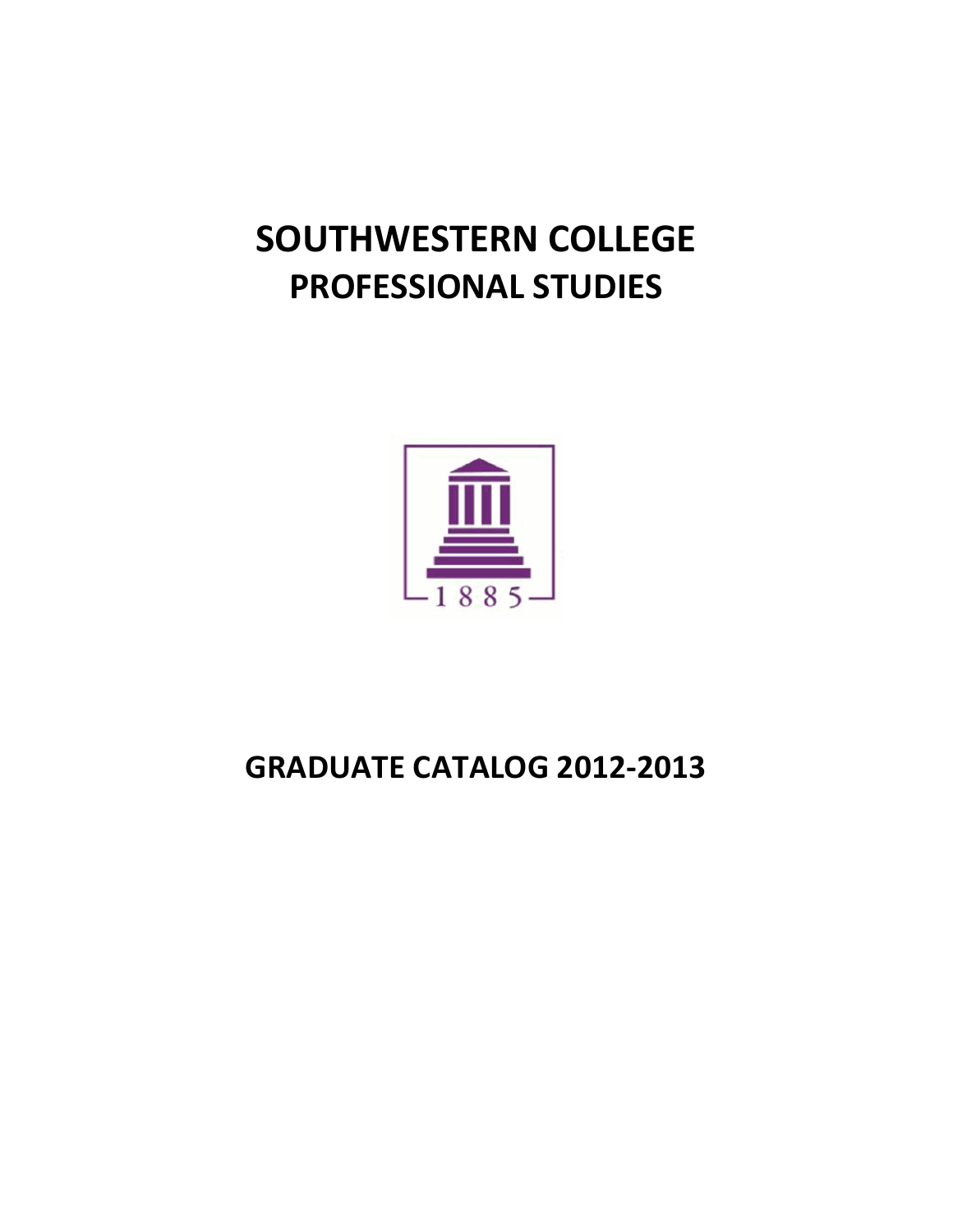## *Table of Contents*

#### **General Information**

| <b>Getting Started</b>                       |  |
|----------------------------------------------|--|
|                                              |  |
|                                              |  |
|                                              |  |
|                                              |  |
|                                              |  |
|                                              |  |
|                                              |  |
| Academics                                    |  |
|                                              |  |
|                                              |  |
|                                              |  |
| Academic Integrity Violation Policy 10       |  |
|                                              |  |
| Graduate Certificates Offered 11             |  |
| Changing Majors/Adding a Certificate 11      |  |
|                                              |  |
|                                              |  |
|                                              |  |
| Power Campus Self-Service/Course Selection12 |  |
|                                              |  |
|                                              |  |
|                                              |  |
|                                              |  |
|                                              |  |
|                                              |  |
|                                              |  |
| Failure to Meet Course Requirements  13      |  |
|                                              |  |
|                                              |  |
|                                              |  |
|                                              |  |

| <b>Academics (continued)</b>                    |    |
|-------------------------------------------------|----|
|                                                 |    |
|                                                 |    |
|                                                 |    |
|                                                 |    |
|                                                 |    |
| Academic Suspension and Expulsion16             |    |
| Requirements for Graduation17                   |    |
|                                                 |    |
| <b>Financial</b>                                |    |
|                                                 |    |
|                                                 |    |
|                                                 |    |
|                                                 |    |
|                                                 |    |
|                                                 |    |
|                                                 |    |
|                                                 |    |
| Learner Complaint and Appeals Process 23        |    |
| <b>Programs of Study</b>                        |    |
|                                                 |    |
| Master of Arts in Specialized Ministries 25     |    |
| Master of Arts in Theological Studies25         |    |
|                                                 |    |
| Master of Business Administration27             |    |
|                                                 |    |
|                                                 |    |
|                                                 |    |
|                                                 |    |
| Master of Science in Management32               |    |
| Master of Science in Leadership33               |    |
| Master of Science in Security Administration 33 |    |
| <b>Graduate Certificates</b>                    |    |
| <b>Riblical Studies</b>                         | 34 |
|                                                 |    |
| Enterprise Risk Management 35                   |    |
|                                                 |    |
|                                                 |    |
| Executive Quality Management 36                 |    |
| Youth Ministry for the Lay Leader37             |    |
|                                                 |    |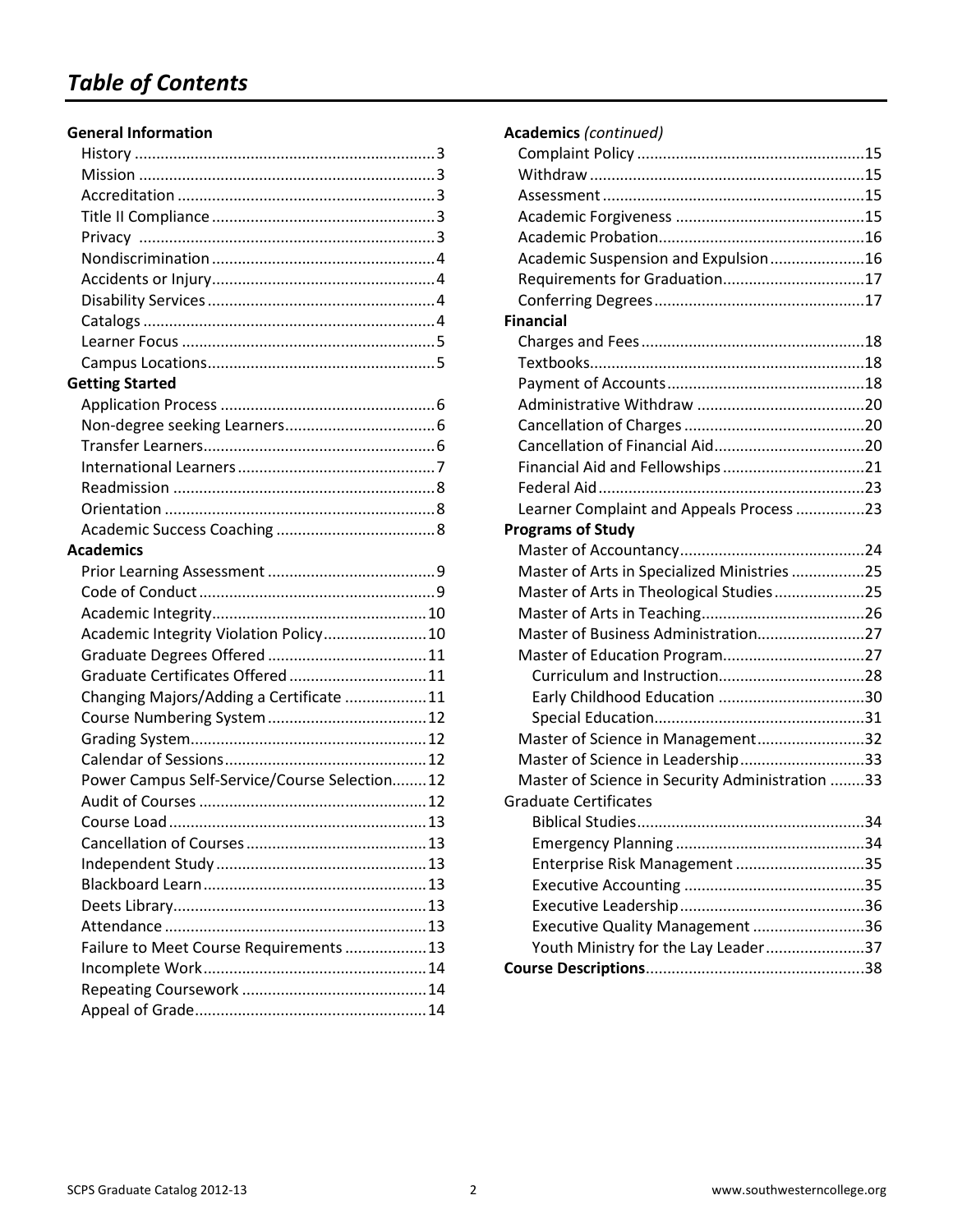## *General Information www.southwesterncollege.org/about/*

#### **E** HISTORY

Southwestern College was chartered June 19, 1885, by the Methodists of Kansas as "an institution of learning of full collegiate powers." It opened its doors for fortythree learners on September 7, 1886. The first name of the College was "The Southwest Kansas Conference College"; the name "The Southwestern College'' was adopted November 5, 1908.

The residential campus, located on 85 acres in Winfield, Kansas, offers undergraduate and graduate degree programs for traditional age learners.

The College began offering degree completion programs for working adults in 1994. Currently Professional Studies has undergraduate and graduate programs in Wichita, Kansas; McConnell Air Force Base, Kansas; Midwest City, Oklahoma; Fort Riley, Kansas; and online.

Southwestern is a learning community of approximately 1800 learners, 50 full-time teaching faculty members, and 270 affiliate faculty members from leading industries across the country. In addition to programs for traditional age learners and working adults, the College provides learning opportunities for service men and women in all branches of the military.

#### **MISSION**

Southwestern College provides a values-based learning experience that emphasizes intellectual, personal, and spiritual growth. Founded in 1885 by Kansas Methodists and now related to the Kansas West Conference of the United Methodist Church, the college offers both bachelor's and master's degrees on ground and online.

Southwestern College:

- **Prepares students for careers and for graduate** studies with courses that foster critical thinking and effective communication and are characterized by meaningful professor-student interaction.
- Employs emerging technologies that promote learning.
- **Strives to live by and teach a sustainable way of** life.
- **Provides preparation for a wide range of church**related vocations and involvement.
- Offers programs that embrace prior learning and facilitate career progression for working adults, members of the armed services, and persons in transition.
- Affords a residential learning experience abundant with co-curricular activities that build social awareness and interpersonal skills and cultivate an ethos of service and leadership.

#### $\blacksquare$  **ACCREDITATION**

Southwestern College is accredited by The Higher Learning Commission and is a member of the North Central Association, (312) 263-0456,

www.ncahigherlearningcommission.org,

It is further accredited by the University Senate of the United Methodist Church, the Commission on Collegiate Nursing Education (nursing), the National Association for the Education of Young Children (early childhood education), the National Association of Schools of Music (music), the National Council for Accreditation of Teacher Education and the Kansas State Department of Education (teacher education program), and the Commission on Accreditation of Athletic Training Education (athletic training). The nursing program holds approval by the Kansas State Board of Nursing. Southwestern learners find credits taken here fully accepted in undergraduate and graduate schools across the nation.

#### $\blacksquare$  **TITLE II COMPLIANCE**

Southwestern College is in compliance with federal regulations on disbursement of Title II information.

#### **PRIVACY**

Southwestern College has interpreted the Family Educational Rights and Privacy Act of 1974 (FERPA; the Buckley Amendment) to restrict the release of confidential information relating to learners. This information includes the learner's academic record, test scores, and academic progress. A full statement of policy and learners' rights is posted at www.sckans.edu/registrar.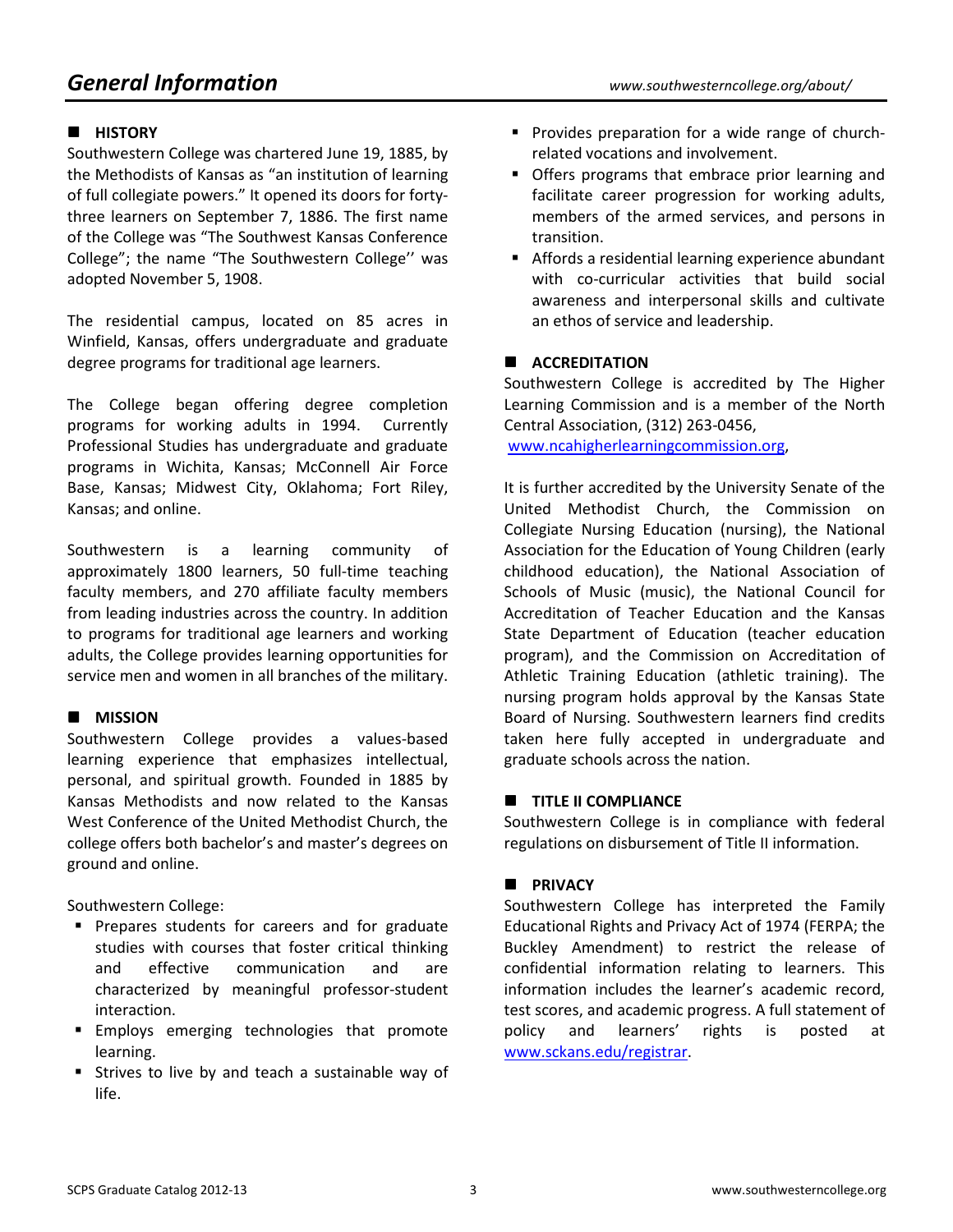#### **NOTICE OF NONDISCRIMINATION**

Southwestern College is committed to a policy of nondiscrimination on the basis of race, gender, color, age, sexual orientation, religion, national origin, ethnic origin, or physical disability, veteran (including Vietnam era) status, or other non-merit reasons, in hiring, admissions, and educational programs or activities, all as required by applicable laws and regulations. The College also practices affirmative action in hiring. Responsibility for coordination of compliance efforts and receipt of inquiries, including those concerning the Civil Rights Act of 1960, the Age Discrimination in Employment Act of 1975, Title IX of the Education Amendments of 1972, and Section 504 of the Rehabilitation Act of 1973, the Vietnam Era Veterans' Readjustment Assistance Act of 1974, the Americans with Disabilities Act of 1990, and other related federal, state, and local legislation, executive orders, regulations, and guidelines, has been delegated to the Director of Human Resources, Southwestern College, 100 College St., Winfield, KS 67156-2499, 620.229.6000.

#### **E** ACCIDENTS OR INJURY

Southwestern College does not insure against accidents or injury to learners that may occur during college sponsored activities or those that occur off campus as the result of class assignments. Learners are expected to act responsibility by taking necessary precautions against accidents. Learners are also advised to protect themselves from the financial burden of accident of injury by maintaining personal insurance.

#### **N** DISABILITY SERVICES

The college does not exclude otherwise qualified persons with disabilities, solely by reason of the disability, from participating in college programs and activities, nor are the persons with disabilities denied the benefits of these programs or subjected to discrimination.

It is the responsibility of the learner to bring to the college's attention the need for accommodation due to a qualifying disability along with such supporting information as reasonably required. Requests for accommodation should be made to the Director of Learner Support and Academic Success, and must be supported by appropriate documentation of the relevant disability. The director, in consultation with other trained professionals if necessary, will determine what reasonable accommodations will be made by the college. The learner should provide an updated request for accommodation should any changes occur which must be considered.

#### **CATALOGS**

Courses and policies in this catalog are subject to change through the processes set forth in the institutional policy manuals. Normally, policy revisions are undertaken in the following year after due notification has been served. There may be cases, however, when a policy is changed and implemented in the same year. A curriculum or policy change could be applied to matriculated learners and, as such, the catalog should not be construed as a contract between the college and the learners.

#### **Selection of Catalog**

In most cases, learners will meet graduation requirements stated in the catalog under which they first enter the program. When graduation requirements change, learners may adhere to the ones listed in the catalog under which they first entered, or they may optionally select the newer catalog and follow those requirements. Learners who leave the master's program but re-enroll having missed no more than the equivalent of three full semesters (e.g., fall, spring, summer) may follow the catalog under which they were previously enrolled.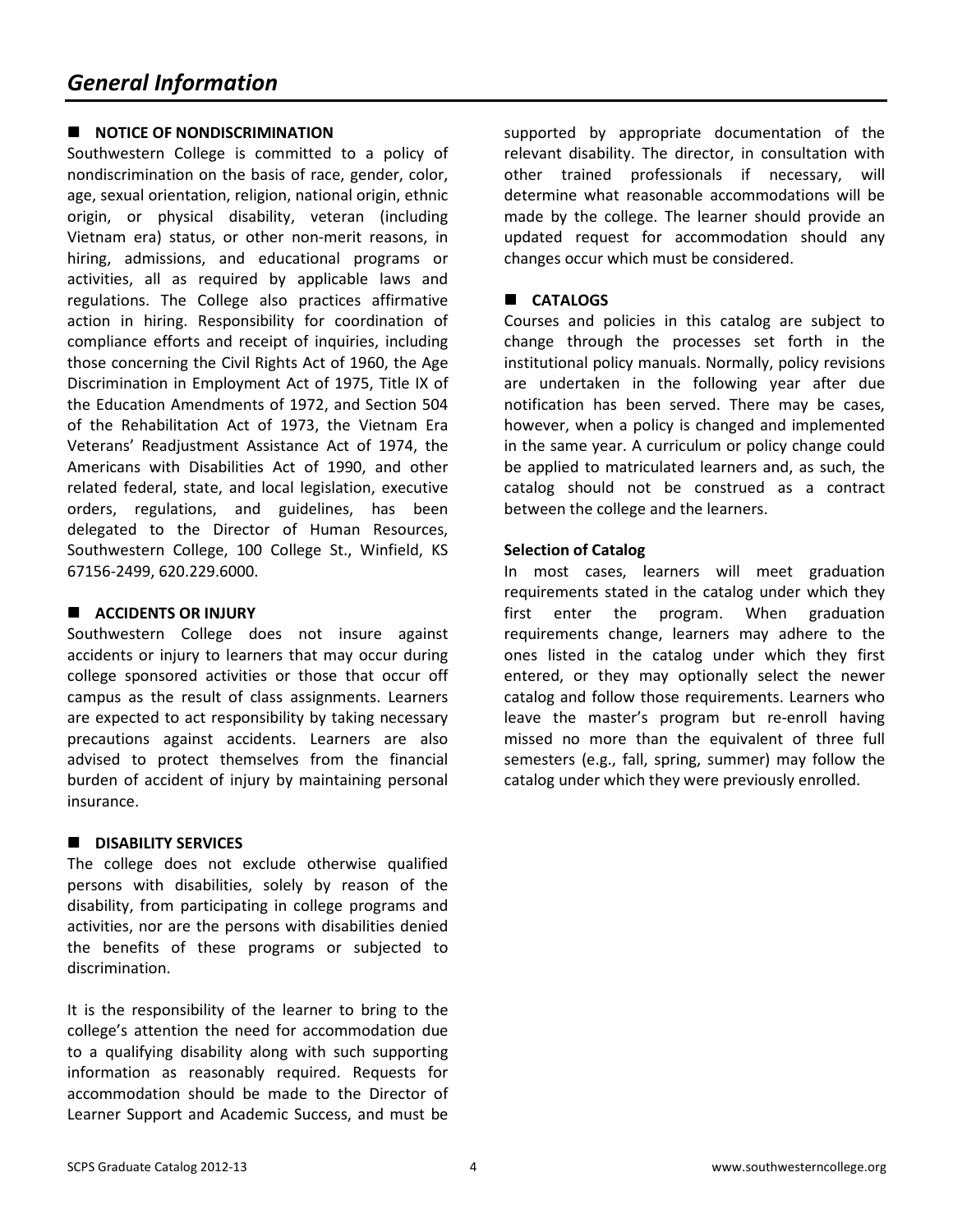#### **LEARNER FOCUS**

Southwestern College Professional Studies is strongly committed to being:

#### **Learner focused**

We understand and empathize with the unique needs of adult learners. Programs and services are specifically tailored toward adults who are balancing the pursuit of a college degree with work and family demands and/or military service.

#### **Ethically sound**

Building upon our historic connection to the United Methodist Church, we meet the highest ethical standards when working with learners and each other.

#### **Academically excellent**

Academic programs are reviewed on an ongoing basis to ensure that they exceed institutional outcomes. Instructors have relevant work experience as well as strong teaching skills with exemplary academic credentials.

#### **Responsive**

Understanding and responding to the educational needs of the workplace, community, and the military serve as a hallmark. We operate with a spirit of innovation and creativity in the development and deployment of new programs. We seek partnerships with other educational providers and organizations for the explicit reason of increasing access of educational opportunities to adults and are flexible in program design to the benefit of learners and the larger community.

#### **<sup>i</sup>Nstitutionally accountable**

We recognize our unique role and work actively to participate in and advance the overall strategic goals and directions of Southwestern College.

#### **Empowering**

We take a developmental and motivational approach with learners and each other in order to help everyone reach their dreams – educationally, personally, and professionally.

#### **Resolute**

We are committed in our efforts to see our learners persist to graduation. We accept the role of learners' advocate and will never give up on our learners' lifelong goals to achieve an education.

#### **CAMPUS LOCATIONS**

**Wichita East Branch Campus**  2040 S. Rock Road Wichita, KS 67207-5350 316.684.5335 Fax: 316.688.5218 prostudy@sckans.edu

#### **Wichita West Branch Campus**

3460 N. Ridge Rd., Suite 50 Wichita, KS 67205 316.946.1116 Fax: 316.946.1079 wwichita@sckans.edu

#### **Midwest City Branch Campus**

1401 S. Douglas Blvd., Suite O Midwest City, OK 73130 405.733.3301 Fax: 405.733.1254 okc@sckans.edu

#### **McConnell AFB Branch Campus**

22 MSS/DPE 53474 Lawrence Ct. McConnell AFB, KS 67221-4000 316.681.1467 Fax: 316.681.2837 mcconnell@sckans.edu

#### **Fort Riley Branch Campus**

Building 217, Custer Ave. Fort Riley, KS 66442 785.784.9930 fortriley@sckans.edu

#### **Kansas City Branch Campus**

9393 W.  $110^{th}$  St. 51 Corporate Woods, Suite 500 Overland Park, KS 66210 kc@sckans.edu

#### **SOUTHWESTERN COLLEGE MAIN CAMPUS**

**Winfield**  100 College Street Winfield, KS 67156 800.846.1543

**For an up-to-date and complete listing of staff visit our website at:** 

http://www.southwesterncollege.org/contact-us/staff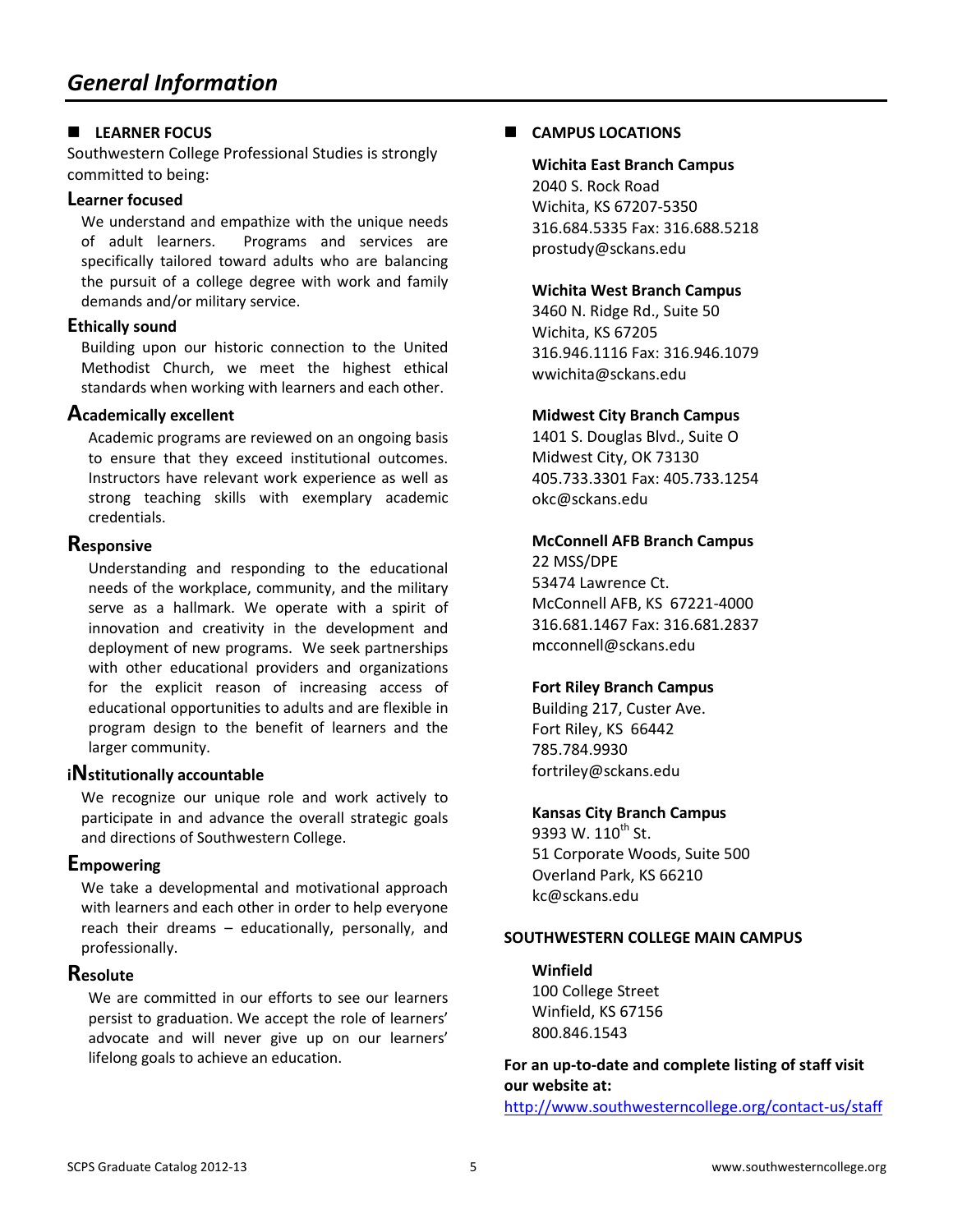#### $\blacksquare$  APPLICATION PROCESS

Learners applying for a Professional Studies graduate program may obtain a formal application packet from:

 Graduate Admissions Southwestern College 2040 S. Rock Rd. Wichita, KS 67207

Application forms are also available electronically at: http://www.southwesterncollege.org/enrollment/ graduate/apply-now/.

Applicants are required to submit application forms, two letters of professional reference, official transcript from the regionally accredited institution where the candidate obtained his/her undergraduate degree, a current resume, and a written essay addressing why the candidate decided to enroll in the specific program and explaining how the candidate hopes to use this knowledge to further develop his/her career. Applicants must have a 3.0 cumulative GPA for all previous college coursework to be admitted into the M.Acc., MBA and M.Ed. Special Education program. Applicants must have a 2.5 cumulative GPA for all previous college coursework to be admitted into all other graduate programs.

#### **Admission with Full Standing**

All applicants must have completed a baccalaureate degree from a regionally accredited institution and a minimum undergraduate cumulative grade point average of 3.0 on a 4.0 scale for the M.Acc., MBA and the M.Ed. in Special Education programs and a 2.5 on a 4.0 scale for all other graduate programs.

#### **Conditional Admission**

Some applicants may be granted conditional admission if grades do not meet the above standards or there are other deficiencies, provided there is other evidence that the applicant has the ability to do satisfactory graduate work. In such cases, the appropriate academic administrator will advise of conditions to be met to attain full-standing admission. Full standing is required after completion of 9 credit hours of graduate coursework with a cumulative grade point average of 3.0 on a 4.0 scale for the M.Acc., MBA and M.Ed. programs, and a 2.5 for all other graduate programs with no grade below a C, and upon the removal of any condition that was specified at the time of the admission.

#### **NON-DEGREE SEEKING LEARNERS**

Learners who do not plan to work for an advanced degree may be admitted as non-degree learners. Nondegree learners need special approval from the appropriate academic administrator prior to enrolling in their first course and evidence of a conferred bachelor's degree. A maximum of 12 non-degree graduate credits may be earned. A non-degree seeking learner who later wishes to enter a degree program or apply completed course work to a graduate certificate must undergo the full application and admission review process.

#### **Certificate Learners**

Learners seeking a Southwestern College Professional Studies graduate certificate are admitted with nondegree seeking status. A maximum of 18 graduate certificate hours may be earned. A non-degree seeking certificate learner who later wishes to enter an advanced degree program must undergo the full application and admission review process.

#### **TRANSFER LEARNERS**

Learners may be able to transfer hours earned in other accredited graduate programs if the grade point average of those total hours is 3.0 or higher for the M.Acc. and MBA or 2.5 or higher for the M.S.L., M.S.S.A., M.A.S.M., and M.S.M. graduate programs (see section below for details regarding transfer for the M.Ed. programs). Requests for transfer should be made through the learners' individual academic success coach.

Typically, no more than six semester hours (with grades of A or B) may be applied to the Southwestern College graduate degree, unless by specific articulation agreement or under special circumstances with approval by the appropriate academic administrator. Transfer credits from a Southwestern College graduate program to a second graduate program are limited to six semester hours for equivalent courses from the prior degree. It is required that there will be sufficient remaining unique courses to satisfy the total credits for the second degree. The decision to accept transfer credit will be made by the appropriate academic administrator. Official transcripts showing graduate coursework will also be required.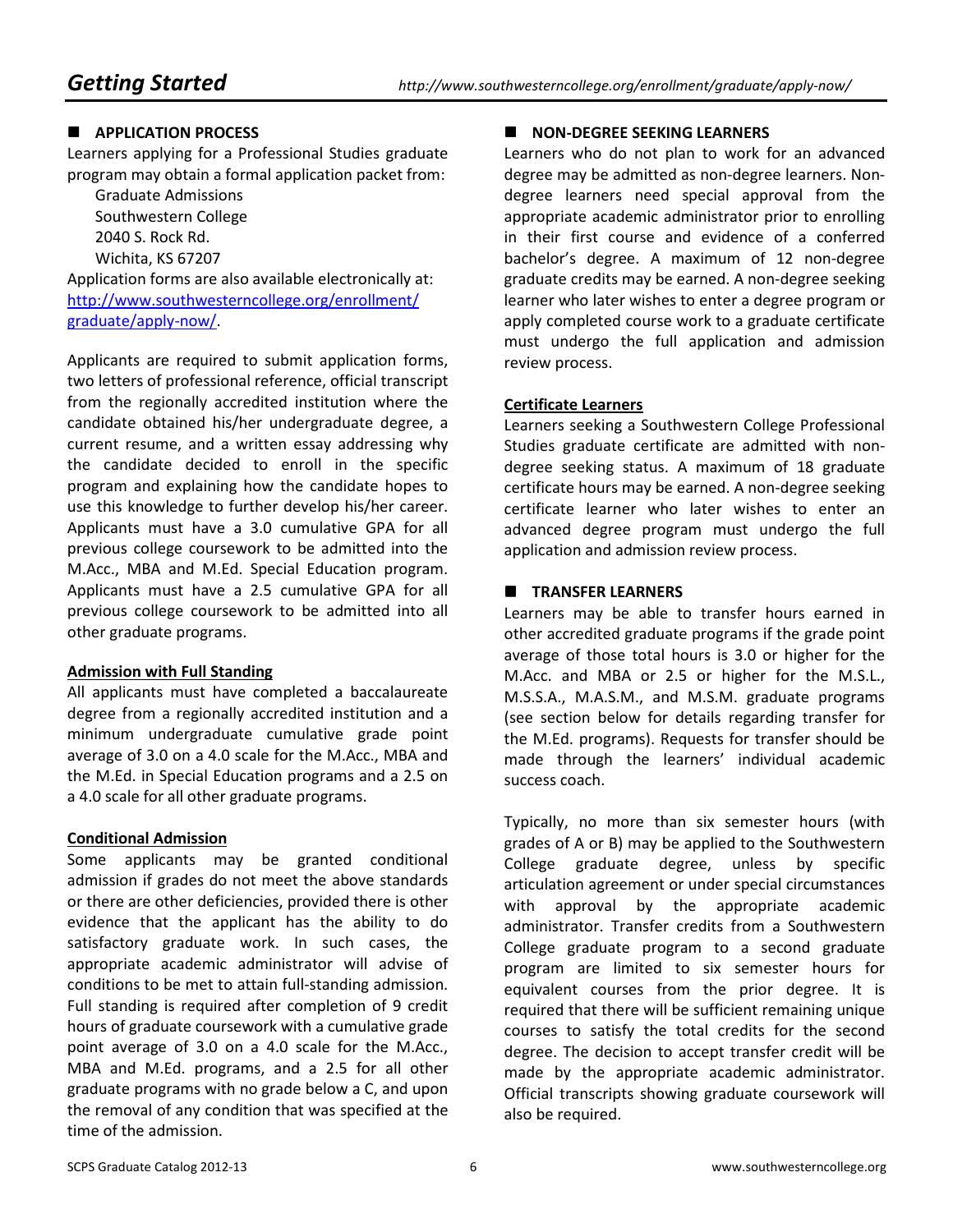#### **TRANSFER LEARNERS** *(continued)*

Transfer learners must also meet these requirements:

- 1. Regardless of grade points earned in graduate study at other institutions, have at least a grade point average of 3.0 for all work taken in the M.Acc., MBA, and M.Ed. programs, and a 2.5 for all other graduate programs at Southwestern College.
- 2. Accept the judgment of appropriate academic administrator in substituting transfer credits for courses in the Southwestern College graduate catalog.

#### **Transfer Courses for M.Ed. and M.A.T.**

For the M.Ed. the following guidelines also apply:

- 1. Transfer courses must have been taken within the last five years from the date of program entry.
- 2. Transfer courses submitted for required courses must correspond to the catalog description of the Southwestern College course for which they are substituted.
- 3. Undergraduate courses may be transferred for credit but only for licensure requirements—they will not count as graduate credits for the degree but may still be used to meet Kansas Department of Education licensure requirements.
- 4. Applying transfer courses for elective classes:
	- a. No more than three semester hours or equivalent can be transferred from courses that do not directly correspond to catalog descriptions for the special education/ curriculum and instruction Southwestern College elective courses.
	- b. Special education transfer courses must be in the field of education or psychology and be directly related to the licensure standards for adaptive special education teachers.
	- c. For courses already taken, follow the procedures associated with the course substitution form. This should be submitted to an academic success coach.
	- d. For courses not yet taken, the learner needs to obtain prior approval by submitting any available descriptive information on the class to the Academic Success Coach. Prior approval

is required to ensure acceptance of transfer courses to fulfill program requirements. A course substitution form as well as the official transcript is required once the course is completed to include it in the program of study.

e. Graduate credit for education workshops may be available if prior arrangements are made to include the workshop in an independent study under EDUC 555x (A, B, C, etc) Topics in Education. Additional readings, activities or assignments may be required to assure that the independent study meets standards for a graduate level course.

#### $\blacksquare$  INTERNATIONAL LEARNERS

International learners who wish to attend Southwestern College Professional Studies belong in one of the three categories described below. Review the appropriate category for additional application information. In all categories, the learner's undergraduate degree must be officially recognized by the government of the country in which the degree was granted. Learners who have attended schools where English has not been the primary language of instruction must show evidence of English proficiency through one of the following: a paper score of 550 or higher, or an internet score of 80 or higher on the Test of English as a Foreign Language (TOEFL), a score of 6.5 or higher on the International English Language Testing Service (IELTS) test; a score of 4 or higher on the Chinese Government English Exam; or special courses in other institutions such as completion of the highest level of an Intensive English Language Center program or other relevant experiences.

Learners who have completed graduate-level courses outside the US and who wish to transfer credits into a Southwestern College graduate program must provide official copies of all college transcripts and record of any undergraduate and graduate degrees awarded. All foreign credentials not listed in English should have an accompanying literal translation. Alternatively, learners can provide a third-party transcript evaluation from an organization such as ECE or WES. Please see the Transfer Learners section in this catalog for additional information.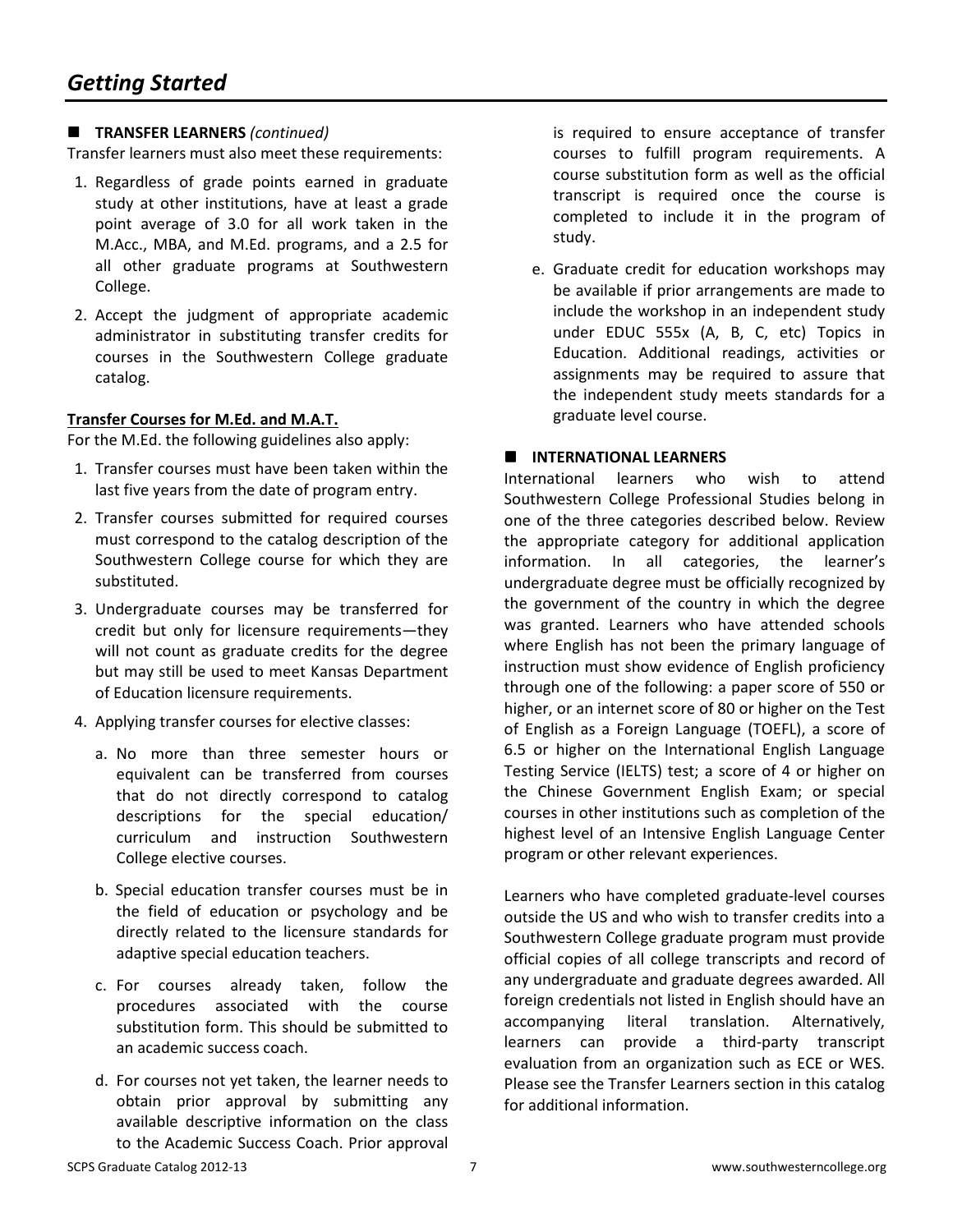#### **INTERNATIONAL LEARNERS** *(continued)*

**Category 1:** Learners who study online with Southwestern College Professional Studies programs from a country outside the USA follow the same policies and procedures outlined under Application Process in this catalog. Learners in this category must make payment arrangements with the Billing Office at the time of enrollment, or they will be dropped prior to the start of class.

**Category 2:** Learners who are permanent United States residents follow the same policies and procedures outlined under Application Process in this catalog. Learners in this category should provide an alien registration number or an ITIN number in place of a Social Security Number on application documents.

**Category 3:** Learners who are required to apply for an F-1 visa should plan to work jointly with a main campus and a Professional Studies admissions representative in order to ensure that all college admission and visa application requirements are met. Prospective learners can begin the process by contacting a Professional Studies admissions representative at 888.684.5335.

#### **READMISSION**

Learners not enrolled for the equivalent of more than three consecutive semesters are required to contact a Professional Studies graduate admissions counselor to complete all necessary documentation for readmission. Learners who leave the master's program but re-enroll having missed no more than one year (counting fall, spring, and summer semesters as one year) may follow the catalog under which they were previously enrolled. Southwestern College is in compliance with the Higher Education and Opportunity Act (HEOA) provision for service members readmission based on military service.

#### $\blacksquare$  **ORIENTATION**

All Professional Studies graduate learners are given access to a Blackboard course with continuous enrollment for orientation and resources. This site contains helpful information for all graduate learners, including supplemental program resources and details regarding capstone projects.

#### **ACADEMIC SUCCESS COACHING (ADVISING)**

Academic Success Coaching (ASC) plays a critical role in the learner's educational journey at Southwestern College. A staff of professional, full-time coaches assists learners with degree plans, course selection, and other issues related to the learner's program. In addition, the academic success coach is prepared with the tools and best practices needed to help learners persist to their individual educational goals. Each academic success coach is committed to proactive learner contact, providing the necessary level of support for an optimal educational experience. Prospective learners are invited to discuss their specific goals with a graduate academic success coach. To contact an academic success coach, e-mail graduate@sckans.edu.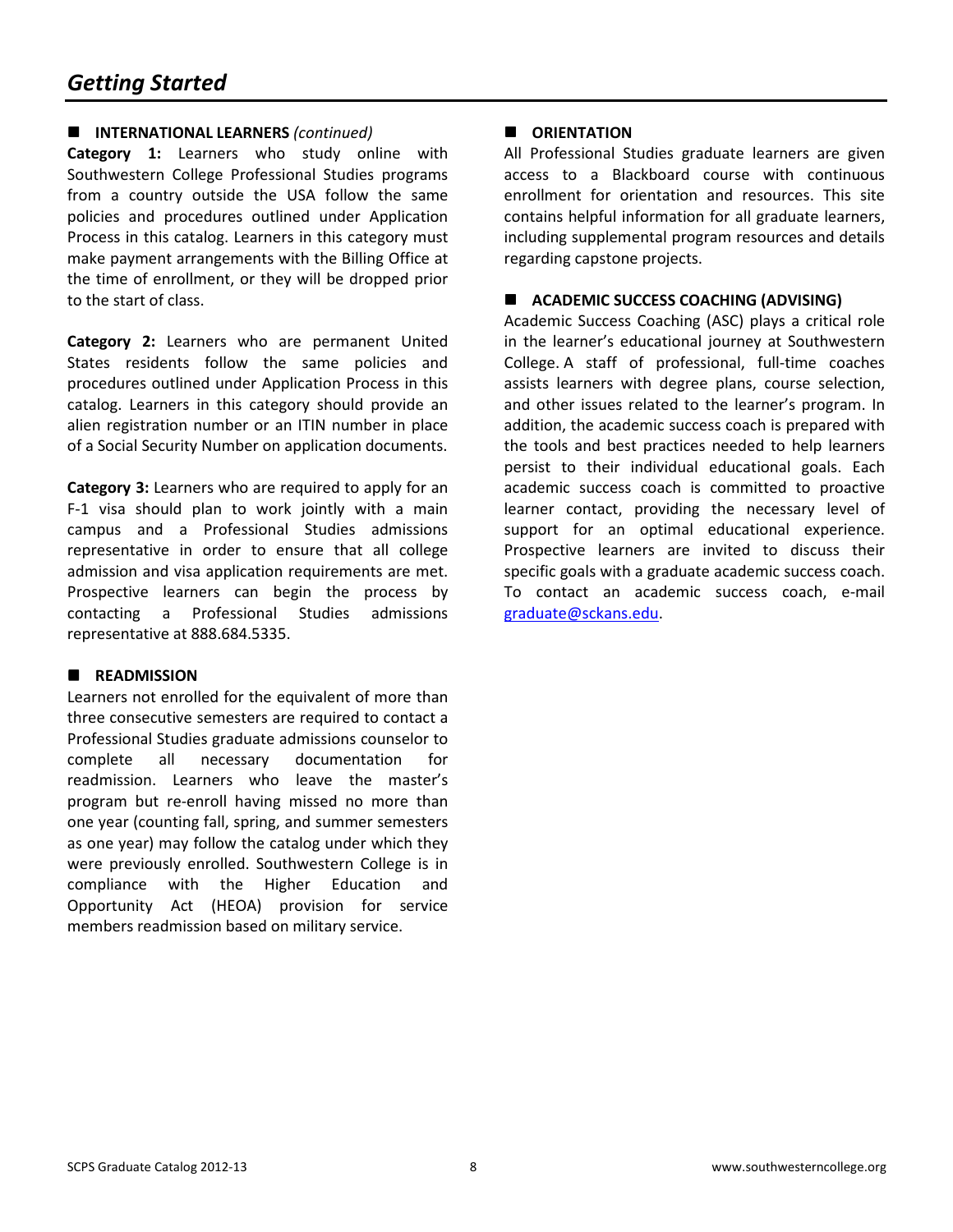#### **PRIOR LEARNING ASSESSMENT**

Learners may receive additional credit through prior learning assessment process. These include: transfer credit and credit evaluated by the American Council on Education (ACE).

A description of the policies specific to these various credit options is described below.

#### **Transfer Credit**

Learners must provide an official transcript of graduate coursework done at all other institutions for review by the appropriate academic administration to apply those hours toward requirements at Southwestern College. Only hours successfully completed with a final grade of A or B earned at institutions recognized by the Council for Higher Education Accreditation (CHEA) may be considered. A maximum of six graduate transfer hours may be applied to an advanced degree at Southwestern College.

#### **Credit Evaluated by the Academic Council on Education (ACE)**

Recommendations for graduate credit will be reviewed for credit and applied to degree requirements like other transfer credits.

#### **Validation of Credits by Examination**

This option is currently available only in Southwestern College undergraduate programs.

#### **CODE OF CONDUCT**

Enrollment at Southwestern College is interpreted by the institution to have both academic and social behavioral implications. Learners are expected to conduct themselves ethically, honestly, and with integrity. This requires the demonstration of mutual respect and civility in both academic and professional discourse and settings. Learners are expected to respect the rights and privileges of others and to foster an environment conducive to learning. The following actions or behaviors which are inconsistent with the college mission and academic traditions or unacceptable to the established community standards may result in suspension or expulsion.

- 1. Actions, oral statements, and written statements which threaten or violate the personal safety of faculty, staff, or learners.
- 2. Harassment, sexual or otherwise, that has the effect of creating a hostile or offensive educational environment for any learner, faculty, or staff member.
- 3. Stalking or persistently pursuing another person and creating unwelcomed contact or communication.
- 4. Unauthorized, inappropriate or misuse of computers and technology.
- 5. Theft or damage to personal or college property or services.
- 6. Academic dishonesty including but not limited to plagiarism and cheating.
- 7. Physical harm or threat of physical harm to any person or persons, including but not limited to assault, sexual abuse, or other forms of physical abuse.
- 8. Carrying of weapons or other hazardous items on campus, at campus-sanctioned events, or when meeting with campus personnel (does not apply to learners who are law enforcement officers).
- 9. Using, dealing in, or being under the influence of alcohol or illegal drugs while in class.
- 10. Falsification, alteration or invention of information on college forms including financial aid applications.
- 11. Violation of federal, state, or local laws and regulations that impact the college educational environment.

This list is representative but not all-inclusive. Violators of the Code of Conduct will be referred to the Vice President of Southwestern College Professional Studies who will make an appropriate disciplinary decision.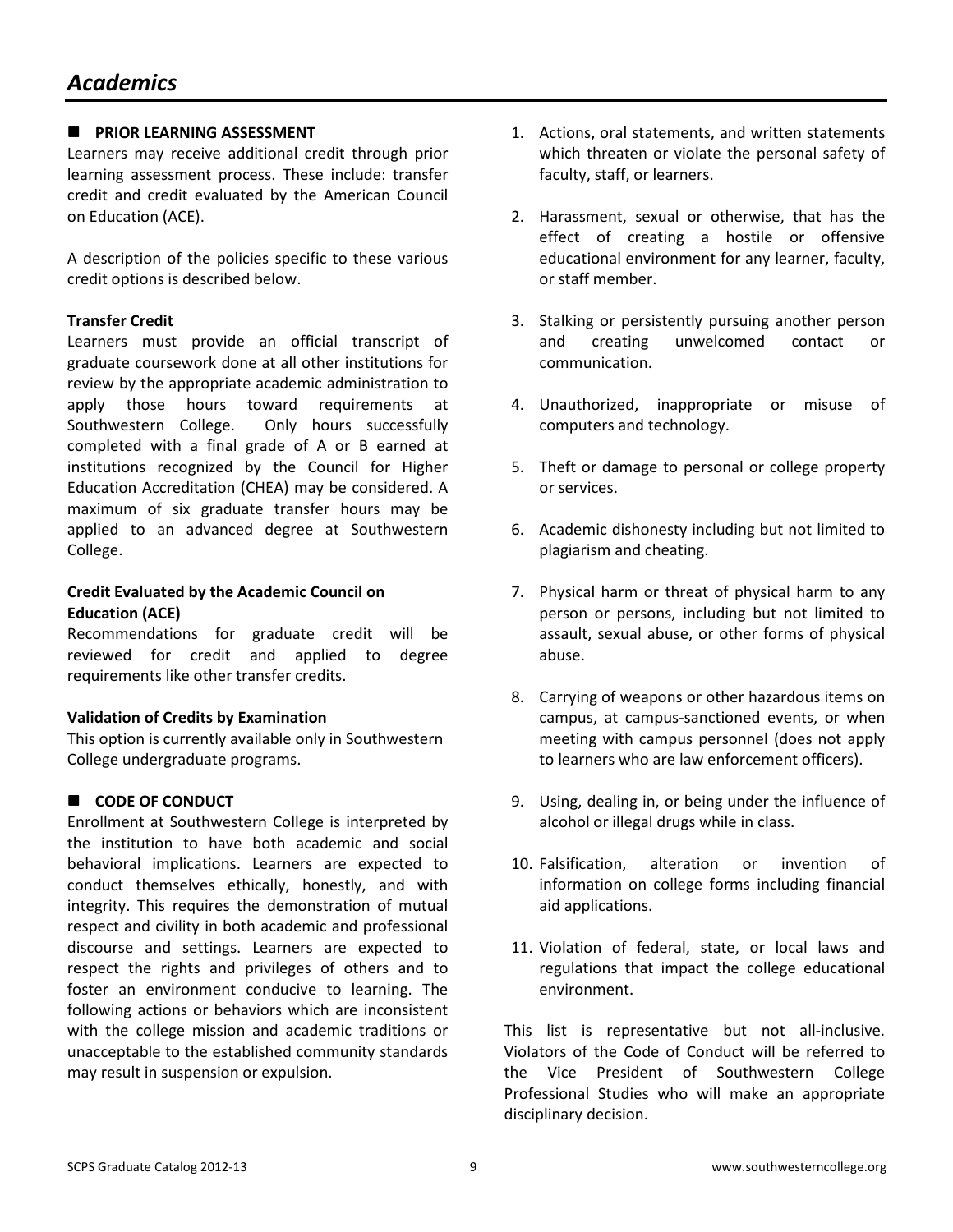#### $\blacksquare$  ACADEMIC INTEGRITY

Southwestern College assumes the academic integrity of its learners. Academic dishonesty is any act of cheating, fabrication, plagiarism, and abuse of resources, forgery of academic documents, dissimulation, or sabotage, and any act of aiding and abetting academic dishonesty. In cases where academic integrity is in question, the following definitions and policies will apply:

- 1. Cheating is using or attempting to use unauthorized materials, information or study aids in any academic exercise. Examples: copying homework, copying someone else's test, using an unauthorized "cheat sheet," etc.
- 2. Fabrication is the falsification or invention of any information or citation in any academic exercise. Examples: making up a source, giving an incorrect citation, misquoting a source, etc.
- 3. Plagiarism is the representation of the words and ideas of another as one's own in any academic exercise. Plagiarism includes failing to give a citation for using work from another person or source. Modifications to phrasings do not reduce the requirement for giving a citation. This also applies to information obtained electronically, such as from the Internet.
- 4. Dissimulation is the disguising or altering of one's own actions as to deceive another about the real nature of one's actions concerning an academic exercise. Examples: fabricating excuses for such things as missing classes, postponing tests, handing in late papers; turning in a paper for one class that was originally written for another class, etc.
- 5. Abuse of resources is the damaging of any resource material or inappropriately limiting access to resource material which is necessary for academic work. Examples: hiding library materials; removing non-circulating material from the library; hiding or stealing another person's textbook, notes or software; failure to return library materials when requested by the library, etc.
- 6. Forgery of academic documents is the unauthorized changing or construction of any academic document. Examples: changing transcripts, changing grade books, changing grades on papers which have been returned, forging signatures, etc. Examples also include completion of an application for any Southwestern College academic program which omits or falsifies any requested information. Such violations can result in the revocation of the application, even if approval was previously granted on the basis of fabricated information.
- 7. Sabotage is the damaging or impeding of the academic work of another learner. Examples: ruining another learner's lab work, failure to participate in group assignments, destroying another learner's term paper, etc.
- 8. Aiding and abetting academic dishonesty is knowingly facilitating any act defined in items 1-7.

### **POLICIES FOR DEALING WITH VIOLATIONS OF ACADEMIC INTEGRITY:**

#### **Course:**

- 1. The instructor shall determine if the infraction is intentional or unintentional.
- 2. The instructor may issue a reprimand (written or oral) for intentional or unintentional violations, and/or assign a reduced score or zero for the assignment (paper, exam or project). Institutional procedures will also apply if a zero is recorded due to an intentional violation of the academic integrity policy.
- 3. The most severe violations of academic integrity may result in the learner receiving a failing grade in the course. In such circumstances the instructor will consult with the Chief Academic Officer prior to assigning the failing grade. Institutional procedures will also apply if a learner receives a failing grade due to a violation of the academic integrity policy.
- 4. The learner may appeal the instructor's decision to the Chief Academic Officer.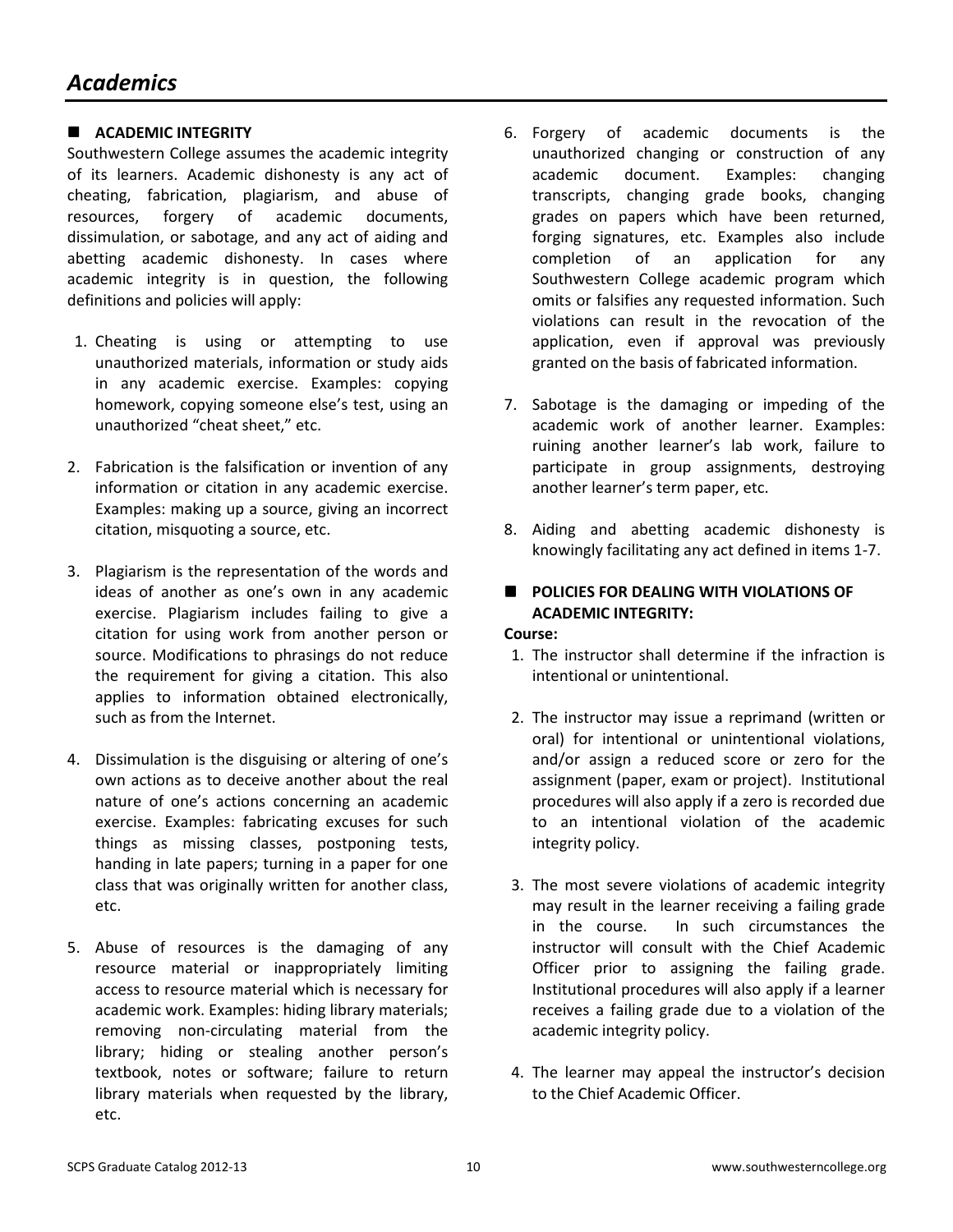#### **E** POLICIES FOR DEALING WITH VIOLATIONS OF **ACADEMIC INTEGRITY:**

#### **Institutional:**

- 1. When a zero is recorded for an assignment because of intentional academic dishonesty the occurrence will be a reported, in writing, to the Chief Academic Officer.
- 2. The violation will be documented by the appropriate college staff members.
- 3. Validated attempts of academic dishonesty will become a permanent part of the learner's academic record.
- 4. The Chief Academic Officer will review the documentation and may issue a written warning (probable first violation) or suspend (subsequent violations) the learner from Southwestern College.
- 5. The learner may appeal the Chief Academic Officer's decision to the appropriate Academic Governance Committee. Appeals must be submitted in writing within 30 days of notification by the Chief Academic Officer. Decisions of the Academic Governance Committee are final.

#### **GRADUATE DEGREES OFFERED**

Southwestern College confers the following graduate degrees for program offered in Professional Studies:

- M.Acc. Master of Accountancy
- M.A.S.M. Master of Arts in Specialized Ministries
- M.A.T. Master of Arts in Teaching
- M.A.T.S. Master of Arts in Theological Studies
- MBA Master of Business Administration
- M.Ed. Master of Education with a major in Curriculum and Instruction
- M.Ed. Master of Education with a major in Special Education
- M.S.L. Master of Science in Leadership
- M.S.M. Master of Science in Management
- M.S.S.A. Master of Science in Security Administration

Learners seeking a degree must fulfill all requirements as listed in this catalog.

#### **E** CERTIFICATE PROGRAMS OFFERED

Southwestern College offers the following graduate certificate programs for Professional Studies. Nondegree seeking certificate learners may transfer a maximum of one class into a certificate program.

#### **Certificates**

Biblical Studies Emergency Planning Enterprise Risk Management Executive Accounting Executive Leadership Executive Quality Management Youth Ministry for the Lay Leader

#### **CHANGING DEGREES** *OR*   **ADDING A GRADUATE CERTIFICATE**

A learner wishing to change degrees must submit a completed Change of Degree form to the learner's academic success coach. The Chief Academic Officer reviews and approves the program change. The learner assumes responsibility for any extra credits that may be involved in meeting the requirements of the new degree.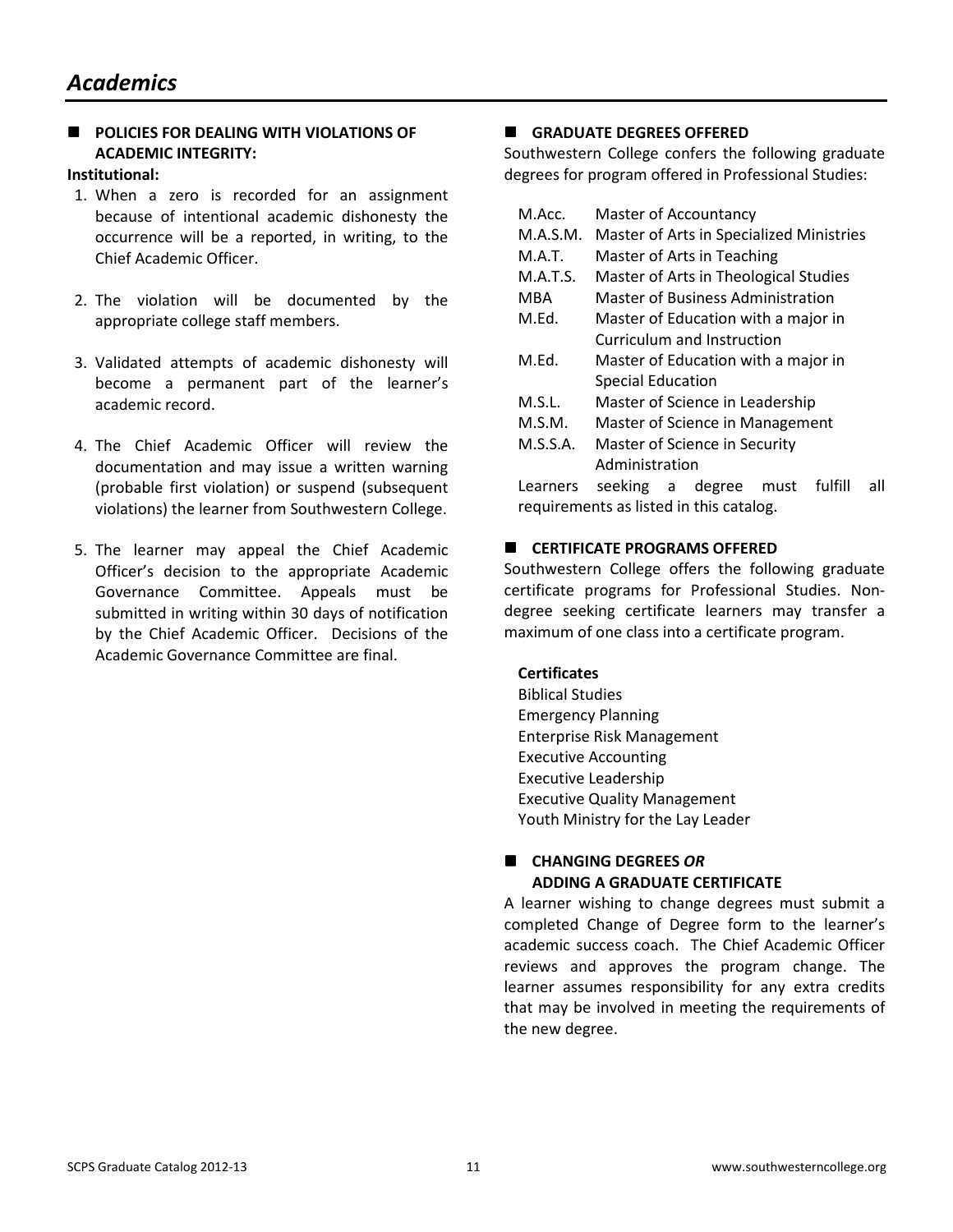#### **E** COURSE NUMBERING SYSTEM

Courses are numbered by level:

100-400 Undergraduate\*

500+ Graduate

*\*Graduate learners interested in taking undergraduate courses will need to contact an admissions counselor and undergo the undergraduate admissions process.* 

#### **Course Authorization**

Courses carrying graduate credit are listed in this catalog. Additional graduate level elective courses may be developed and announced in other publications.

#### **GRADING SYSTEM**

The college grading system defines the following marks as graded hours and assigns the grade points shown per semester credit hour:

- A = Superior work  *(A+ or A, 4 points; A–, 3.67)*
- $B =$  Above average work  *(B+, 3.33; B, 3; B–, 2.67)*
- C = Average work  *(C+, 2.33; C, 2; C–, 1.67)*
- D = Minimally acceptable work for receiving credit  *(D+, 1.33; D, 1; D–, 0.67)*
- $F =$  Failure
- *(0 points)*  WF = Withdraw Failure
	- *(0 points)*

These additional marks are also used but do not designate graded hours and do not impact calculation of a GPA:

- WD = Withdrawal from a course
- $W =$  Withdrawal from a course  *(for active duty Army learners only)*
- AW = Administrative withdrawal from a course
- I = Incomplete work
- WM = Withdrawal by the Army *(obtained through the Army)*
- S = Satisfactory work *(equivalent to a C- or better)*

Southwestern College Professional Studies' participation in memoranda of agreements may require additional grade designations.

#### **CALENDAR OF SESSIONS**

Southwestern College Professional Studies programs include eight, six-week sessions each year, with three sessions during the traditional fall and spring semesters and two sessions in the summer semester. Teacher Education courses are offered in a combination of 12-week and 6-week sessions. Courses are offered online, on ground, and in a blended environment. Enrollment is completed online or at any on ground location and is open three weeks prior to each semester, through Thursday 11:59 p.m. Central Time before the start of the session.

#### **Fall Semester**

PS Session 1: Aug 13 – Sept 23, 2012 PS Session 2: Sept 24 – Nov 4, 2012 PS Session 3: Nov 5 – Dec 16, 2012

#### **Spring Semester**

PS Session 1: Jan 7 – Feb 17, 2013 PS Session 2: Feb 18 – Mar 31, 2013 PS Session 3: Apr 1 – May 12, 2013

#### **Summer Semester**

PS Session 1: May 13 – Jun 23, 2013 PS Session 2: Jul 8 – Aug 18, 2013

*EDUC courses may combine two sessions in a single semester for one 12 week session.* 

#### **POWER CAMPUS SELF-SERVICE AND COURSE SELECTION**

Learners are strongly encouraged to consult their academic success coach before selecting courses. Power Campus Self-Service is Southwestern College's web based learner information system where learners may enroll, view schedules, make schedule changes (drop a course before it begins), access account information, view unofficial transcripts, print grades, view progress towards degree, and pay their bill. It may be accessed at

https://prodweb.sckans.edu/SelfService/Home.aspx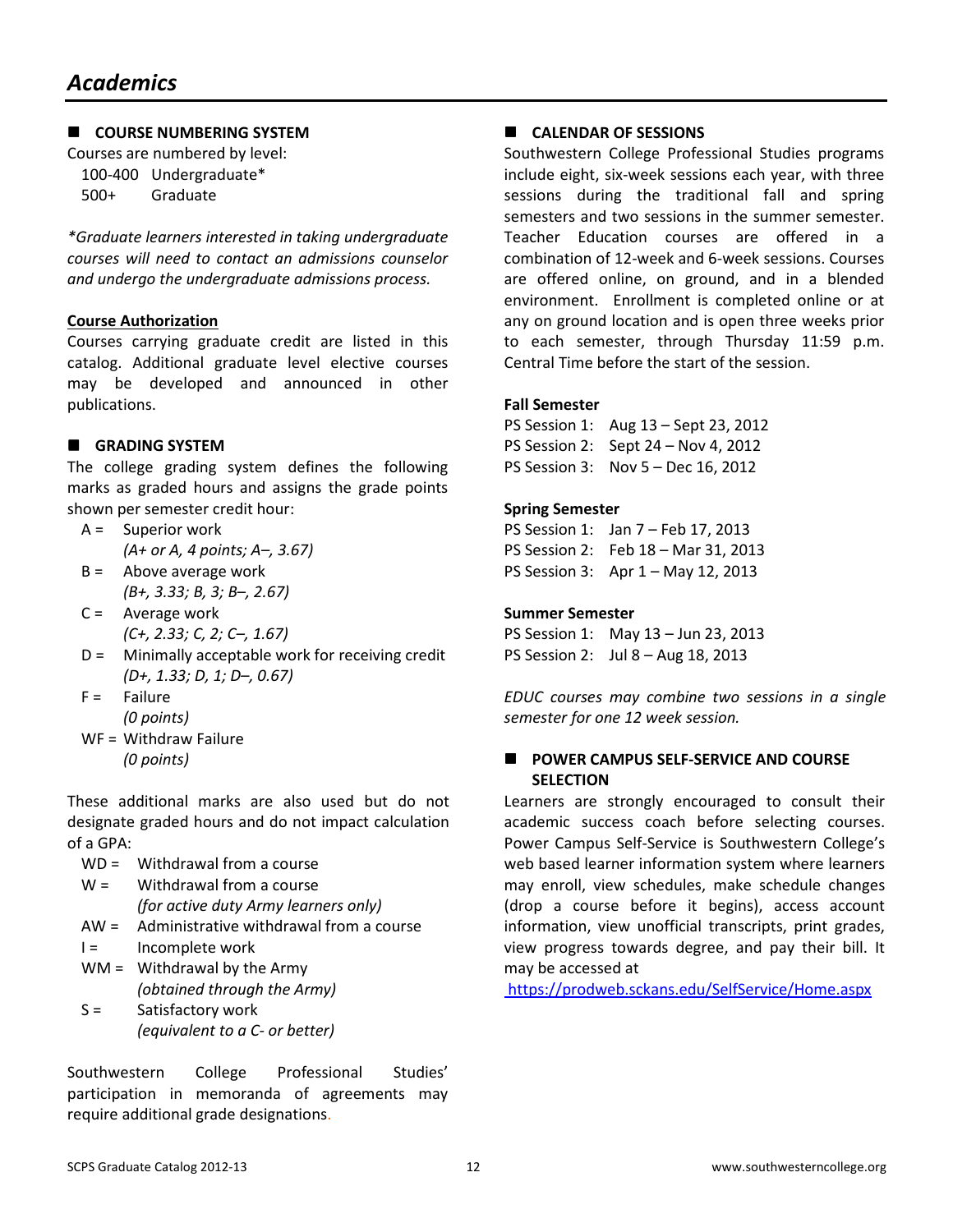#### **COURSE LOAD**

Full time status is nine (9) hours per semester (fall, summer, spring). Three-quarter time is six (6) hours, while part time is four and a half (4.5) hours per semester. One course per session is the preferred course load in Professional Studies graduate programs. Enrollment in more than three credit hours in a session requires a review by and approval from the Director of Learner Support and Academic Success. A learner may be dropped from a course at the discretion of the Director of Learner Support and Academic Success if the learner has not received prior approval for more than three credit hours and if the learner has not provided sufficient evidence to demonstrate successful completion of the extra course(s).

#### **CANCELLATION OF COURSES**

Southwestern College reserves the right to cancel any course with an enrollment that falls below the minimum enrollment established by the appropriate academic administrator.

#### **NUMBER INDEPENDENT STUDY**

Independent study is available to serve a learner's interest in pursuing study in an area not offered in any established course. Approval forms are available from the graduate academic success coach. The form requires course parameters, rationale, and outcomes and must be completed before coursework begins. The following requirements govern enrollment in independent study courses:

- 1. Written consent of both the instructor and the appropriate academic administrator before enrollment.
- 2. Content of the course cannot be the same as a course offered at a regularly scheduled time (exceptions must have the written approval of the appropriate academic administrator before enrollment).
- 3. Contact hours between learner and instructor must be sufficient over the duration of the independent study to ensure appropriate content commensurate with the amount of graduate credit earned in a regular course offering.
- 4. A maximum of six hours graduate credit may be taken by independent study.

#### **BLACKBOARD LEARN**

Blackboard Learn is Southwestern College's course management software used for all online courses and as a supplement to many on ground classes.

#### **B** DEETS LIBRARY

Learners are expected to make use of the Southwestern College Deets Library, where useful resources are held and access to online resources provided. Learners can also access reference materials and ebooks through the library. Access to the library is provided by using the Southwestern College ID and designated password from the College.

#### **ATTENDANCE**

For on ground courses, learners are expected to attend all classes for the full length of the class period. One or more absences per course may result in a lower grade. Learners are responsible for missed material and for arranging make-up work. More than two absences per class in one six week period is considered unacceptable and may result in a lower grade for the course. Tardies may be counted as absences at the discretion of the instructor. For online learners, regular, systematic weekly participation is required according to the tenets established on the course syllabus. More than two weeks of nonparticipation in one six-week period may result in a lower grade for the course. Learners who fail to demonstrate participation in an online course by the end of the third week of class and who cannot be reached by phone or e-mail may be administratively withdrawn unless other arrangements have been made with the instructor.

#### **FAILURE TO MEET COURSE REQUIREMENTS**

If a learner exceeds the permitted number of class absences or otherwise fails to do the work of a course, an instructor can inform that learner in writing that it will be impossible for the learner to pass the course and an F will be the result when grades are turned in. The instructor may wish to suggest to the learner that further attendance or completion of class work will not change this outcome. If this notice comes prior to the official last day to withdraw from a course (refer to withdrawal section), the learner may withdraw and receive a grade of WD. After that date the grade will be an F. A copy of the notification letter will be retained in the leaner record.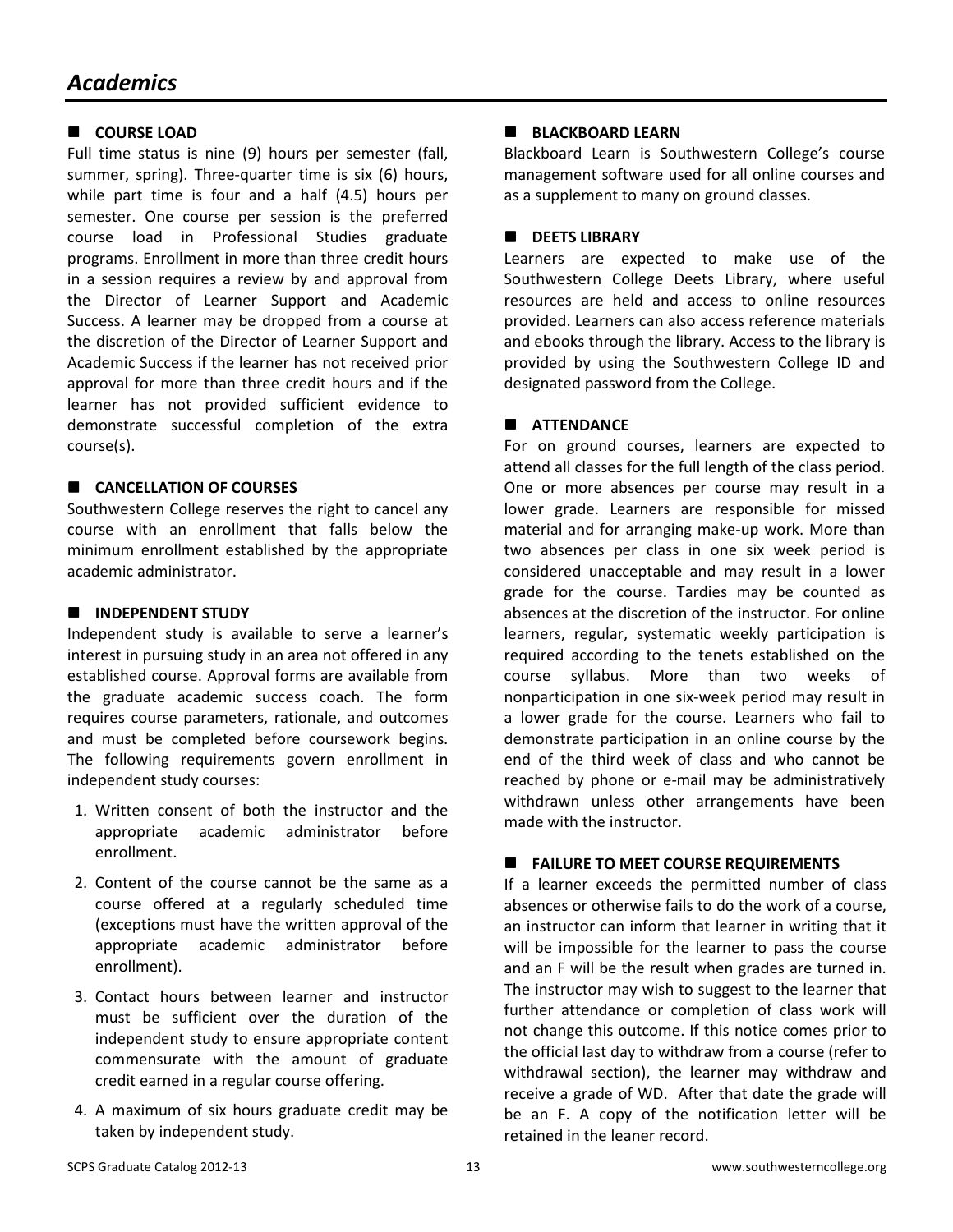#### $\blacksquare$  **INCOMPLETE WORK**

A learner may request a temporary grade of incomplete when the work of the learner has been generally satisfactory but for reasons beyond the learner's control it has not been possible to complete certain assignments made by the instructor. A minimum of 50 percent of the course work must be completed before an incomplete can be granted. If the instructor agrees to the learner's request, the learner and instructor must jointly complete a form describing the work remaining in the course and a plan for its completion. The form will then be submitted to the Chief Academic Officer. If the incomplete is acceptable the form will be filed with the Registrar.

If an incomplete is given, the learner will work with the instructor to set a reasonable deadline. A deadline of no more than 30 days is strongly suggested. Under extreme conditions, learners may request a maximum of 90 days after the end of the course to complete the course work. A grade of F will automatically be entered as a final grade if the remaining work is not completed by the deadline.

Incompletes must be requested by the learner prior to the end of class, and are awarded at the discretion of the instructor. To qualify for an incomplete, the learner must have made satisfactory progress in the class, and have encountered extraordinary circumstances preventing the completion the class by the scheduled end date.

Extension of the deadline may be allowed by special permission of the Chief Academic Officer in cases of illness or other conditions beyond the learner's control. Requests for extensions of deadlines must be initiated by the learner and endorsed by the instructor involved in order to be considered. During the period in which a learner holds an incomplete, the grade point average will be calculated without counting the incomplete. A learner who has received a grade of Incomplete in a course cannot submit a withdrawal request for the course.

An instructor may not give an incomplete unless the learner has requested it. If the form is not submitted to the Professional Studies Academic Affairs office by the end of the grading period for that term, a grade of F will be recorded.

#### **REPEATING COURSE WORK**

If a learner repeats a course, both the original and repeat grade will be recorded on the official transcript, but only the repeat grade will be used in calculating earned hours and grade point averages, regardless of whether that grade is higher or lower than the original grade. Courses shown in the catalog as repeatable do not fall under this rule.

#### **APPEAL OF GRADE**

Any grade change or appeal for a grade change must be requested in writing within 30 days after the end of the course in which the grade is given. If a learner believes the grade recorded by an instructor is inconsistent with the documentary evidence, an informal discussion with the faculty member is required as the first step of an appeal. If satisfactory resolution is not achieved at this level, the learner may then seek resolution with the Chief Academic Officer by providing a written appeal of the grade. The Chief Academic Officer will render a decision based on a review of the course, assignment submission, and any documents submitted by the learner with the written appeal. If the learner disputes this decision, the final step would be to submit a written request for an appeal of a grade to the appropriate Academic Governance Committee.

All written appeals should be provided in a letter document format which should include any relevant information. Appeals can be submitted electronically via email to the Chief Academic Officer with the documents as attachments.

The Committee has the right to interview the learner, the faculty member(s), and other pertinent individuals in an effort to reach a just resolution of the issue. The appropriate Academic Governance Committee will render the final decision on the appeal. Notification of the grade appeal findings will be forthcoming from the Academic Governance Committee.

This process is also followed in appealing sanctions placed on a learner as a result of the academic integrity policy and code of conduct violations.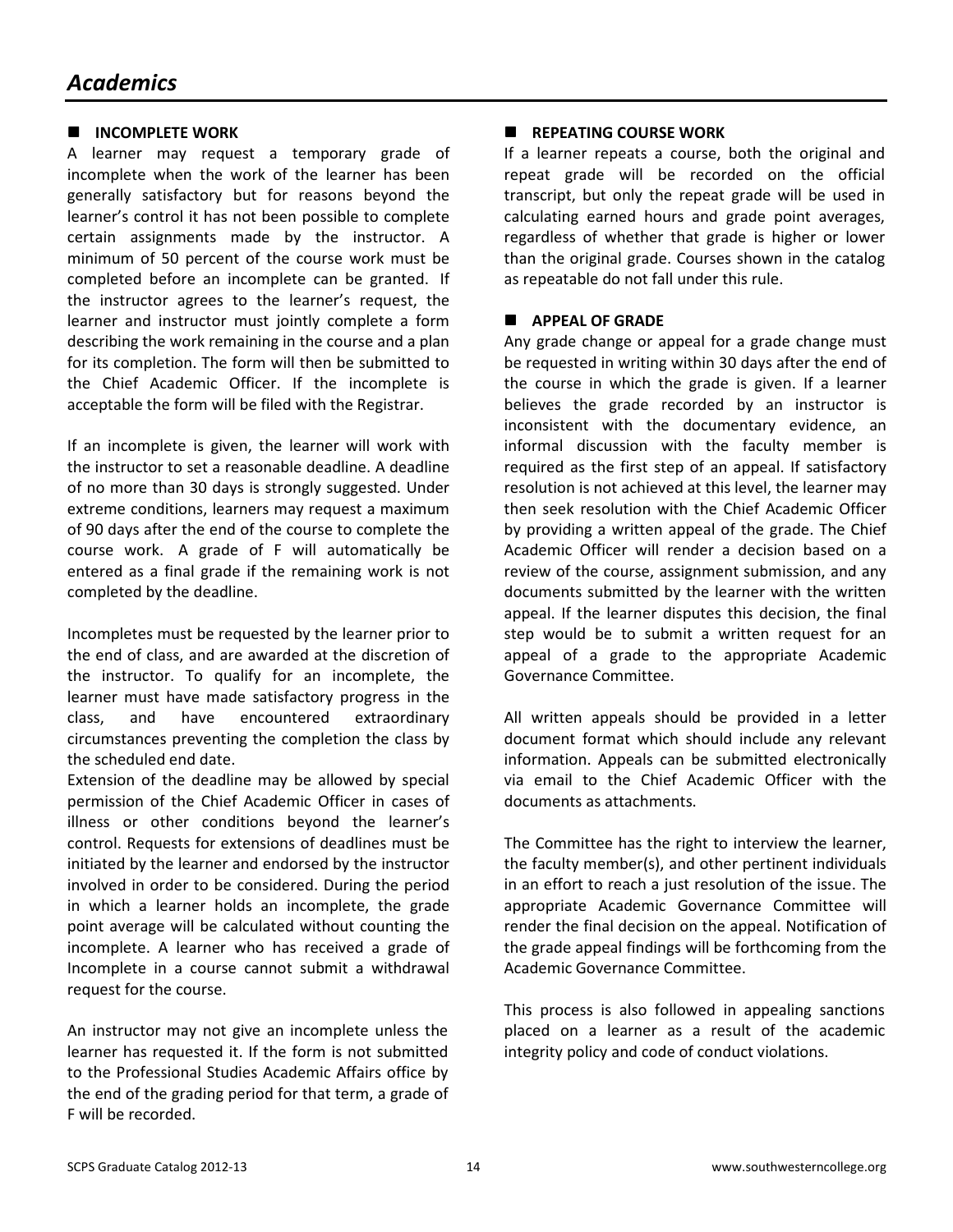#### **COMPLAINT POLICY**

Southwestern College tries to be sensitive to learner concerns. Learners should first attempt to resolve conflicts regarding a course directly with the instructor. Other concerns can be communicated to a professional studies staff member. If such an attempt fails, the learner should report the complaint to the appropriate academic administrator. If the learner is not satisfied, a written complaint may be filed in the appropriate academic administrator's office. The academic administrator will review the complaint and attempt to resolve the issues among the parties.

#### **WITHDRAWAL**

Withdrawal requests must be made in writing or by submitting the online form found at: http://w3.sckans.edu/ps/withdraw/.

#### **Official Withdrawal from Courses**

A learner may withdraw from a course at any time before the start of the last week of class in a regular six week session and receive a grade of WD which does not influence the grade point average. For courses lasting longer than six weeks, the last date to withdrawal is two weeks before the end of the course. A charge will result for any course withdrawal after the end of the first week of class. Military learners who wish to inquire about the impact of mobilization, activation, and temporary duty assignments on academic standing and financial responsibilities associated with adding, dropping and withdrawing from a course, should speak with their academic success coach or a staff member in the billing office at (888) 684-5335.

#### **Withdrawal from College**

Any learner wishing to withdraw entirely from the college during a term should give official notice to the Director of Learner Support and Academic Success. Withdrawal protects the academic record in that the designation of WD is recorded for any course in progress at the time of the learner's departure from the college. Learners who leave without completing the withdrawal process risk receiving Fs for courses in progress and can receive full charges for the courses. Information regarding charges and fees is found in this catalog under "Charges and Fees."

#### **Administrative Withdrawal**

A grade of AW may be registered for any learner who has not participated in class and cannot be contacted by the end of the third week of class. The administration may also elect to register AW for courses in progress under limited circumstances associated with medical emergencies, disciplinary action, or exigent circumstances preventing the learner from requesting a withdrawal or an incomplete.

#### **ASSESSMENT**

Southwestern College is committed to quality in higher education, striving to meet the educational needs of society and of individual learners. The academic assessment program at Southwestern exists to evaluate the effectiveness of the college experience in assisting learners' movement toward the outcomes identified as flowing from the mission of the college. To that end aggregate data are collected from learners periodically. The process and product of academic assessment focuses on the centrality of the teaching mission of higher education, and on the institution's ability to self-correct in ways meaningful to the educational experience of learners. The information resulting from the assessment process will not be used in any way other than for institutional improvement.

#### **E** ACADEMIC FORGIVENESS

Individuals who have accumulated a grade point average of less than 2.0 at Southwestern College may petition the appropriate Academic Governance Committee to have their prior Southwestern College academic record "forgiven." To qualify, the petitioner cannot have been enrolled as a degree candidate at Southwestern College for a period of two years and must be deemed ready for academic success. Academic forgiveness expunges all of the learner's academic record at Southwestern College and may be received only once. When granted, the learner's prior record of academic work completed at Southwestern College will be sealed. The new academic record will indicate "Academic Forgiveness Granted" and the effective date. The learner may then resume study under no academic restrictions.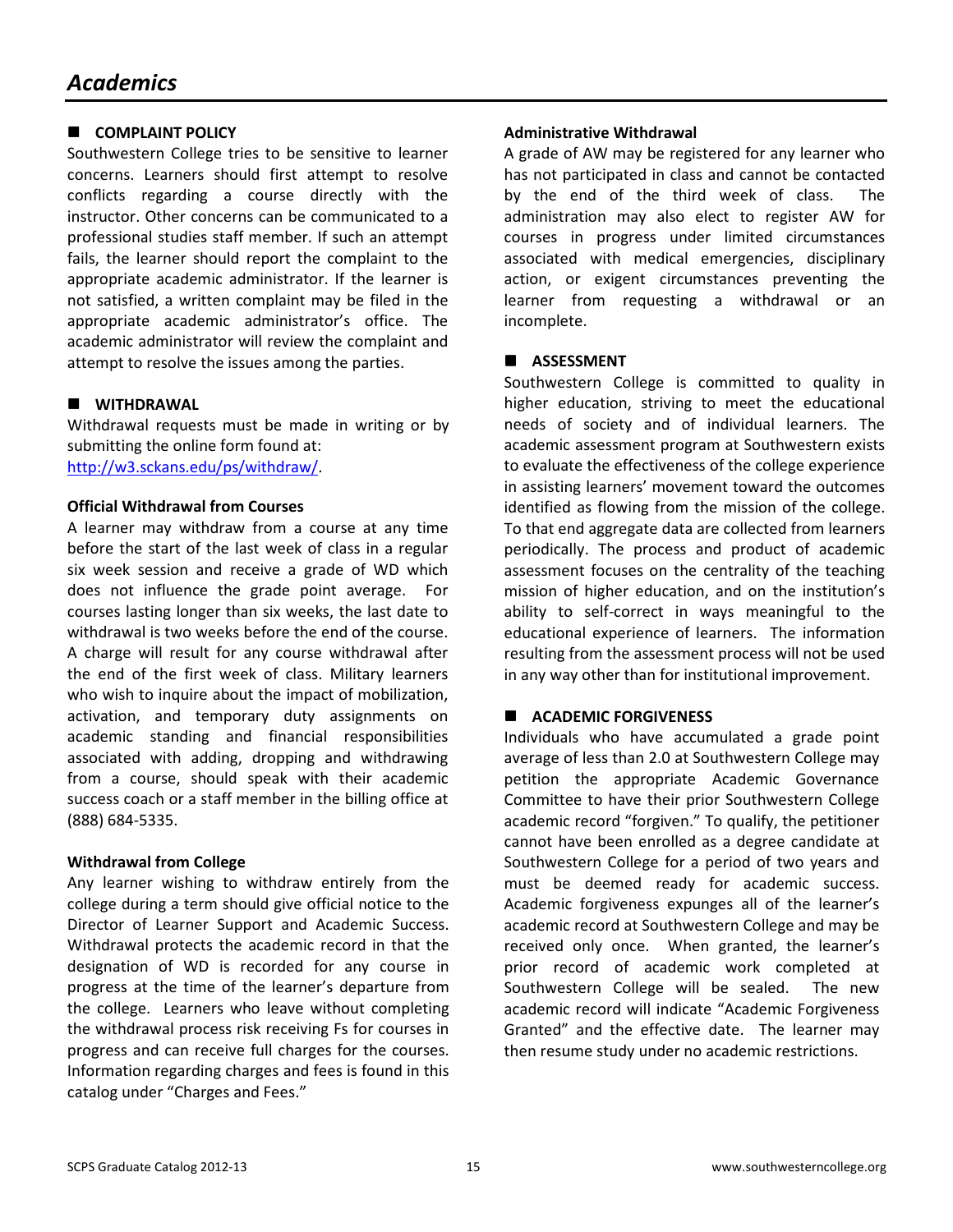#### **ACADEMIC FORGIVENESS** *(continued)*

This policy applies only to the usage of learner academic records within Southwestern College. This would include the use of learner GPA in determination of graduation requirements, suspensions and probations, and internal financial aid stipulations. Although a learner's prior academic record will be marked as "Academic Forgiveness Granted," outside agencies and other academic institutions may choose to ignore this distinction and require copies of all Southwestern College academic work for their purposes. A learner transferring from Southwestern College to another institution must follow the receiving institutions policy.

#### $\blacksquare$  **ACADEMIC PROBATION**

After completing 6 credit hours of coursework, a learner must have a minimum cumulative GPA of 3.0 for the M.Acc., MBA or M.Ed. programs (2.5 for all other graduate programs), no grade below a C, and positive recommendations by faculty or the learner will be placed on academic probation. The learner will receive notification from the appropriate academic administrator. Any learner placed on probation is subject to the conditions prescribed by the appropriate Chief Academic Officer.

#### **E** ACADEMIC SUSPENSION AND EXPULSION

Learners who fail to make minimum progress toward the degree and who fail to maintain defined academic standards set by the appropriate Academic Governance Committee may be suspended from the college.

Additionally, after completing 12 credit hours of coursework, a learner must have a minimum cumulative GPA of 3.0 for M.Acc., MBA and M.Ed. programs (2.5 for all other graduate programs) with no grade below a C or the learner will be suspended from the graduate program.

- Learners may expect to have their academic status reviewed more frequently, if the appropriate academic administrator so requests.
- Learners who violate professional standards of conduct may also be subject to suspension or expulsion.

Learners enrolled in the M.Ed. and M.A.T. program should refer to the teacher education handbook for further clarification.

Any learner who is academically suspended has a right to an appeal. An appeal must be made by the learner in writing and must be presented to the appropriate Academic Governance Committee within two weeks of the date of suspension. A written appeal should be provided in a letter document format which should include any relevant information. Appeals can be submitted electronically via email with documents as an attachment. Supporting material should be submitted by the learner prior to the appeals meeting. The appeal will be reviewed by the appropriate Academic Governance Committee, and the committee's decision shall be final.

An application for re-admittance to graduate school after a suspension may be submitted after one year from the date of the suspension. The request for readmittance should be made to the appropriate academic administrator with supporting material. The re-admittance request will be heard by the appropriate academic governance committee and the committee's decision will be final.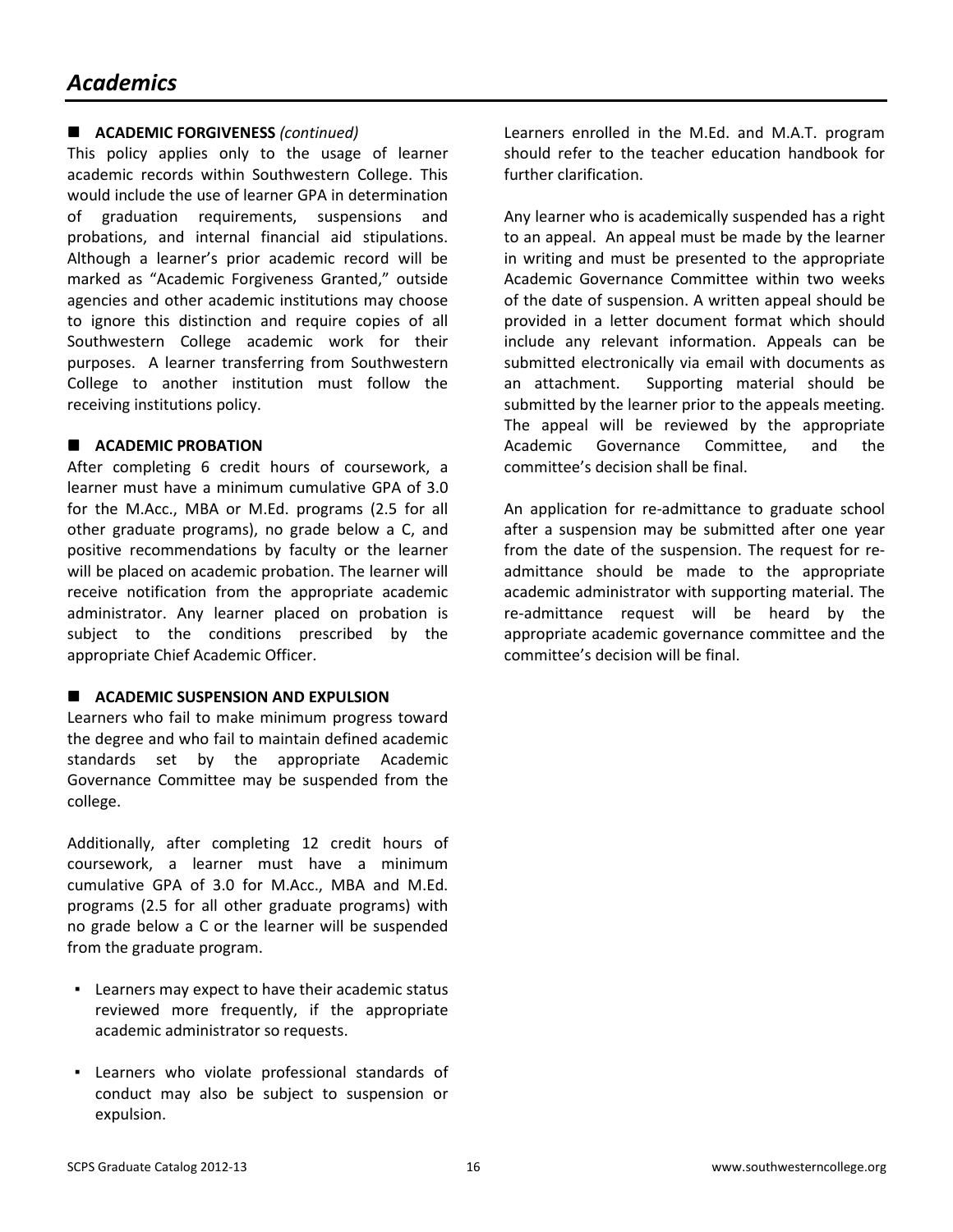#### **E** REQUIREMENTS FOR GRADUATION **Degree Requirements**

From the date of acceptance, learners have five consecutive years to complete the degree. If an extension is necessary, an application in writing must be made to the appropriate academic administrator stating information pertinent to the request.

- 1. Complete the specific program requirements for the master's program.
- 2. Have an overall grade point average of: 3.0 (B average) for the M.Acc., MBA and M.Ed. or a 2.5 (B- average) for all other graduate programs, with no single grade below a C (2.0).
- 3. Have Southwestern College graduate course credit of at least 30 hours per degree, or special permissions from the Chief Academic Officer for fewer credit hours.
- 4. Complete the Application for Degree by stated deadline.
- 5. Be elected to the degree by the faculty and the Board of Trustees.

#### **E** CONFERRING DEGREES

Learners who have completed all degree requirements must complete and return an Application for Degree to the office of the registrar by the first day of the month preceding graduation to be considered for graduation.

Regardless of the point at which a learner completes coursework for a degree at Southwestern College, degrees are conferred in May, August, and December. Learners are considered May, August, or December graduates.

Learners who complete requirements in May, or the end of the summer semester immediately following, may participate in May Commencement ceremonies.

Learners who complete requirements in December may participate in Commencement ceremonies the following May. Commencement ceremonies are held annually in May on the main campus in Winfield, Kansas.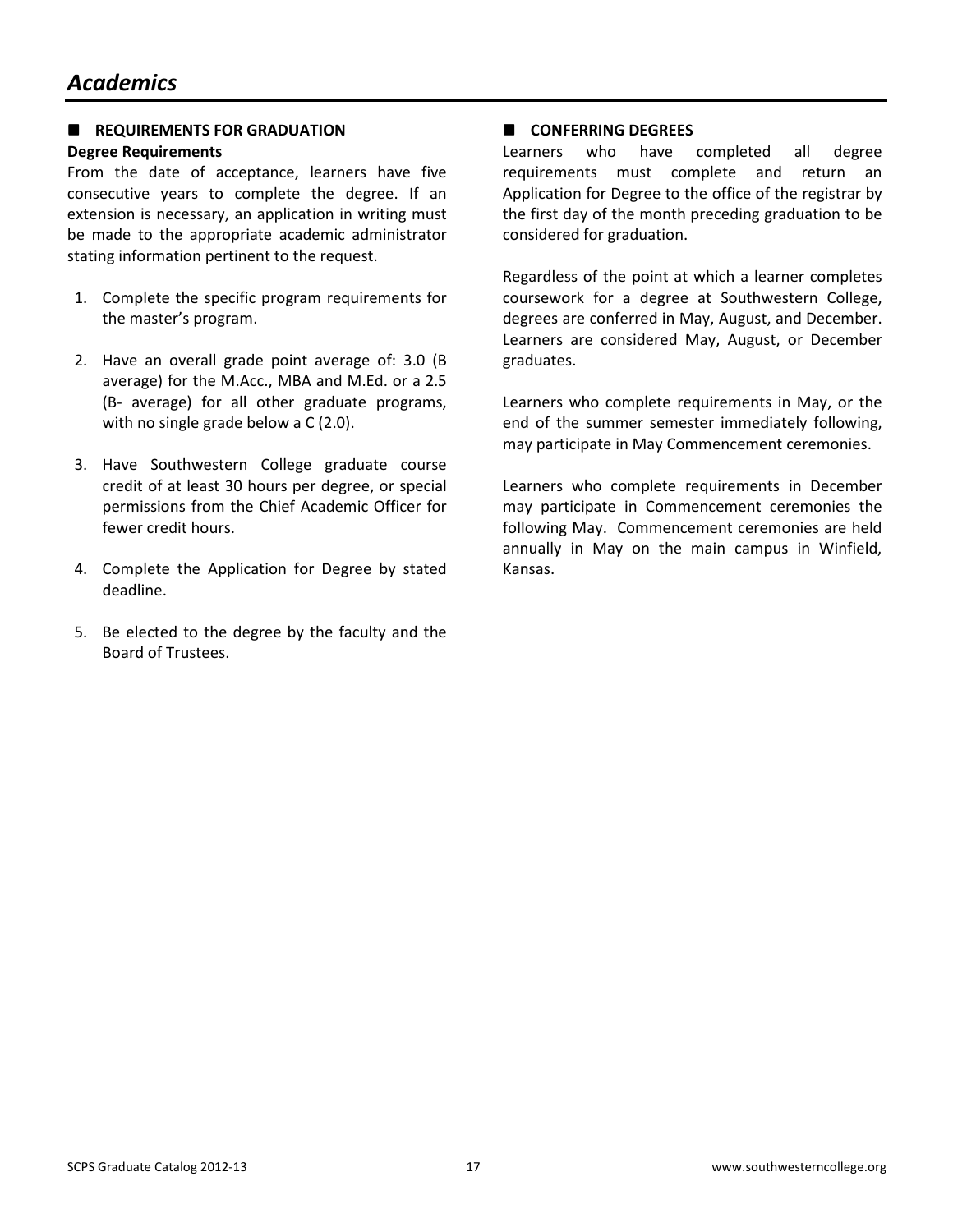#### **CHARGES and FEES**

The following changes apply to Professional Studies graduate programs. Military tuition discounts are available for active duty military and their spouses, reserve members, guard members, and DoD civilians.

#### **Tuition** *(per credit hour)*

- \$ 551 ..... Master of Accountancy
- \$ 396 ..... Master of Arts in Specialized Ministries
- \$397 ..... Master of Arts in Teaching
- \$ 396 ..... Master of Arts in Theological Studies
- \$ 551 ..... Master of Business Administration
- \$ 397 ..... Master of Education (C&I, Spec. Ed.)
- \$ 472 ..... Master of Science in Leadership
- \$ 472 ..... Master of Science in Management
- \$ 472 ..... Master of Science in Security Administration

#### **Fees**

- \$ 7 ..... Official transcript fee
- \$ 10 ..... Faxed copy of official transcript
- \$ 15 ..... Payment plan fee

 *(per semester; non-refundable)* 

#### **E** TEXTBOOKS

It is the learner's responsibility to obtain textbooks. Textbooks are listed on course syllabi which can be found in the online Enrollment Center at www.southwesterncollege.org. Southwestern College has an agreement with its preferred textbook vendor that allows a learner to purchase through the enrollment center by debit or credit card. The college is in compliance with the Higher Education and Opportunity Act (HEOA) provision on course material information disclosure through their preferred vendor at http://bookstore.mbsdirect.net/sckans.htm.

#### **E** PAYMENT OF ACOUNTS **Payment Policy**

#### **Learners Payment Obligation**

All tuition and fees from each semester are due and payable before a learner may enroll in an additional semester. In order to finalize registration, payment arrangements must be made before classes begin. Any learner unable to make payment in full before the first day of classes (including those learners who have not completed the financial aid process) must make a payment arrangement. A \$15 per semester nonrefundable fee will be assessed.

#### **Failure to make Payment Arrangement**

Failure to pay in full or arrange for a payment plan by the final day for adding may result in future classes being dropped. Failure to make any payment as agreed in a payment plan may result in a mandatory administrative withdrawal from courses in which the learner is currently enrolled. Disagreement with an administrative decision may be presented for appeal through the Learner Complaint and Appeals process *(refer to page 23).*

#### **Payments**

#### **Statements**

Billing statements will be available online through Self-Service by the first business day of the month for any learner with a balance due. Statements will reflect anticipated financial aid until the time of disbursement of funds to the learner's account. The balance due will be based on all charges less anticipated aid. Any miscellaneous charges will be included in the monthly billing and will be due and payable upon receipt of the statement.

#### **Payment Methods**

Payments to Southwestern College may be made online through Self-Service by ACH/electronic check, Visa, MasterCard, American Express or Discover. Payment may also be made through the Billing Office, in person, by mail or by phone.

#### **Returned Checks**

A \$25 fee will be assessed for each check returned by our bank and not paid for any reason. If a check returned for non-sufficient funds was intended as a payment on account, it will be considered a nonpayment and will be subject to the conditions in the Past Due Accounts section.

#### **Refunds**

Refunds will be credited first to the balance due on account in accordance with the published refund policy. Financial aid refunds will only be issued after funds are disbursed to the learner's account. They will be processed on a weekly basis.

#### **Change of Address**

To facilitate accurate record keeping it is necessary to keep the college apprised of current name, address and social security information. Change of address notification can be handled online, in- person, or through written correspondence.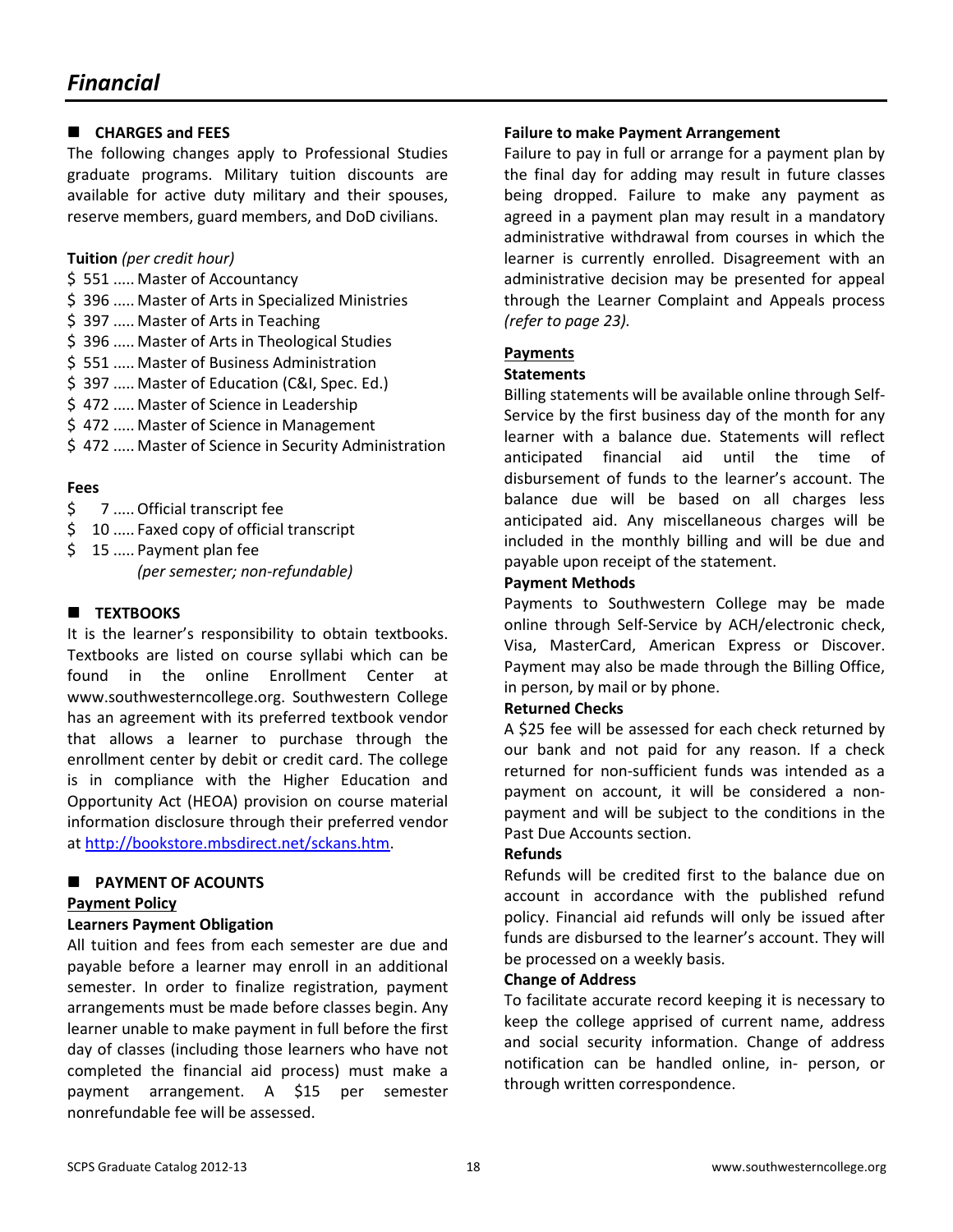#### **Payment Plans Standard Payment Plan**

For those who are unable to pay tuition in full prior to class start date, Southwestern offers a payment plan option. A \$15/semester nonrefundable fee will be assessed for all payment plans. The standard payment plan allows payment over 5 months in the fall and spring semesters, and over 3 months in the summer semester. (Aug-Dec for Fall, Jan-May for Spring, and May-Jul for Summer). Failure to pay according to the payment plan agreement will result in a stop on the learner account until it has been brought to current status. Missed or late payments will be subject to a finance charge based on the unpaid balance for the semester.

#### **MILITARY**

#### **Active Duty Air Force**

After registering for courses with Southwestern College, all active duty Air Force who wish to use tuition assistance (TA) as payment for their course(s) and fee(s) will need to log into the AI Portal and request tuition assistance. Once learners have been notified of TA approval, they will then need to fill out a TA form and return to the billing office.

#### **All Active Duty Navy, Marines, Coast Guard, and DoD**

After registering for courses with Southwestern College, all Navy, Marines, Coast Guard, and DoD learners who wish to use Tuition Assistance (TA) as payment for their course(s) and fee(s) will need to submit their approved TA form to the billing office.

#### **All Active Duty Army**

Army learners must register through the portal. Southwestern College works directly with the Army for payment of accounts (some exceptions may apply).

#### **Reserve Members**

Please contact the billing office details on tuition assistance, contact accounts@sckans.edu.

#### **VA Education Benefits**

A Veterans Affairs certifying official is on staff at Southwestern College. If a learner wishes to activate VA education benefits for use at Southwestern College, contact VA@sckans.edu.

#### **Company Reimbursement**

For tuition reimbursed by an employer, the learner must provide the billing office a copy of the employer's tuition reimbursement letter or voucher authorizing tuition and fee reimbursement. Payment will be deferred for 60 days from the end of the semester on tuition and fees covered by your employer. Payment for all tuition and fees not covered by the employer is due by the first day of class. A \$15 nonrefundable fee will be assessed unless the full amount of tuition and fees is paid in full by the first day of class. The letter should be printed on company letterhead and must specify the following:

- The name of the agency
- The appropriate contact person
- Your name
- The course and/or fees that have been pre-approved for payment

#### **Direct Company Billing**

If a learner's organization has authorized Southwestern College for direct billing to the organization, a voucher or letter authorizing the direct billing must be submitted to the Billing Office at Southwestern College, 2040 S. Rock Road, Wichita, KS 67207. Learners will be responsible for paying the Third-Party Billing fee if not paid by their sponsor. The letter should be printed on company letterhead and must specify the following:

- The name of the agency
- The appropriate contact person
- The invoice mailing address
- Your name
- The courses and/or fees that have been pre-approved for payment

#### **Past Due Accounts**

#### **Prior balances**

A person who has outstanding indebtedness to the college will not be allowed to register for additional classes, receive a transcript or record, have academic credits certified, or receive a diploma until the indebtedness has been satisfactorily cleared. Prior balances must be paid before setting up a new payment plan. Registration for the current semester will not be complete until all outstanding indebtedness has been cleared.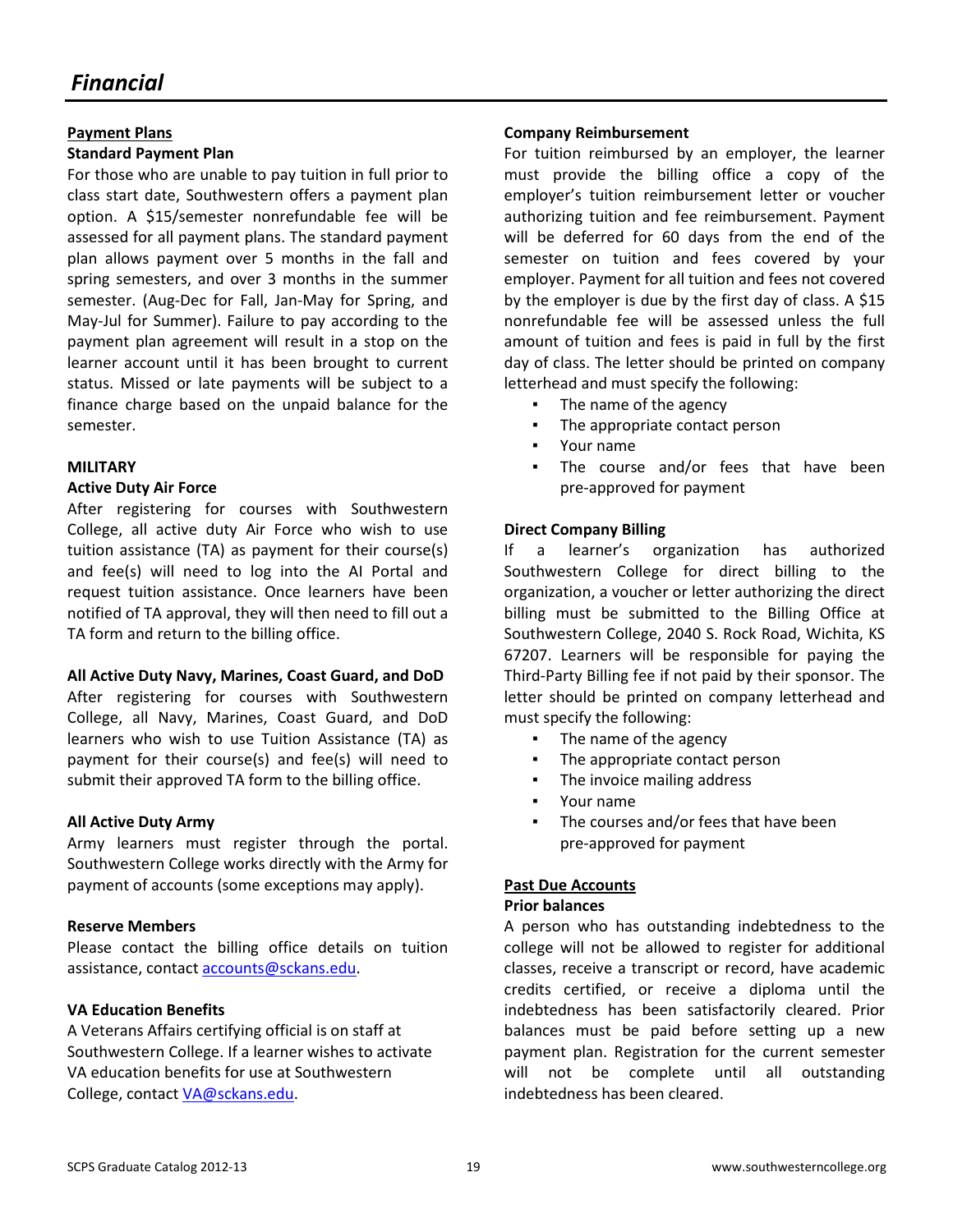#### **Finance Charges**

A monthly finance charge of 1.5 percent (annual rate, 18 percent) is assessed on the unpaid balance of an account. The finance charge will be waived if on-time payment is received based on an agreed-to payment plan.

#### **Final Payment Notices**

Any account with a balance at the end of a semester will receive a 30 day letter. If payment is not made upon receiving a final notice, the account is subject to being sent to collections.

**Collections:** If a learner does not make full payment of tuition, fees, and other college bills and the account is sent to a collection agency, the learner is responsible for all collection costs, including agency fees, attorney fees and court costs, plus whatever amounts the learner owes the college. In addition, non-payment or a default judgment against the learner's account may be reported to a credit bureau and reflected in a credit report.

#### $\blacksquare$  ADMNISTRATIVE WITHDRAWAL

If a learner does not demonstrate participation in a course by the end of the third week of class and cannot be reached by phone or e-mail, a grade of AW (Administrative Withdrawal) may be recorded for the course and tuition will be assessed according to normal withdrawal fees.

#### **E** CANCELLATION OF CHARGES

Learners who officially withdraw from courses will have fees cancelled based upon the date of written notification of withdrawal by the learner. An official withdraw request must be submitted in writing to one of the following:

- Online: http://w3.sckans.edu/ps/withdraw
- E-mail: withdraw@sckans.edu
- Fax: 316-688-5218
- Mail: Learner Services 2040 S. Rock Rd. Wichita, KS 67207

Military Learners who wish to inquire about the impact of mobilization, activation, and temporary duty assignments on financial responsibilities associated with adding, dropping, or withdrawing from a course should speak with a staff member in the billing office at (888) 684-5335.

#### **For courses lasting six weeks**

- Full tuition will be reimbursed when withdrawal notice is given before midnight Sunday the end of the first week of class.
- Seventy percent of tuition will be reimbursed when notice is given before midnight Sunday of the second week of class.
- Tuition is not reimbursed when notice is given after midnight Sunday of the second week of class.
- Withdrawal is not permitted after the fifth week of class.

#### **For courses lasting twelve weeks or longer**

- Full tuition will be reimbursed when withdrawal notice is given before midnight Sunday the end of the first week of class.
- Seventy percent of tuition will be reimbursed when notice is given before midnight Sunday of the fourth week of class.
- Tuition is not reimbursed when notice is given after midnight Sunday of the fourth week of class.

A week starts on Monday and ends Sunday before midnight central time.

#### **E** CANCELLATION OF FINANCIAL AID

Withdrawing learners who have received financial aid are required to return a portion of their aid to those sources that assisted in enrollment.

For federal aid, a calculation is made of "earned" and "unearned" aid based on the days of attendance. Unearned aid is returned first to loans (in this order: unsubsidized, subsidized, Perkins, PLUS), then to a Pell grant, SEOG, and other Title IV programs.

For Southwestern aid, the amount returned is the same percentage as the amount of charges cancelled. For state and other aid, all funds are usable until the learner's account balance reaches zero. Any excess is returned.

#### **Refunds**

After calculation of charges cancelled and financial aid cancelled, any excess remaining on the account is refundable to the learner.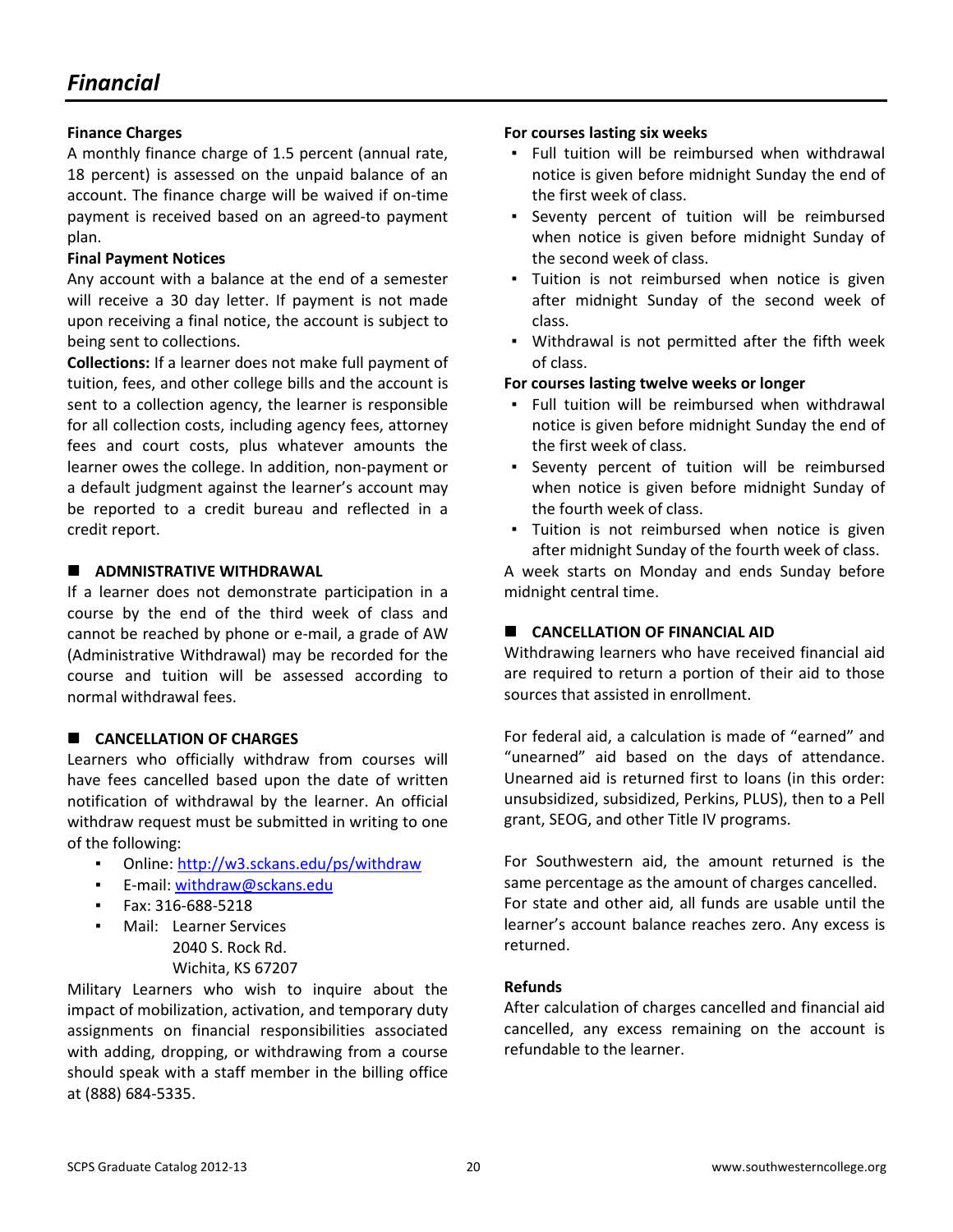#### **FINANCIAL AID AND FELLOWSHIPS**

Some graduate learners are eligible for federal financial aid, primarily loans. For information, inquire at the financial aid office on the main campus or see a financial aid counselor at the Wichita East Branch Campus.

Two graduate fellowships are awarded on a competitive basis. Tuition waivers depend on the terms of the fellowship. Please obtain information about these fellowships directly from the Associate Vice President of Professional Studies.

#### **How to Apply for Financial Aid**

Learners must have been granted admission to Southwestern College. Before financial aid can be applied to an account, these steps should be followed to apply for financial aid:

- 1. Complete the confidential Free Application for Federal Student Aid (FAFSA), indicating Southwestern College (School Code Number 001940) on the form. Application forms may be obtained online at www.fafsa.gov. Priority application receipt date for financial aid for all returning learners is April 1.
- 2. The learner must complete the Student Data Form.
- 3. If a learner's application is selected for verification, submit requested supporting documents.

#### **Financial Aid Regulations**

The following regulations govern all scholarships and grants:

- 1. Southwestern College Scholarships and grants are awarded by application.
- 2. Southwestern College is federally obligated to adjust the financial aid awards of learners who withdraw prior to the end of the semester or who reduce the number of hours enrolled in during a semester. Southwestern College Scholarships and grants are adjusted according to the college's policies on cancellations and refunds. Federal and state aid is adjusted according to federal regulation
- 3. For learners receiving state or federal aid, Southwestern College is required by law not to offer institutional aid that would exceed the financial need of the student.
- 4. Financial aid awards are credited to student accounts according to federal regulation and divided among the student's total number of terms (maximum of three within a 12 months period – summer, fall, spring).
- 5. Learners in the Professional Studies and graduate programs are not eligible for main campus institutional aid programs.
- 6. The entire financial aid award may be voided if incorrect or false information is provided on the Free Application for Federal Student Aid (FAFSA). Intentional false statements or misrepresentation on any of the student's financial aid application materials may subject the filer to a fine or imprisonment, or both, under provisions of the U.S. Criminal Code.

#### **Satisfactory Academic Progress**

Southwestern College is required by federal regulation to monitor satisfactory academic progress for financial aid recipients. These standards ensure that only those learners demonstrating satisfactory progress toward the completion of their educational program will continue to receive financial aid. Southwestern College's policy measures a learner's performance in the following four areas: 1) successful completion of courses (credit hours), 2) cumulative grade point average (GPA), 3) maximum time to degree completion, and 4) overall pace toward degree.

#### 1. **Successful Completion of Courses**

At the end of the fall, spring, and summer semesters, learner progress is measured by comparing the number of attempted credit hours with the number of earned credit hours (i.e., receipt of a grade of A, B, C, D, or S). In any given year, learners must have earned at least 70 percent of the credits they attempted to remain in good standing for financial aid purposes only. The following letter grades do not count toward earned hours, but do count toward the completion of attempted hours:

- F- Failure
- I- Incomplete
- WD Withdrawal
- WF Withdraw Failure
- WM Military Withdrawal
- AM Administrative Withdrawal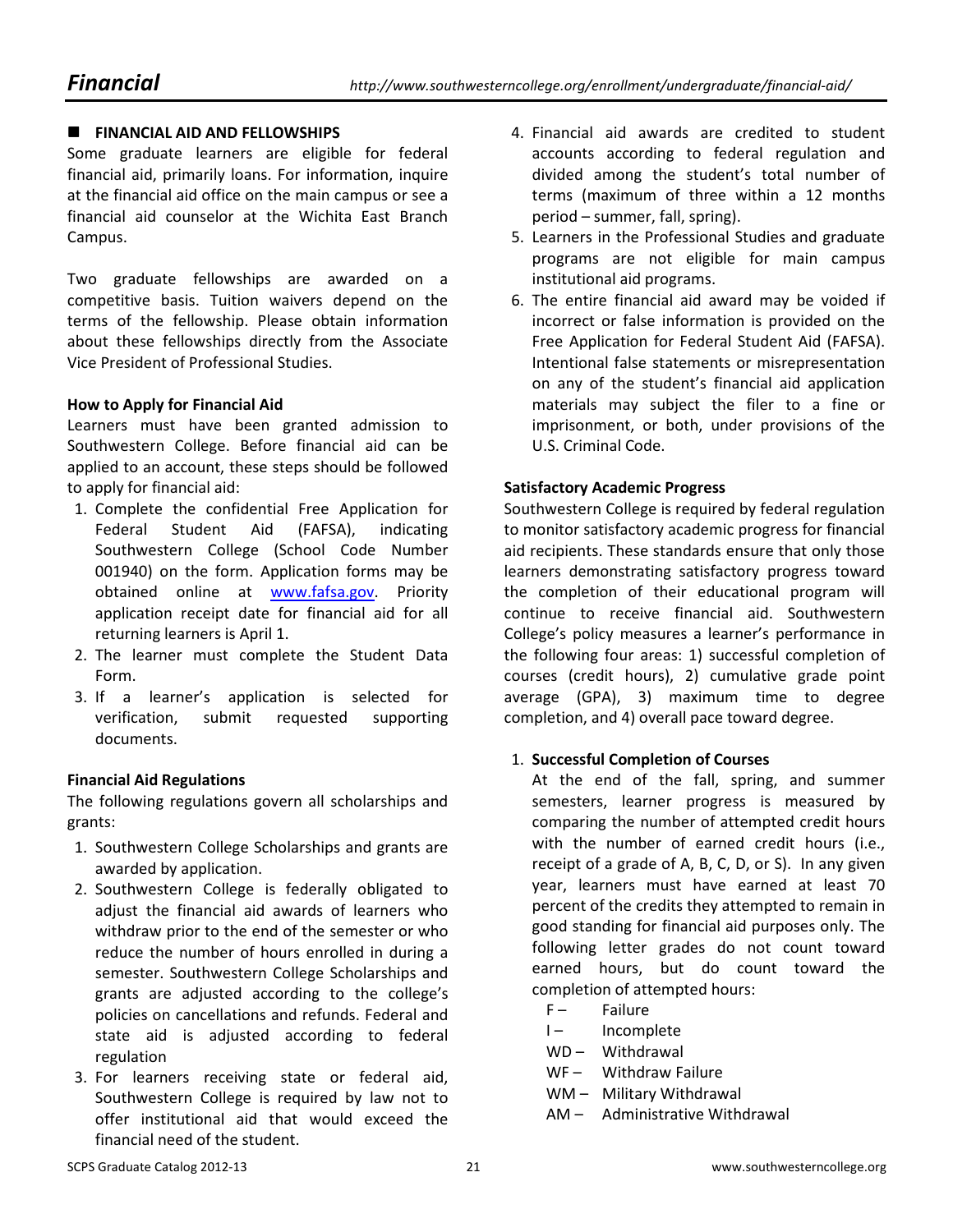#### 2. **Cumulative Grade Point Average**

Learners whose work is below level described in the academic suspension policy are failing to make minimum progress toward their degree (see Academic Policies).

#### 3. **Maximum Time to Degree.**

Graduate learners are eligible to receive federal and state financial aid up to 54 attempted credit hours. Once a student has exceeded the maximum attempted hours, all financial aid will be suspended for subsequent semesters.

#### 4. **Overall Pace toward Degree.**

At the end of the fall, spring, and summer semesters, learner progress is measured by comparing the number of cumulative attempted hours with the number of cumulative earned hours (i.e., receipt of a grade of A, B, C, D, or S). Learners must have earned at least 70 percent of the overall credits they have attempted to remain in good standing. The following letter grades do not count toward earned hours, but do count toward the completion of attempted hours:

- F- Failure
- I- Incomplete
- WD Withdrawal
- WF- Withdraw Failure
- WM Military Withdrawal
- AM Administrative Withdrawal

#### **Financial Aid Warning/Suspension/Probation**

At the end of the fall, spring, and summer semesters, all aid recipients will be evaluated for satisfactory academic progress. Financial aid recipients who do not meet one of the four requirements for progress will be placed on financial aid warning for one semester. A learner on financial aid warning is eligible to receive financial aid for the next semester of attendance. If the learner does not meet one of the four conditions imposed upon him/her during the warning period, the learner will be placed on financial aid suspension. Suspension prevents the learner from receiving any federal or state financial assistance for future semesters until such time as the learner again meets all four satisfactory academic progress standards. Learners who have reached the maximum hour limit

and have yet to receive a degree are immediately sent to suspension without a warning period. Learners on suspension have the right to appeal the decision.

#### **Conditions for Appeal Reinstatement**

Learners may appeal their financial aid suspension by submitting an appeal form to the financial aid office for consideration by a committee of student services officials Appeal forms are available from the financial aid office.

Some circumstances, such as medical problems, illness, death in the family, relocation, or employment changes can be considered for an appeal. The committee will review the appeal and contact the learner by a reasonable date. Learners who are approved will be placed on financial aid probation and required to submit to a prescribed academic plan. Learners must meet the goals on the academic plan to be removed from probation. The committee's decision is final and may not be appealed further.

Learners who choose to pay for their expenses using private resources may continue to enroll in subsequent semesters without appealing. Learners may have their financial aid reinstated and may be removed from suspension or probationary status once all satisfactory academic progress standards are met.

#### **Consortium Agreements**

Occasionally, it is in the learner's best interest to round out a semester schedule using coursework from one or more different colleges. Under certain circumstances and on a case-by-case basis, Southwestern may enter into a consortium agreement with these other colleges in order to qualify to receive federal aid that is based on total enrollment – particularly the Pell grant. Learners interested in this option should speak with their academic success coach and then notify the financial aid office of their plans. In such cases, proration of institutional financial aid may apply.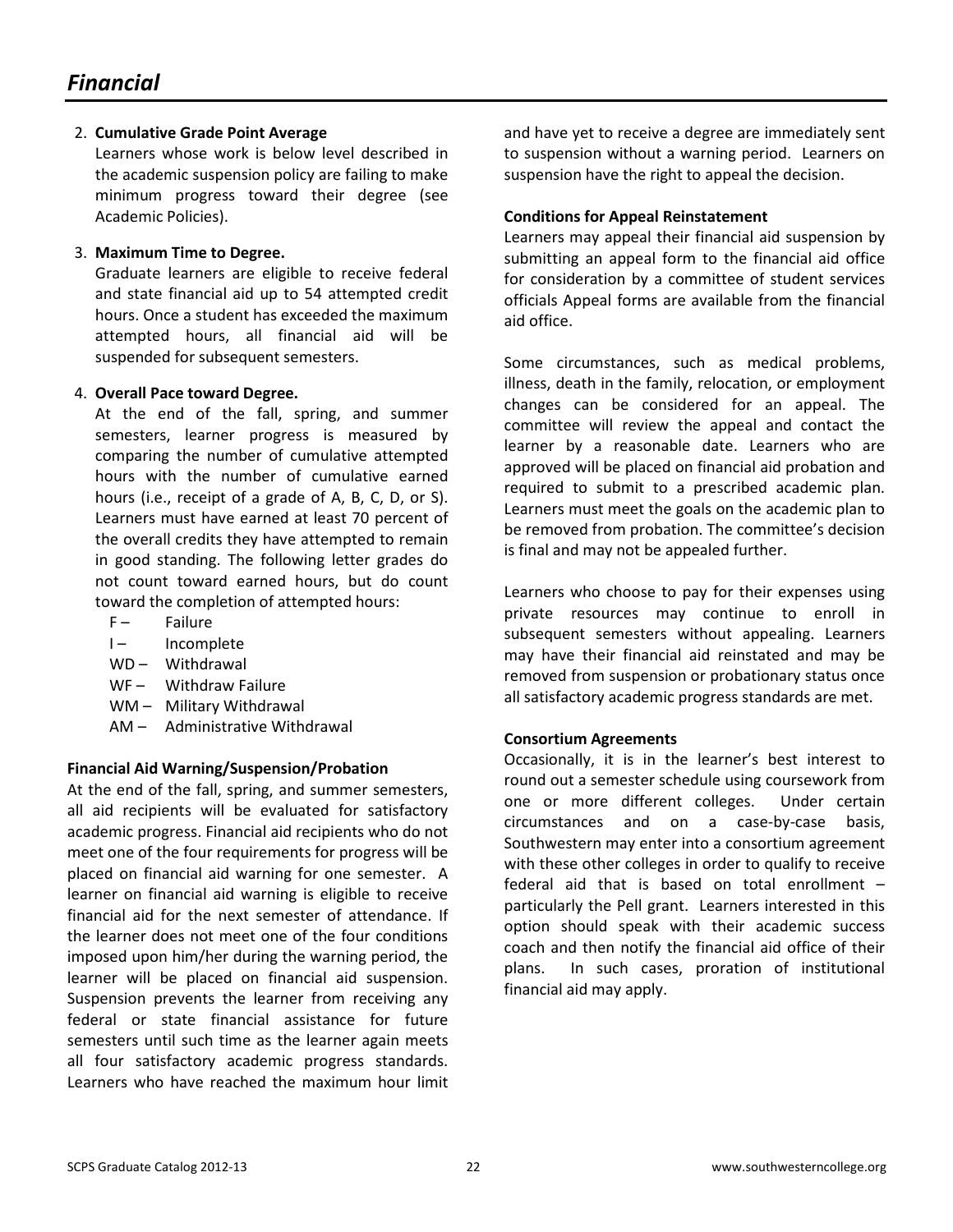#### **FEDERAL AID**

#### **Teacher Assistance for College and Higher Education (TEACH)**

This federal grant program is offered to learners who intend to teach full-time in high-need subject areas for at least 4 years at schools that serve learners from low-income families. The grant provides full-time undergraduates and graduates with up to \$4,000 per year. Learners interested in this grant must be admitted to the teacher education program, meet the academic requirements, and sign an annual Agreement to Serve with the Federal Government. Should the learners not fulfill their part of the contract in the Agreement to Serve, the grant will turn into a Federal Unsubsidized Direct Loan.

#### **Federal loans**

The Department of Education offers a variety of learner loans. The learner is under full obligation to repay the loans.

#### **Federal Subsidized Direct Loans**

Subsidized loans are for learners demonstrating financial need. The federal government pays the interest for the learner while the learner is enrolled. Maximums vary, according to the learner's grade level.

#### **Federal Unsubsidized Direct Loans**

Unsubsidized loans are available to learners who do not demonstrate financial need. The loan is the same as the Subsidized Stafford Loan except the learner is responsible for the interest while enrolled.

#### **More information**

Additional financial aid information is available online at www.sckans.edu/finaid.

#### **LEARNER COMPLAINT AND APPEALS PROCESS**

Learners with complaints about their account balances, student records, or other non-academic matters should seek resolution with the appropriate administrator. If satisfactory resolution is not achieved at this level, the learner may file a formal appeal with the Associate Vice President for Professional Studies, whose decision is final.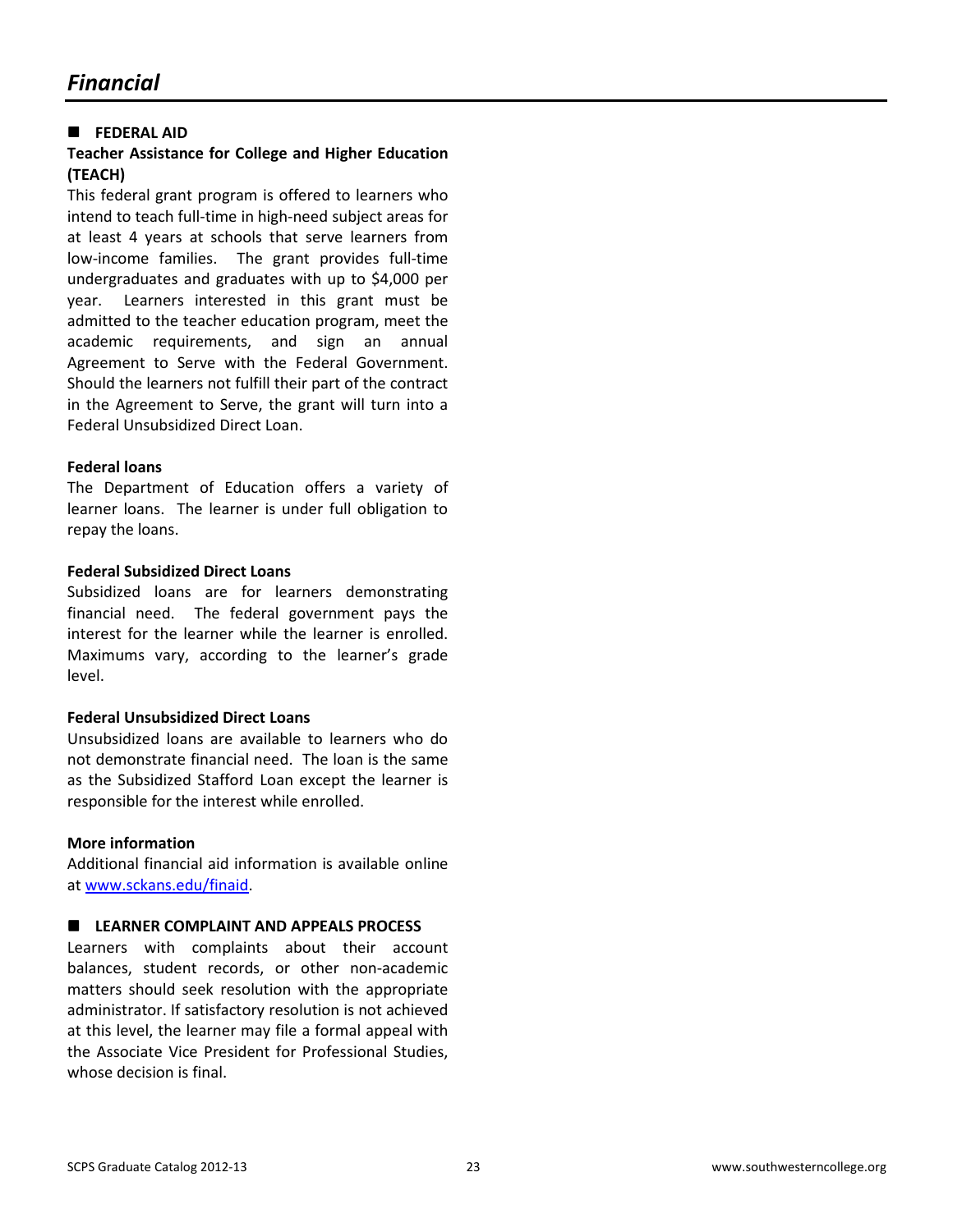#### **MASTER OF ACCOUNTANCY (M.Acc.)**

The career path of the Master of Accountancy (M.Acc.) learner may be in various specialty areas for a CPA of forensic accounting, auditing, taxes, preparing financial information for public and private companies, or, they may be working toward a Controller or Chief Financial Officer position. A learner could also choose to pursue a M.Acc. for personal or professional growth and development outside of these areas. The M.Acc. learner enters the program with considerable accounting, finance, and economics coursework, or equivalent accounting work experience.

The M.Acc. curriculum is mapped to the four areas of the Uniform CPA Exam\*: Auditing and Attestation, Financial Accounting and Reporting, Regulation, and Business Environment and Concepts. Essential skills for successfully completing the program include attention to detail, knowledge in word processing and spreadsheets, business procedures, mathematics, and organizational communication skills. Learners develop skills in organizational budgeting, financial decision-making, and ethical reasoning.

#### **Required Courses**

- MGMT510 Financial Accounting
- MGMT515 Managerial Accounting
- MACC511 Legal Aspects of Financial and Commercial Transactions
- MACC518 Governmental and Not-for-Profit Accounting Theory and Application
- MACC521 Ethics and Regulatory Compliance
- MACC531 Federal Income Tax: Planning and Decision Making
- MACC541 Accounting Systems and Analysis
- MACC551 Managing International Standards
- MACC561 Auditing and Forensics Accounting
- CAPS600 Graduate Capstone

*\* The Uniform CPA Examination prepared by the American Institute of Certified Public Accountants (AICPA) is rigorous. Less than one-half of those who take it each year pass every part on the first try. Southwestern College can make no guarantee that successful completion of the M.Acc. program will make a graduate eligible to sit for a licensure exam or to obtain state licensure. In each state, there are specific policies that must be followed when an individual is seeking to become a licensed accountant. For information on the educational requirements for your state, refer to the state's Board of Accountancy or related agency. Even after completing the M.Acc. graduate program, additional self-study and/or coursework may be necessary to realize success.*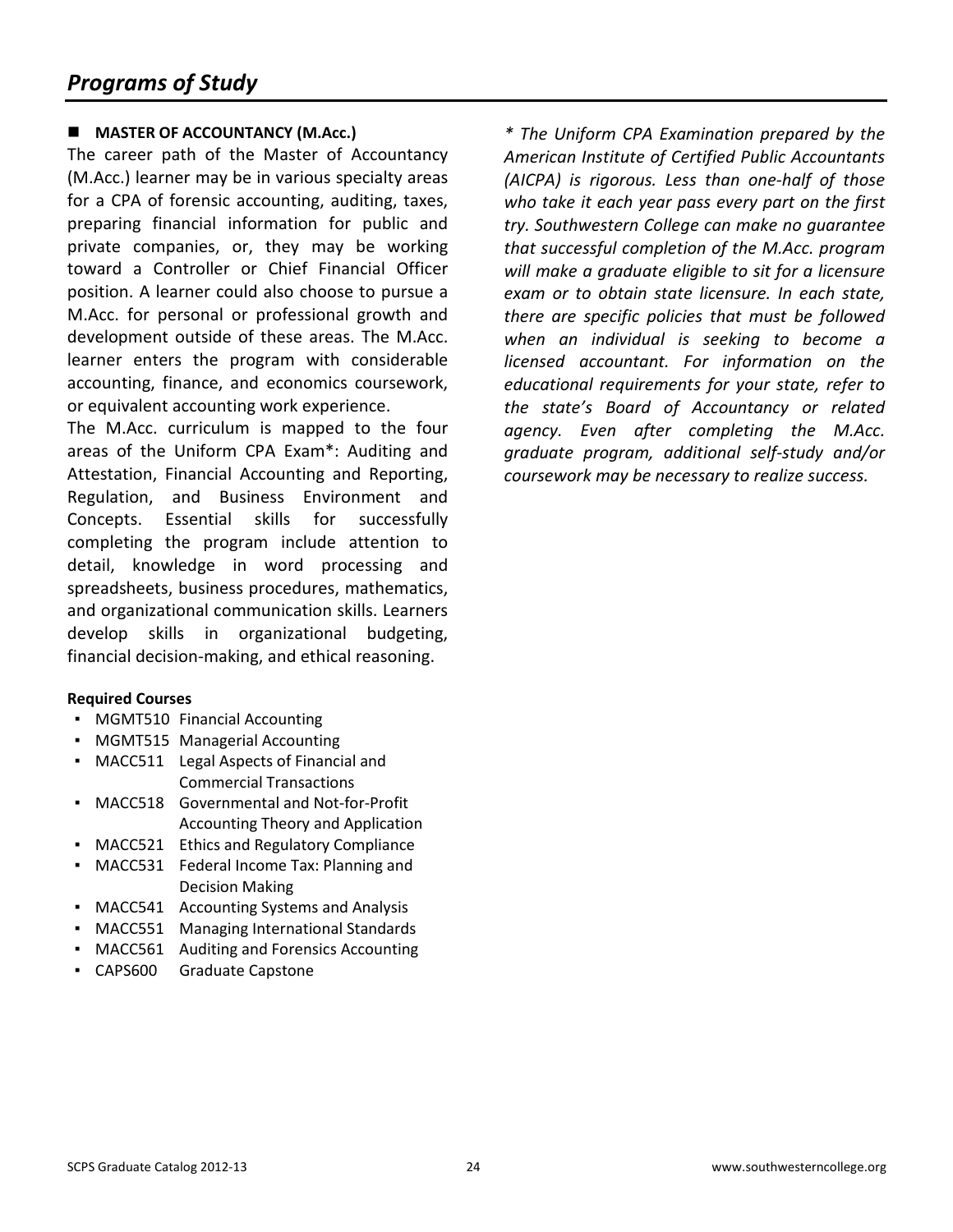#### **MASTER OF ARTS IN SPECIALIZED MINISTRIES (M.A.S.M)**

The Southwestern College Professional Studies Master of Arts in Specialized Ministries program is designed for those who want to enhance their understanding of, and hone their skills in, working with youth and young adults. This nondenominational program is ideal for working or aspiring youth ministers who are called to lead others through the doctrines of the Christian faith. The Master of Arts in Specialized Ministry uses non-traditional formats that are well adapted to the needs of contemporary learners.

#### **Core Required Courses** *(21 credit hours)*

- SMIN501 Introduction to Ministry
- SMIN503 Studies of the Old Testament
- SMIN505 Studies of the New Testament
- SMIN507 Theology
- SMIN509 Survey of Church History
- SMIN596 Practicum in Specialized Ministry Part 1
- SMIN597 Practicum in Specialized Ministry Part 2

All requirements of area of emphasis below:

#### **Emphasis in Youth and Young Adult Ministry Emphasis Required Courses** *(15 credit hours)*

- SMIN530 Theology of Youth Ministry
- SMIN531 Ethical Issues in Youth Ministry
- SMIN532 Faith and Formation in Developing Adults
- SMIN533 Program Design and Development in the Local Church
- LEAD570 Leadership for the Future

#### **MASTER OF ARTS IN THEOLOGICAL STUDIES (M.A.T.S.)**

Southwestern College Professional Studies' Master of Arts in Theological Studies (M.A.T.S.) program is designed for those who want to pursue graduate work in theology and biblical studies. It is also suitable for those who want to minister more effectively in the church or in a church-related ministry. The M.A.T.S. uses non-traditional formats that are well adapted to the needs of contemporary learners.

#### **Required Courses**

- SMIN503 Studies of the Old Testament
- SMIN505 Studies of the New Testament
- **THEO510** Theological Research Methodology
- THEO511 History of Christianity 1
- THEO512 History of Christianity 2
- THEO521 Systematic Theology 1
- THEO522 Systematic Theology 2
- THEO523 Systematic Theology 3
- THEO530 Spiritual Theology
- **THEO540** Philosophy of Religion
- **THEO545 Theological Ethics**
- THEO550 Science and Religion
- THEO565 Studies in Theologians
- THEO595 Thesis

#### **Elective Courses**

- THEO 595B Continuing Thesis
- **THEO 596 Workshop in Theological Research** and Careers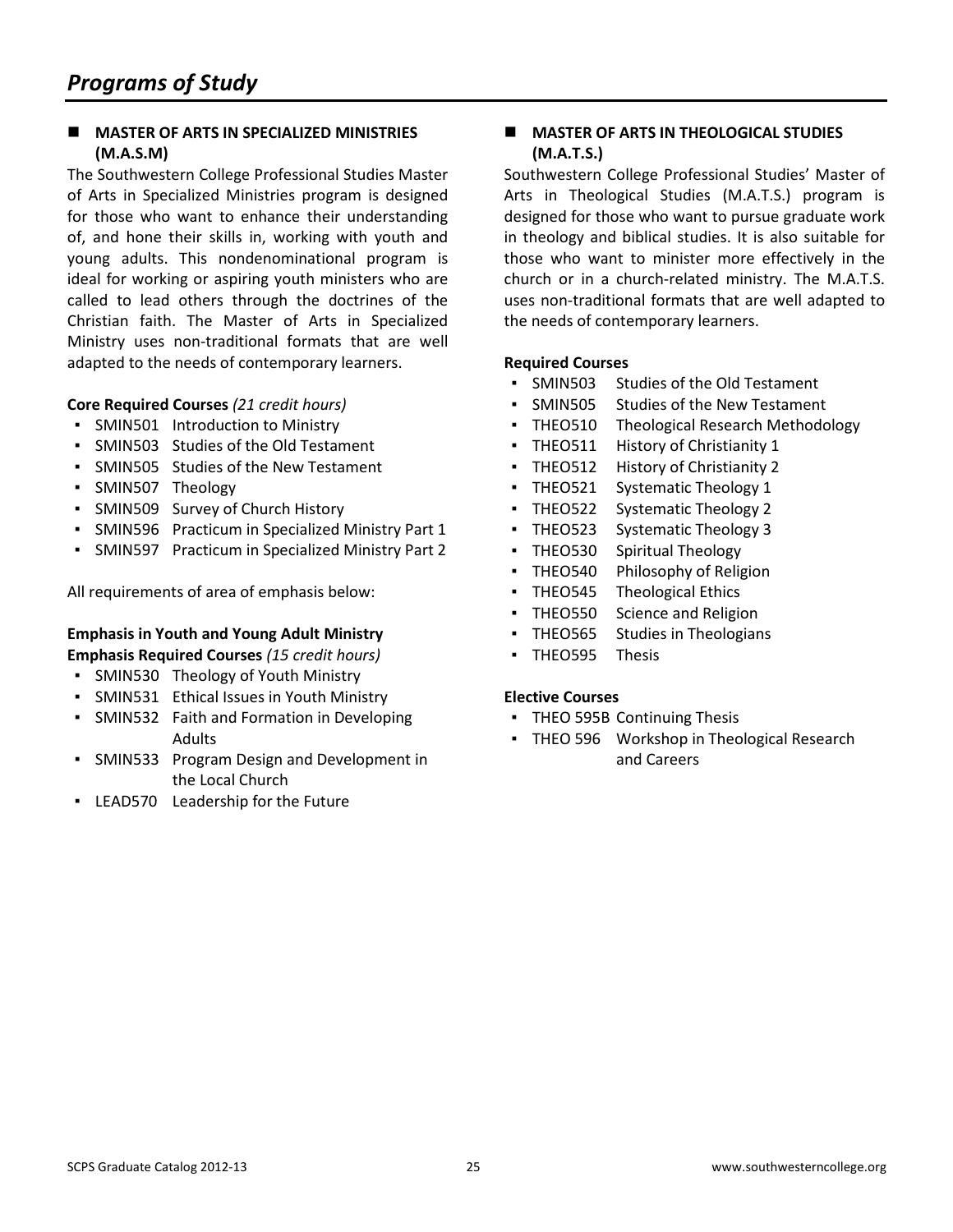#### **MASTER OF ARTS IN TEACHING (M.A.T.)**

The on ground (main campus) or online (professional studies) Master of Arts in teaching degree at Southwestern College provides graduate courses toward Kansas teacher licensure for grades 6-12 for graduates who have received baccalaureate or higher degrees in the following areas: biology, business administration, chemistry, English, social sciences, mathematics, and speech/theatre. The program can enable licensure for grades K-12 for graduates who have received baccalaureate or higher degrees in music as well as physical education. The graduate program does not include a pathway to early childhood or elementary licensure. A transcript review is conducted to determine if additional undergraduate courses are needed to meet all Kansas State Department of Education (KSDE) content standards associated with a teaching license. A content area deficiency plan is developed if additional courses are needed. Successful completion of the MAT does not ensure teacher licensure. In addition to KSDE approved teacher education course work, the agency also requires successful completion of the Praxis II content exam as well as the Principles of Learning and Teaching exam to receive a teaching license. See http://www.ets.org.

To accommodate the needs of candidates, graduate classes are scheduled on-line in six and 12-week sessions. Field experiences in high schools as well as practica/student teaching are required. Kansas licensure is accepted in other states. Anyone interested in the program who resides in a state other than Kansas must check with that state's department of education to determine specific licensure requirements for teaching within that state and the acceptability of an out of state license.

- EDUC512 Action Research
- EDUC524 Introduction to Special Education\*
- EDUC549 Race, Class, and Power in Schools\*
- EDUC601 Seminar\*
- EDUC602 Education Foundations\*
- EDUC603 Educational Psychological/ Learning Theories\*
- EDUC604 Content Area Literacy\*
- EDUC605 Teaching in the Content Areas\*
- EDUC606 Teaching Methods\*
- EDUC607 Student Teaching Practicum\* *OR*
- EDUC608 Restricted Licensure Practicum\* \*\*
- EDUC609 Teacher Portfolio\*
- EDUC610 Developmental Psychology\* *OR*
- EDUC526 Classroom Management *OR*
- EDUC518 Educational Practice and Innovation
- *\* Course required for licensure. Equivalent undergraduate courses will substitute for licensure but will not be included toward the master's degree. If developmental psychology is not on the undergraduate transcript, EDUC 610 is required. Otherwise, EDUC 518 and/or 526 can be included in the program to complete the degree*
- *\*\* EDUC608 may be repeated for credit-see course description*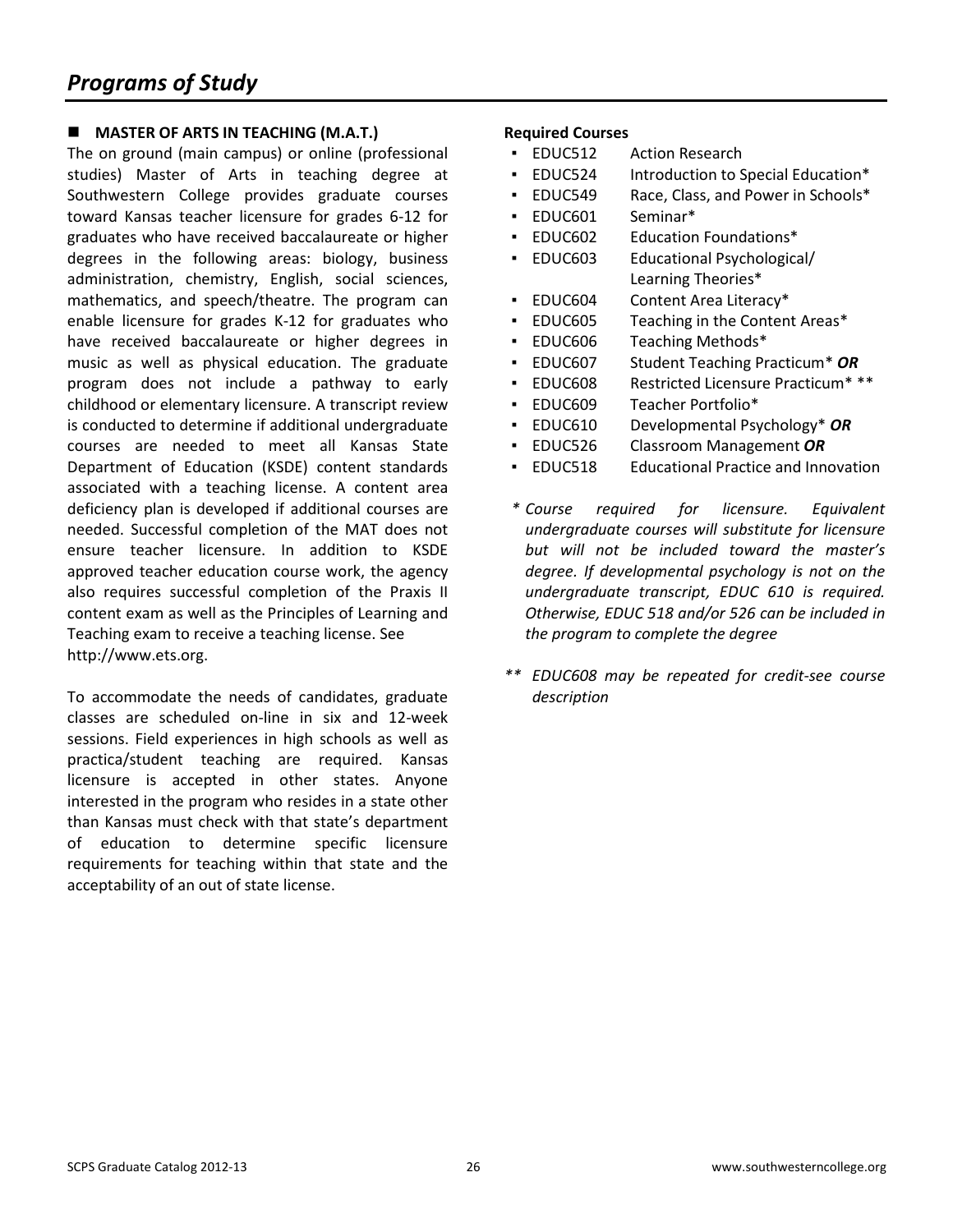#### **MASTER OF BUSINESS ADMINISTRATION (MBA)**

The Southwestern College Professional Studies Master of Business Administration program prepares the learner to manage various aspects of an organization with real world applications of cutting-edge concepts and theories. Contemporary management practices and foundational theories in multiple business areas are emphasized in order to prepare learners for strategic planning and adapting in today's global environment. Participants also learn from resources provided throughout the program. The MBA graduate exhibits technical capabilities in key business operations, verbal and written communication competency, an appreciation and demonstrated understanding of ethical reasoning, and leadership skills. Designed by experienced professionals, the program encourages learners to apply concepts of project management, accounting, finance, human resources, marketing, and quality management to relevant projects that they can use to immediately contribute to their organizations. These experiences can inspire learners to continue in additional graduate degree programs.

#### **Required Courses**

- MGMT500 Organizational Behavior and Human Resource Management
- MGMT505 Project Management Fundamentals
- MGMT510 Financial Accounting
- MGMT515 Managerial Accounting
- **MGMT520** Managing Organizational Change and Conflict
- MGMT525 Business Law
- MGMT530 Marketing Strategies
- MGMT560 Ethics in the Global Marketplace
- MGMT565 Financial Analysis and Management 1
- MGMT575 Financial Analysis and Management 2
- MGMT580 Quality Management and Statistical Analysis
- MGMT585 Strategic Management
- CAPS600 Graduate Project

#### **MASTER OF EDUCATION (M.Ed.)**

The Master of Education degree at Southwestern College meets the needs of area teachers as well as provides assistance for those seeking national certification through the National Board for Professional Teaching Standards (NBPTS). Majors in curriculum and instruction or special education are offered. Most Southwestern graduate learners are professionals employed in education or other fields. To accommodate the needs of these learners, graduate classes are scheduled evenings and weekends in six and 12-week sessions. Some courses and programs are available online.

#### **M.Ed. Majors**

Curriculum and Instruction (C&I) Early Childhood Education (ECE) Special Education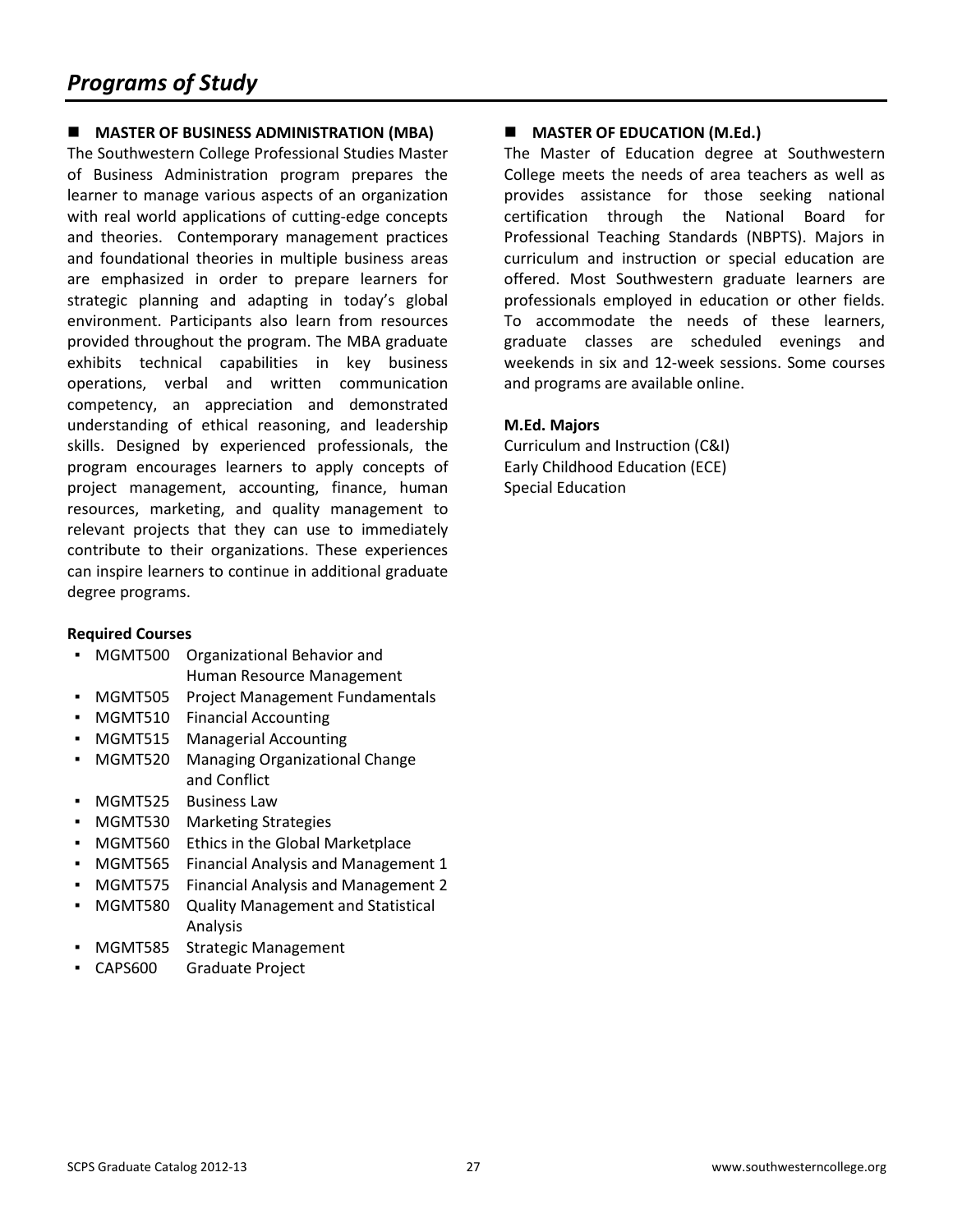#### **M.Ed., Major in Curriculum and Instruction**

The online Master of Education with a major in Curriculum and Instruction (M.Ed. in C&I) includes 33 semester-hours of courses, for P-12 grade teachers and other professionals seeking to enhance their knowledge and skills in curriculum, teaching, and assessment. Enrollment in the program requires a minimum 2.5 GPA, an application and degree-bearing official transcripts from a Higher Learning Commission or equivalently accredited college or university. Once admitted, dispositions will be assessed and such information is aggregated across all learners to establish baseline information for the program.

The M.Ed. in C&I is organized through a fourdimensional approach to preparing educators for the 21st century and is grounded in the five core propositions of the National Board for Professional Teaching Standards (NBPTS). Those propositions are that teachers:

- are committed to learners and their learning
- know the subjects they teach and how to teach those subjects to learners,
- are responsible for managing and monitoring learner learning,
- think systematically about their practice and learn from experience, and
- are members of learning communities.

This program is consistent with the conceptual framework of The Dole Center for Teacher Education, which specifies that we build professional educators who have the abilities of wisdom, interaction, facilitation, and reflection. Each of these abilities can be seen in all of the dimensions of the program.

The first dimension of the program, the Professional Core, is a series of courses in the theoretical, philosophical, cultural, and historical processes of curriculum and teacher leadership. These courses assist candidates in using their knowledge of what learners know, how they think, who they are, where they come from, and what motivates them. The courses that accomplish this active understanding and demonstration of skills are: EDUC501, 518, 530, 542, and 549.

The second dimension, the Area of Emphasis, provides for content focus in instruction. Graduate learners will have a specified curricular strand that includes: EDUC520, 540, and 560. The content area focus promotes critical thinking skills and helps graduate learners use prior knowledge to gain confidence and independence in posing, exploring, and solving new problems.

Three English for Speakers of Other Languages (ESOL) courses can be included in the program as part of the program and these courses are substituted in place of courses from either the Professional Core and/or Area of Emphasis. Work with your advisor to ensure program expectations are met.

The third dimension, Research and Assessment, provides teachers with the tools to become effective and perceptive educators in their schools and classrooms. Through a series of courses in action research and assessments, tests, and measurements, graduate learners learn to gauge learner progress through the on-going processes of action research, multiple evaluation methods, and the interpretation of research literature, which serves as a guide for improving their practice. Considered crucial, the mastery of these tools connects teacher-leaders to their daily practice through a systematic, scientific framework that validates their work and brings about positive curricular, instructional, and evaluative changes in their individual classrooms. This dimension is accomplished through the following courses: EDUC512, and 543.

The last dimension is the Pathway (Portfolio) Experience. The M.Ed. in C&I degree is a standardsbased program grounded in the precepts of the National Boards of Professional Teaching Standards (NBPTS). The program promotes that assessment as a course of action will provide demonstrated evidence of the graduate learner's growth and development. The vehicle for this assessment is the portfolio. The portfolio will be a purposeful collection of educational artifacts developed throughout the program which are designed to provide tangible evidence of the candidate's academic growth, skill development, and professional dispositions that improve instruction and assessment to enhance learner learning.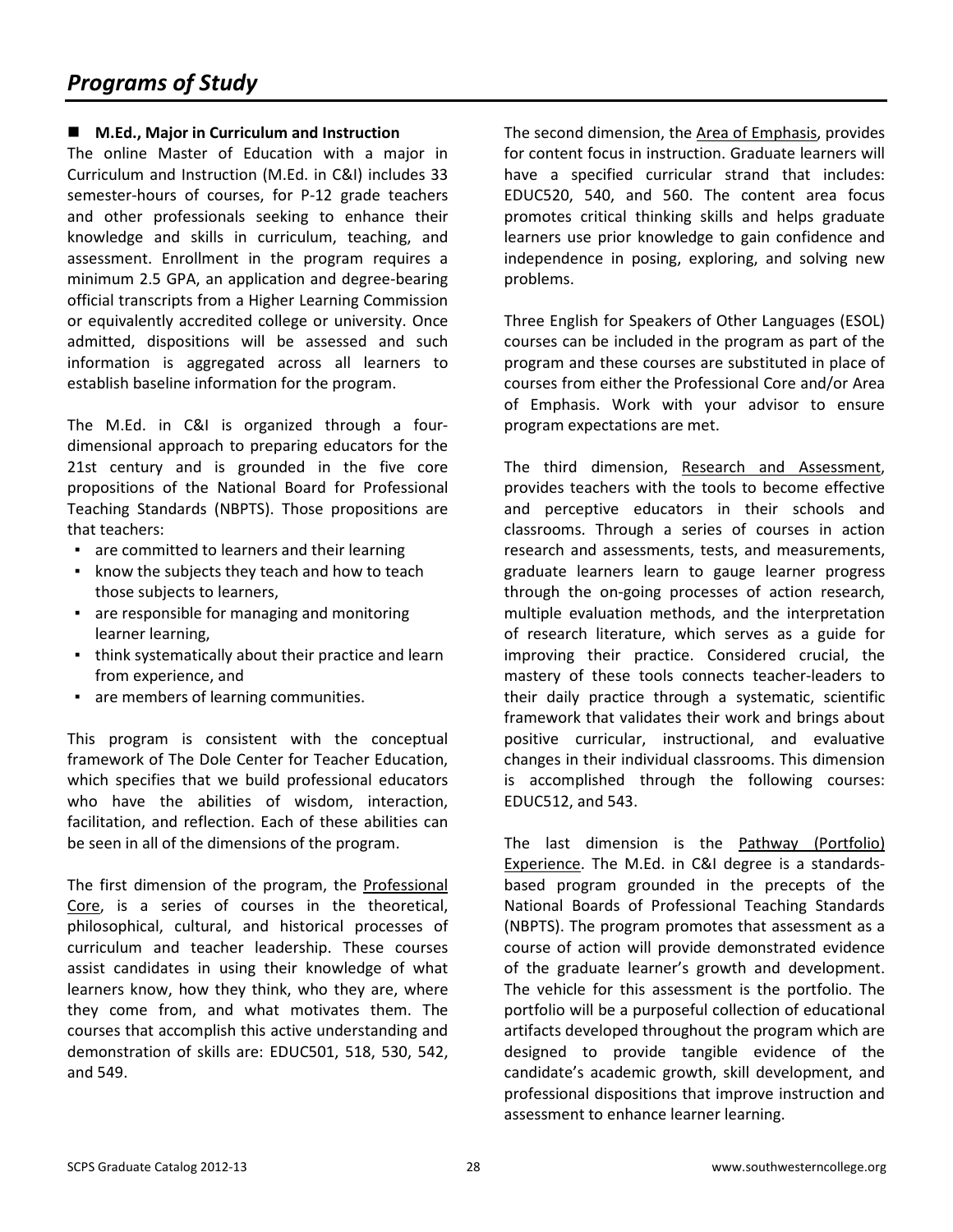#### **M.Ed., in C&I** *(continued)*

#### EDUC562 Portfolio

The contents of the portfolio provide evidence of the candidate's competence in:

- Thoroughly knowing the subjects taught and how to effectively teach those subjects to learners
- Effectively managing and monitoring learner learning
- Thinking systematically about practice and learning from that experience
- Demonstrating competencies in critical and reflective thinking, and scholarly writing
- Demonstrating commitment to learners and their learning
- Demonstrating growth and transformation through the establishment of new professional goals
- Disseminating knowledge and appropriate practice to the professional community

Reflective statements similar to those in NBPTS licensure processes will connect themes of experiences in the candidate's graduate program to understanding of theory, research, knowledge, skills and dispositions learned.

The electronic presentation of the portfolio to the teacher education faculty has as its main goal an assessment process that incorporates work completed during the program and requires the candidate to engage in critical dialogue on how her/his current selfevaluation processes reflect the thoughtful consideration of knowledge gained through the completion of the program presented in her/his role as a teacher/scholar.

The Master of Education with a major in Curriculum and Instruction incorporates the ideals of the National Board and empowers teachers to become reflective practitioners who will be able to meet the challenge of providing quality educational programs for all learners.

Students pursuing a M.Ed. must earn a grade of "C" or better in each course required for the program.

#### **Required Courses:**

#### **In the Professional Core**: *Select Five Courses*

- EDUC501 Current Educational Trends
- **EDUC518 Educational Practice and Innovation**
- EDUC530 Curriculum Development
- EDUC542 Instructional Design
- EDUC549 Race, Class, and Power in Schools
- **EDUC615 Reading Assessment and Intervention**

#### **Area of Emphasis:** *OR* Courses in ESOL

- EDUC520 Instruction and English Language **Students**
- **EDUC540 Creating Community in the Classroom**
- EDUC560 Investigating Learner Work *OR*
- EDUC550 Introduction to Language and Linguistics
- EDUC580 Second Language Acquisition and Cultural Identity in Language
- EDUC590 Teaching English as a second Language and Assessing Language Competency

#### **In Research and Assessment:**

- **EDUC512 Action Research**
- EDUC543 Assessments, Tests, and Measurements

#### **Portfolio Experience:**

▪ EDUC562 Portfolio

*All courses are three semester hours unless otherwise indicated.*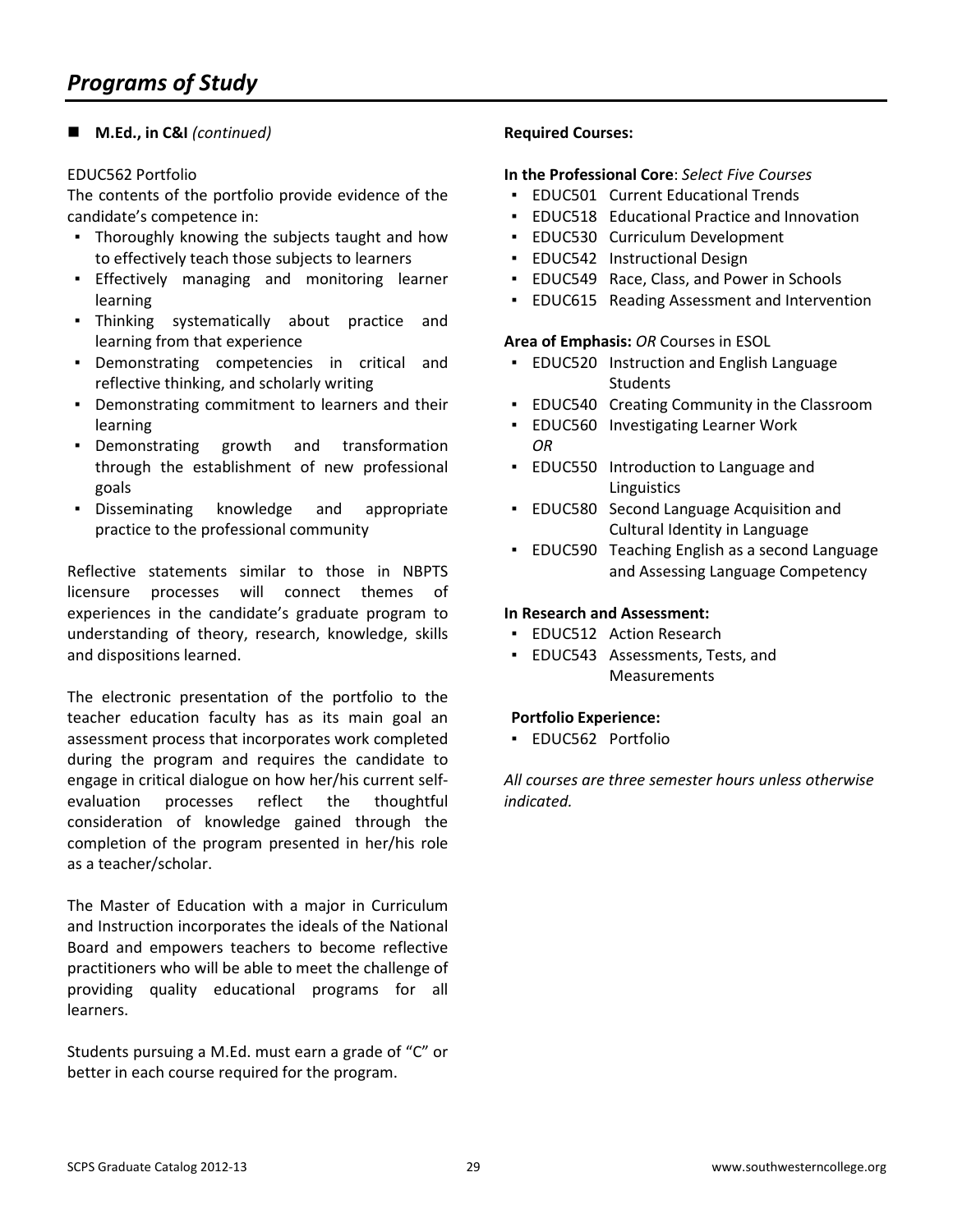#### **M.Ed., Major in Early Childhood Education**

The master of education with a major in early childhood (M.Ed. in ECE) includes 33 semester hours of courses for birth through third grade teachers and other early childhood professionals seeking to enhance their knowledge and skills in curriculum, teaching, and assessment. Enrollment in the program requires a minimum 2.5 grade point average, an application, and degree-bearing official transcript from a Higher Learning Commission or equivalently accredited college or university. Once admitted, dispositions will be assessed and such information is aggregated across all students to establish baseline information for the program.

The advanced professional preparation is aligned to the core standards of the National Association for the Education of Young Children. These are identical to NAEYC's Initial Licensure core standards for early childhood programs. At the graduate level, students demonstrate competence at a higher level and with greater depth and specialization in the following standards:

- Promoting Child Development and Learning
- Building Family and Community Relationships
- Observing Documenting and Assessing to Support Young Children and Families
- Teaching and Learning
- Connecting with children and families
- Using developmentally effective approaches
- Understanding content knowledge in early education
- Building meaningful curriculum
- Growing as a Professional

The standards noted are assessed through assignments in the capstone experiences courses: EDUC626 and 630. Students pursuing a M.Ed. must earn a grade of "C" or better in each course required for the program.

#### **Required Courses:** *(33 hours)*

- **EDUC512 Action Research**
- EDUC525 Collaboration with Families and **Communities**
- **EDUC532 Technology in Special Education**
- EDUC543 Assessments, Tests and Measurements
- EDUC612 Advanced Child Development
- **EDUC614** Advanced Theory and Practice for Early Childhood Education
- EDUC618 Classroom Management and Organization-Early Childhood Settings
- EDUC622 Teaching Methods and Practice in Early Childhood Education (Field Experience)
- **EDUC624 Early Childhood Education through** Different Cultural
- **EDUC626 Professionalism in Early Childhood** Education 1
- **EDUC630 Professionalism in Early Childhood** Education 2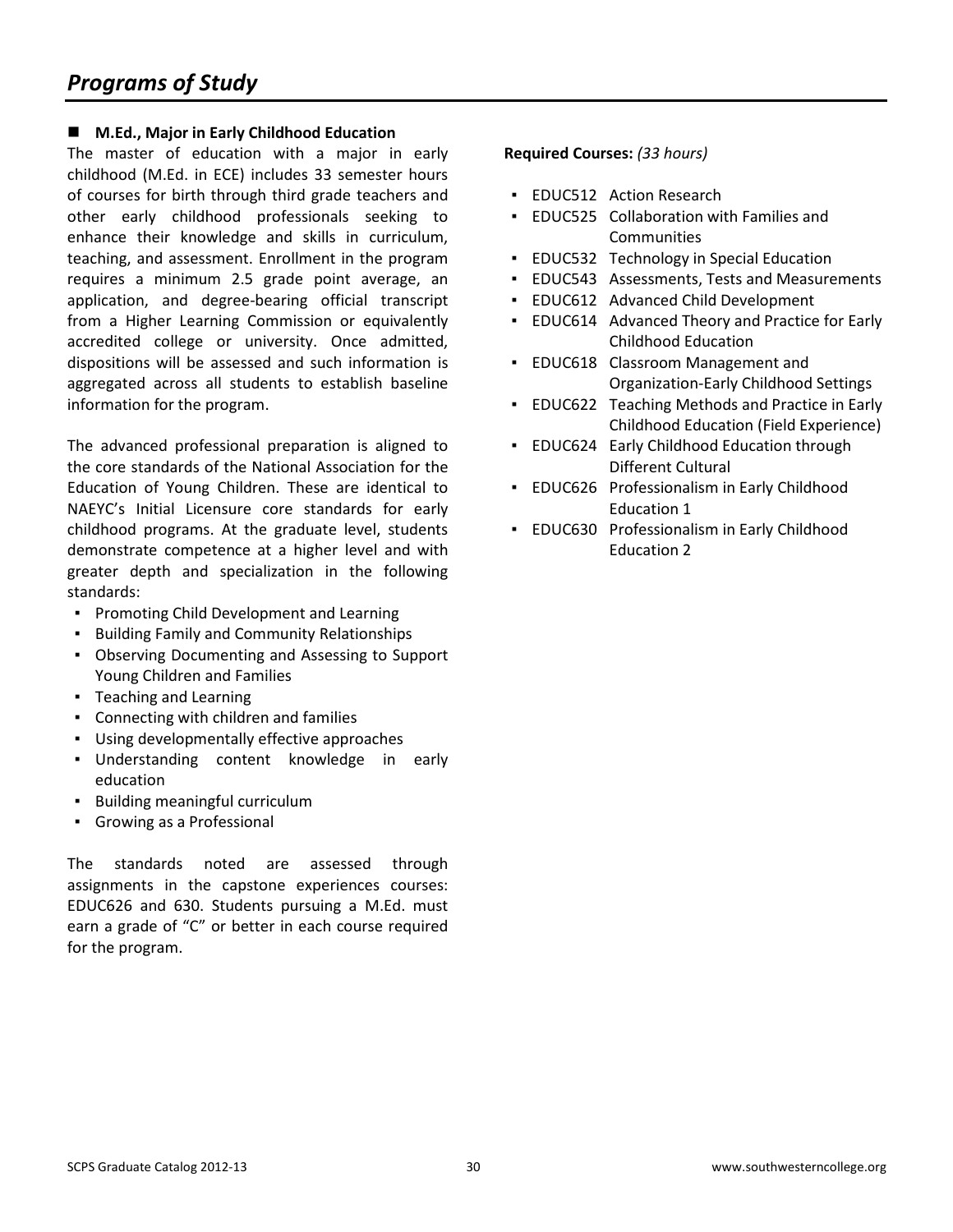#### **M.Ed., Major in Special Education**

The master of education with a major in special education is designed for those who wish to earn a license in teaching special education as part of their graduate degree programs. A core of 30 hours followed by additional courses to total a minimum of 36 hours is required for the graduate degree. Licensure in mild disabilities (learning disabilities, mental retardation and/or behavior disorders) may be earned with 30 hours. A minimum of 7.5 hours is required for a provisional license.

Successful completion of a program portfolio equivalent to that of the Pathway Portfolio (described above) will be required for this major. The portfolio will demonstrate that the learner has met the state and national standards (Common Core of Knowledge and Skills Essential for All Beginning Special Education Teachers from the Council for Exceptional Children) for special education teaching. Additionally, those desiring to be licensed in Kansas must pass the ETS Praxis II assessments as defined by the Kansas State Department of Education. Passing Praxis exam #543 is a licensure requirement and it is necessary for a learner to be recommended to receive an endorsement to the teaching license in Special Education Adaptive.

Students pursuing a M.Ed. must earn a grade of "C" or better in each course required for the program.

#### **Required Courses:** *(27 hours)*

- EDUC514 Introduction to Special Education: Individual Educational Plan Development
- EDUC522 Instructional Strategies: Behavior Difficulties\*
- EDUC523 Instructional Strategies: Learning Difficulties\*
- EDUC524 Introduction to Special Education\*
- EDUC525 Collaboration with Families and **Communities**
- EDUC 526 Classroom Management
- **EDUC 529 Legal Issues in Special Education**
- EDUC 535 Assessment Strategies
- EDUC558 Practicum in Adaptive Special Education\* *(initial, 1.5 credit hours)*
- **EDUC559 Practicum in Adaptive Special** Education *(capstone, 1.5 credit hours)*

*\*required for provisional licensure* 

#### **Electives (choose a total of six hours):**

- **EDUC532 Technology in Special Education**
- EDUC533 Language Development and Disorders
- **EDUC534 Transitions in Education**
- EDUC549 Race, Class and Power in Schools
- EDUC555 Topics in Education *(up to three hours)*
- **EDUC615 Reading Assessment and Intervention**

#### **Research requirements (six credit hours):**

- **EDUC512 Action Research**
- EDUC531 Field-Based Research Block 1

*All courses are three semester hours unless otherwise indicated.*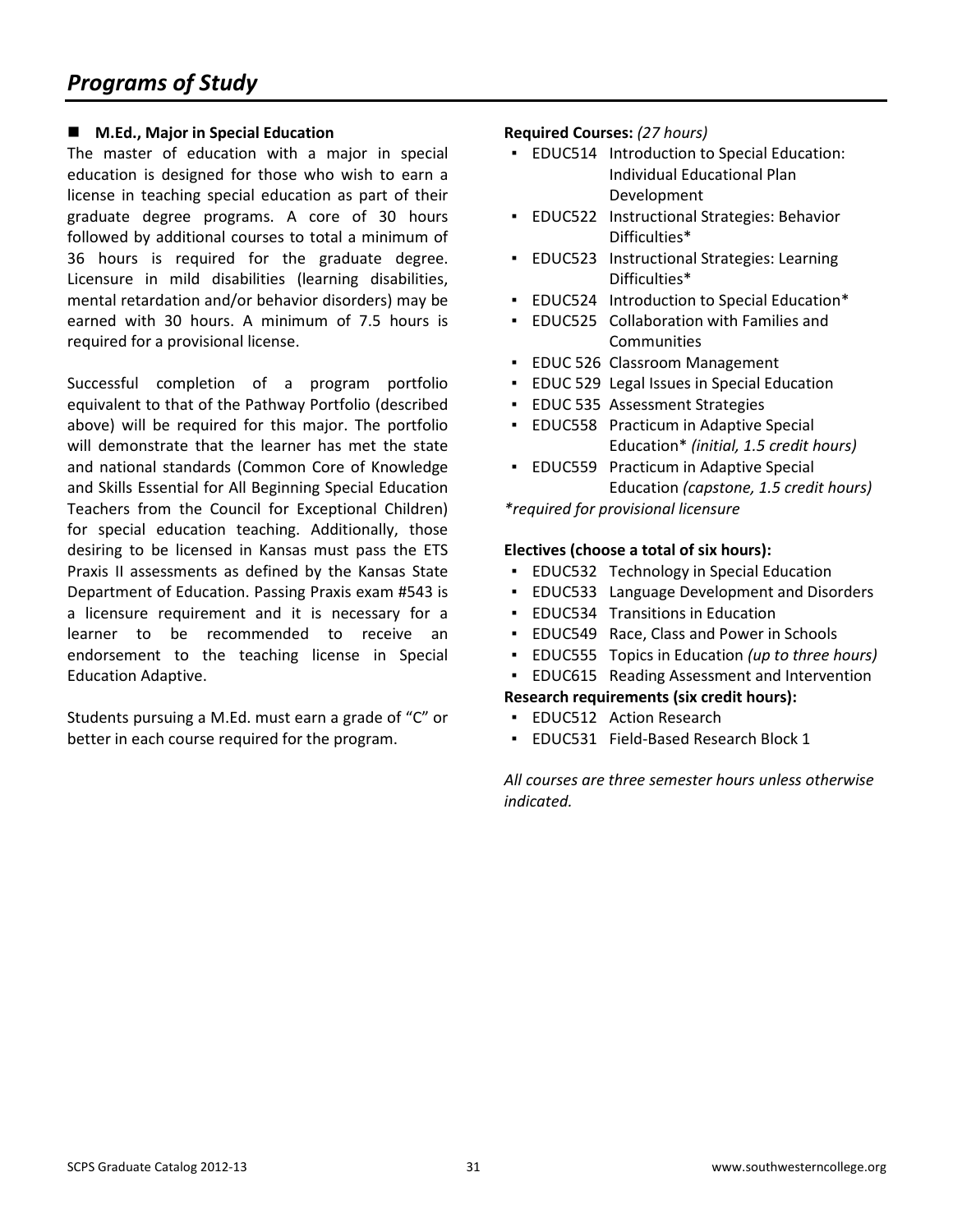## *Programs of Study*

#### **MASTER OF SCIENCE IN MANAGEMENT (M.S.M.)**

The Southwestern College Professional Studies Master of Science in Management program (M.S.M.) prepares leaders of today's complex and diverse business environment to manage key business operations and lead their organizations to success. The learner will develop skills in areas that support the management functions of planning, organizing, leading, and measuring the performance of the organization. Topics include project management, human resource management, finance, organizational ethics and statistical analysis. The program not only introduces the learner to strategic, tactical, and operational areas, but also to a variety of leadership theories and styles necessary for leading successful organizations. The M.S.M. graduate has demonstrated competence in interpersonal and written communication, ethical reasoning through complex practical application activities, as well as the ability to utilize resources to continue learning about best practices in management in order to prepare him for advancement in his field. The strong foundational concepts taught by professionals support the learners in the completion of projects that make a positive difference in their workplaces, churches, communities, or personal lives, and also may inspire them to continue in additional graduate degree programs.

#### **Required Courses** *(39 credit hours)*

#### **Core** *(27 credit hours)*

**In Leadership** (6 credit hours)

- LEAD500 Leadership Styles and Theories
- LEAD565 Knowledge Based Leadership

#### **In Management** *(15 credit hours)*

- MGMT500 Organizational Behavior and Human Resource Management
- MGMT505 Project Management Fundamentals
- MGMT565 Financial Analysis and Management 1
- CAPS600 Graduate Project
- MGMT580 Quality Management and Statistical Analysis

**In Leadership** *OR* **Management** *(6 total credit hours from this section; 3 from each group, below) Note: Additional courses taken from this section do not count as electives.* 

- LEAD560 Leading Change in Organizations *OR* MGMT520 Managing Organizational Change and Conflict
- MGMT560 Ethics in a Global Marketplace *OR* LEAD505 Organizational Leadership and Ethics

#### **Electives** *(choose 12 credit hours total)*

- LEAD570 Leadership For the Future
- LEAD520 Leadership Coaching
- LEAD580 Practical Problem Solving for Today's **Organizations**
- LEAD510 Leadership in Context
- LEAD515 Leadership Communication and Conflict Resolution
- MGMT515 Managerial Accounting
- MGMT525 Business Law
- MGMT510 Financial Accounting
- MGMT530 Marketing Strategies
- MGMT575 Financial Analysis and Management 2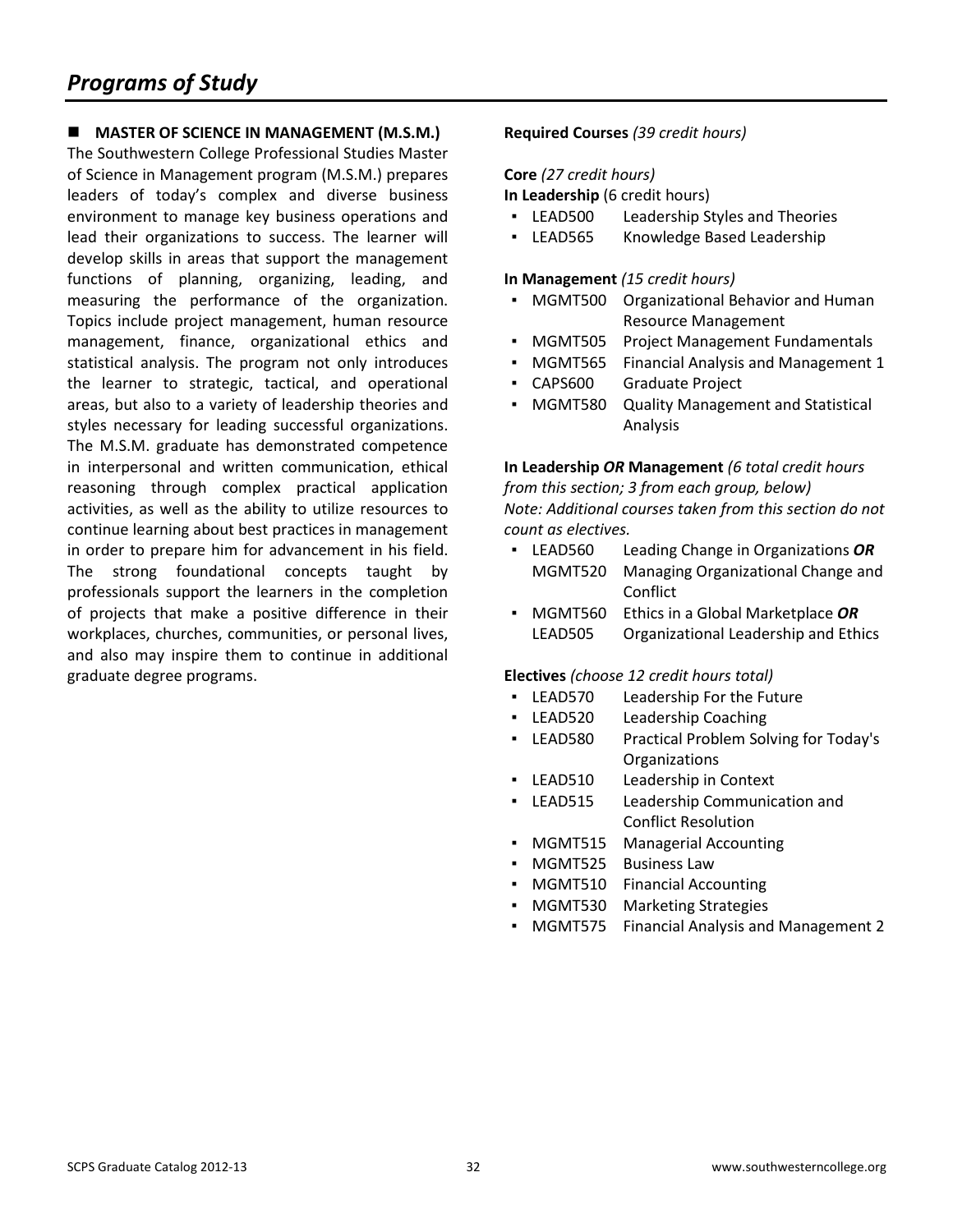#### **MASTER OF SCIENCE IN LEADERSHIP (M.S.L.)**

The Southwestern College Professional Studies Master of Science in Leadership program prepares the learner for leadership positions in various organizations. The learner develops skills required to become a more effective leader in military, government, health care, and education organizations, as well as small business, non-profit, or corporate environments. The emphasis is on practical application of relationship management; best leadership practices, which are strongly supported by research; and successful examples of leadership styles and organizational structures with a global and ethical perspective. The M.S.L. graduate exhibits competency in interpersonal and written communication, and also demonstrates the essential leadership practices of inspiring a vision, encouraging others to act, data driven strategic planning, and ethical reasoning, which are all necessary for leaders in today's society. The program is designed so that learners can use resources provided throughout the program to apply their leadership skills to leading change and quality initiatives. Students learn practical problem solving and how to evaluate the most effective ways to lead their organizations. The Master of Science in Leadership program also may inspire learners to continue in additional graduate degree programs.

#### **Required Courses**

- LEAD500 Leadership Styles and Theories
- LEAD505 Organizational Leadership and Ethics
- LEAD510 Leadership in Context
- LEAD515 Leadership Communication and Conflict Resolution
- LEAD520 Leadership Coaching
- LEAD560 Leading Change in Organizations
- LEAD565 Knowledge Based Leadership
- LEAD570 Leadership for the Future
- LEAD575 Organizational Structures and Behavior
- LEAD580 Practical Problem Solving for Today's **Organizations**
- LEAD585 Leading Quality Improvement Initiatives
- CAPS600 Graduate Project

#### **MASTER OF SCIENCE IN SECURITY ADMINISTRATION (M.S.S.A.)**

Southwestern College's Master of Science in Security Administration (M.S.S.A.) program prepares learners to take on increasing levels of responsibility and leadership positions as mid-to-upper level managers in the security industry. In addition to knowledge in security-related subject matter, individuals will learn problem solving techniques, leadership skills, critical thinking, and how to apply theory to practice. The program is directed toward those not only entering into, but advancing in the growing security industry in private or government security fields such as physical security, vulnerability assessment, information security, homeland security, emergency management, risk management, contingency and continuity planning, and crime prevention. Courses concentrate on business strategies, risk management, planning, assessment, best practices, and security concepts and practices.

- **MSA 500 Contemporary Security Administration**
- **MSA 505 Security Administration Business Strategies**
- MSA 510 Enterprise Risk Management
- MSA 515 Physical Security Planning and Vulnerability Assessment
- MSA 520 Administration of Information Security
- MSA 560 Security Law
- MSA 565 Organizational Security Investigations
- MSA 570 Homeland Security Defense and Administration
- MSA 575 Best Practices and Special Issues in Homeland Security
- MSA 580 Terrorism: Perspectives and Consequence Mgmt
- MSA 585 Emergency, Disaster, and Contingency Management
- CAPS600 Graduate Capstone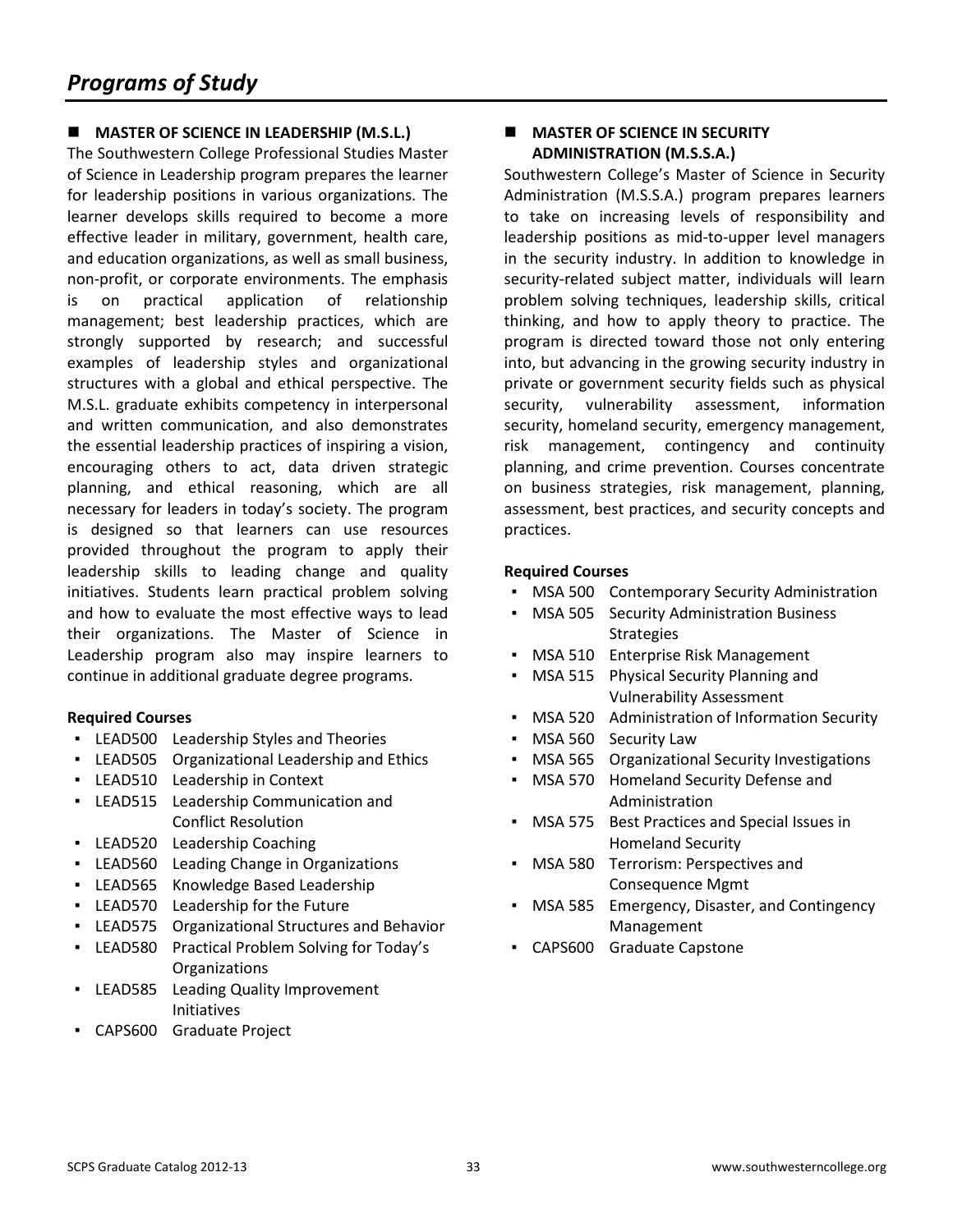#### **GRADUATE CERTIFICATE IN BIBLICAL STUDIES**

The nondenominational Graduate Certificate in Biblical Studies is designed to provide a broad scriptural base for those working in a variety of church or parachurch ministry settings involving youth, young adults, and/or older adults. Learners acquire proficiency in interpreting and communicating the relevance of God's Word in their church, organization, and community. The certificate is especially well suited for professionals desiring to undertake additional academic work in sacred Scripture.

#### **Required Courses**

- SMIN503 Studies of the Old Testament
- SMIN505 Studies of the New Testament
- THEO570 Pentateuch
- THEO575 Gospels
- THEO580 Pauline Writings

#### **E** GRADUATE CERTIFICATE IN EMERGENCY **PLANNING**

Southwestern College's Emergency Planning graduate level certificate is designed to prepare the executive security professional for assessing and designing contingencies for public and private security measures in a global society. Threats to safety and systems are examined and emphasis is given to the analysis of models and practices. Learners will examine the costbenefit comparisons of contemporary, theoretical, and practical models.

Individuals completing the Emergency Planning Certificate at Southwestern College may apply all of these 15 credit hours earned toward a Master of Science degree in Security Administration.

- MSA 515 Physical Security Planning and Vulnerability Assessment
- MSA 570 Homeland Security Defense and Administration
- MSA 575 Best Practices and Special Issues in Homeland Security
- MSA 580 Terrorism: Perspectives and Consequence Mgmt
- MSA 585 Emergency, Disaster, and Contingency Management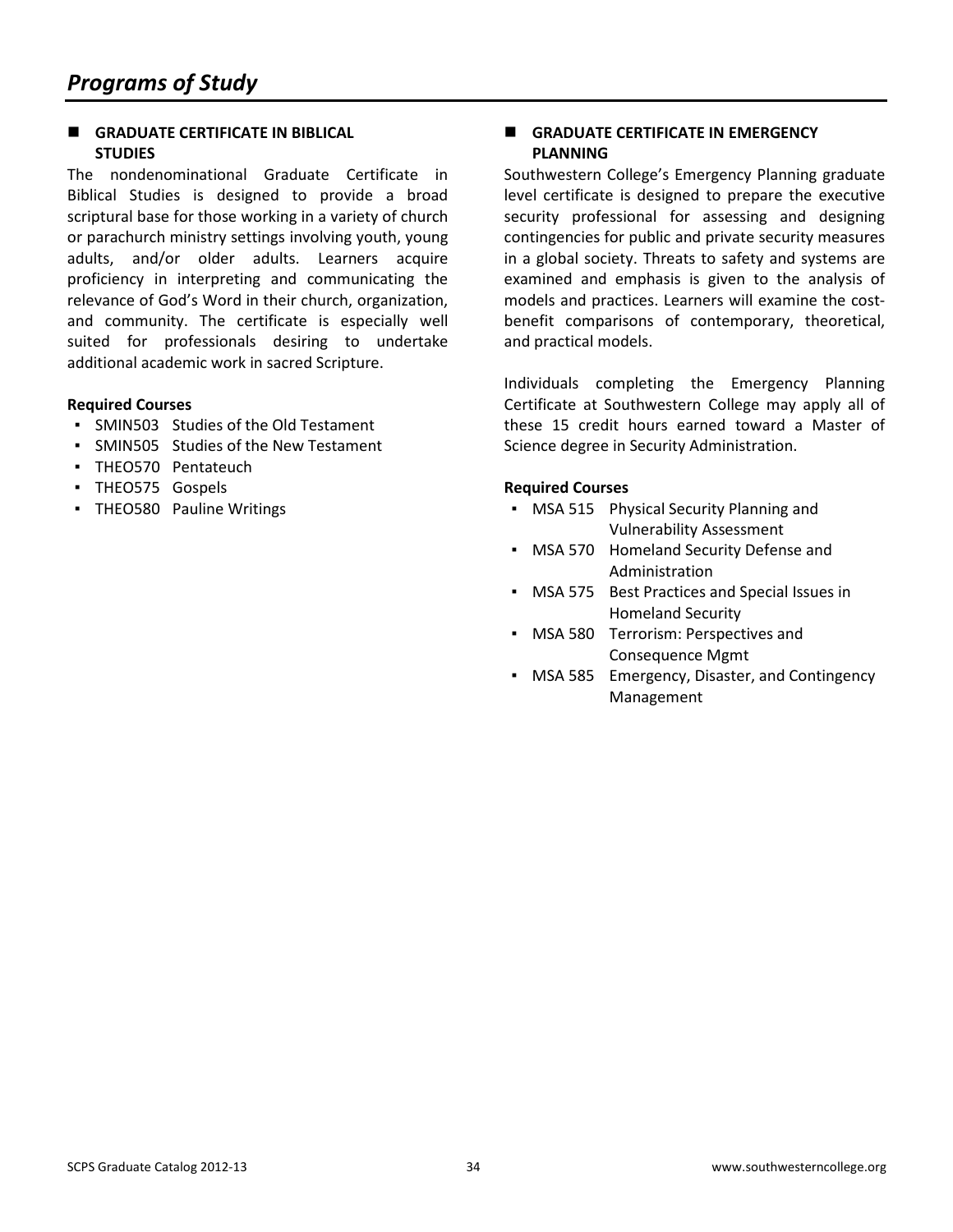#### **GRADUATE CERTIFICATE IN ENTERPRISE RISK MANAGEMENT**

Southwestern College's Enterprise Risk Management graduate level certificate emphasizes the executive analysis and assessment of organizations' security vulnerability. It is designed to prepare the manager with security administration responsibilities for contingency planning and investigation in addition to systematic assessment of organizational risk. Learners will have an opportunity to examine various models and practices that help the security management professional balance the costs and risks facing today's organizations.

Individuals completing the Enterprise Risk Management Certificate at Southwestern College may apply all of these 15 credit hours earned toward a Master of Science degree in Security Administration.

#### **Required Courses**

- **MSA 510 Enterprise Risk Management**
- MSA 515 Phys Security Planning and Vulnerability Assessment
- MSA 520 Administration of Information Security
- MSA 565 Organizational Security Investigations
- MSA 585 Emergency, Disaster, and Contingency Management

#### **GRADUATE CERTIFICATE IN EXECUTIVE ACCOUNTING**

The Southwestern College Professional Studies Graduate Certificate in Executive Accounting provides an opportunity for graduate learners to add an area of emphasis to their non-accounting business degrees. Learners pursuing the Master of Accountancy graduate degree could also earn the certificate to demonstrate a progression of success in their program. The courses emphasize awareness of multiple types of organizations that rely on ethical accounting practices along with planning and decisionmaking based on various financial and non-financial transactions. Learners examine the integration of accounting reporting systems into business processes and develop skills to evaluate computerized accounting methods and controls.

- MGMT510 Financial Accounting
- MGMT515 Managerial Accounting
- MACC518 Government and Non for Profit Accounting Theory and Application
- MACC531 Federal Income Tax: Planning and Decision Making
- MACC541 Accounting Systems and Analysis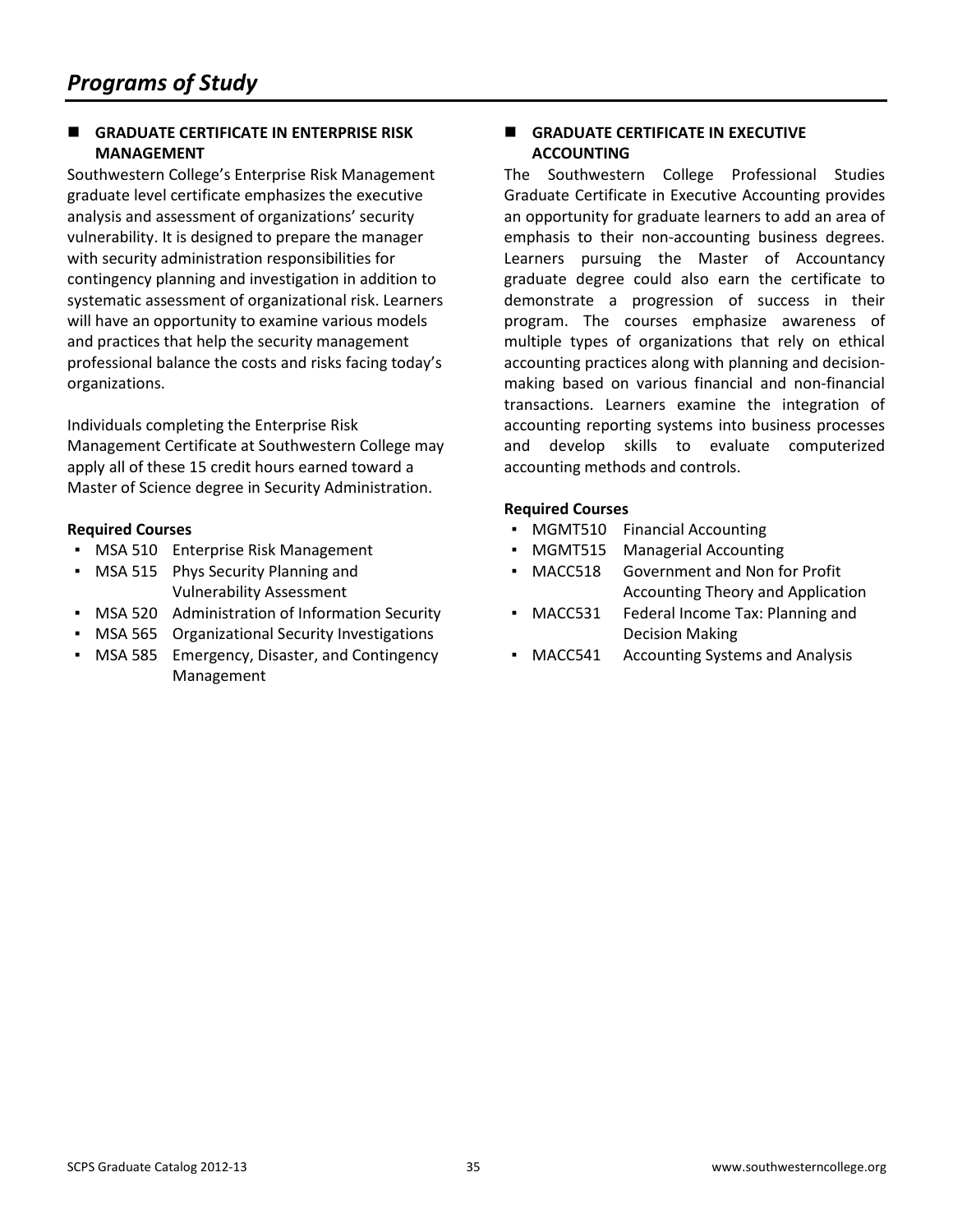#### **GRADUATE CERTIFICATE IN EXECUTIVE LEADERSHIP**

Southwestern College's Executive Leadership graduate level certificate will help prepare managers or future managers to be effective leaders in today's contemporary, global organizations. Emphasis is placed on applied, practical projects while focusing on topics facing today's leaders in human resources management, change management, decision making, communication, and diversity issues that include generational differences.

Individuals completing the Executive Leadership Certificate at Southwestern College may apply all of these 15 credit hours earned toward a Master of Science degree in Management or a portion of the credit hours towards a Master of Business Administration or a Master of Science in Leadership.

#### **Required Courses**

- MGMT500 Organizational Behavior and Human Resource Management
- LEAD520 Leadership Coaching
- LEAD565 Knowledge-Based Leadership
- LEAD560 Leading Change in Organizations
- MGMT505 Project Management Fundamentals

#### **E** GRADUATE CERTIFICATE IN EXECUTIVE **QUALITY MANAGEMENT**

Southwestern College's Executive Quality Management graduate level certificate is designed to prepare the leader in an organization to manage an existing quality program or establish a new quality initiative. Emphasis is given to the behavioral and organizational culture issues that impact quality initiatives. Learners will gain experience with the measurements and processes that can support quality programs in a real-world project. In addition, the certificate is designed to support the efforts of managers to lead through the necessary changes for establishing quality initiatives.

Individuals completing the Graduate Certificate in Executive Quality Management at Southwestern College may apply all of these 15 credit hours earned toward a Master of Science degree in Management or a portion of the credit hours towards a Master of Business Administration or a Master of Science in Leadership.

- MGMT500 Organizational Behavior and Human Resource Mgmt
- MGMT505 Project Management Fundamentals
- MGMT580 Quality Management and Statistical Analysis
- LEAD570 Leadership for the Future
- **ELEAD585** Leading Quality Improvement Initiatives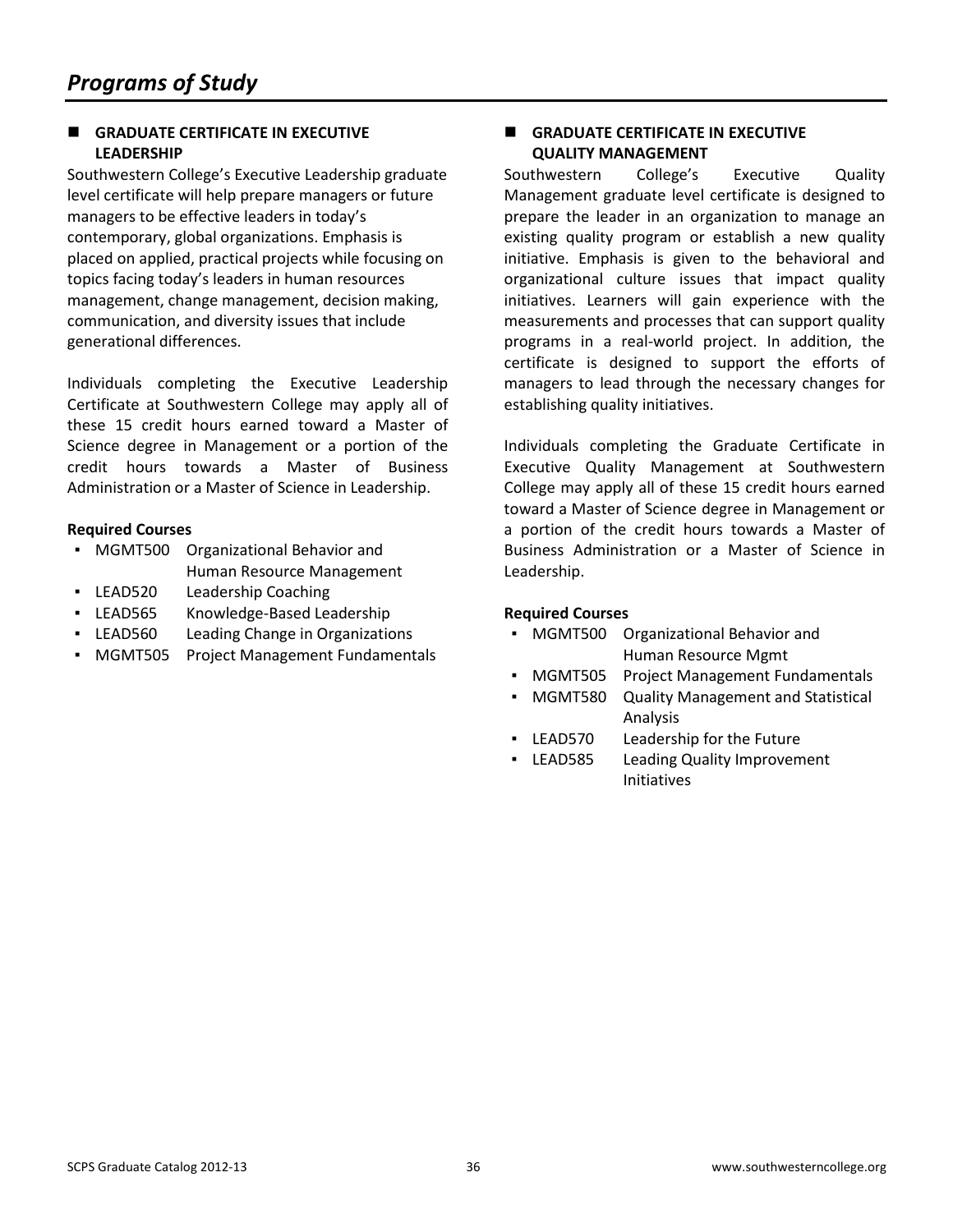#### **GRADUATE CERTIFICATE IN YOUTH MINISTRY FOR THE LAY LEADER**

The nondenominational Graduate Certificate in Youth Ministry for the Lay Leader is designed to prepare individuals for working with young adult ministry programs. The learners will explore foundational ministry concepts and examine these foundational concepts in a variety of social scenarios. They will also develop their skills in applying the theological principles and scriptures in youth ministry.

Individuals completing the Youth Ministry for the Lay Leader Certificate at Southwestern College may apply all of these 15 credit hours earned toward a Master of Arts degree in Specialized Ministries.

- SMIN501 Introduction to Ministry
- SMIN503 Studies of the Old Testament
- SMIN505 Studies of the New Testament
- SMIN507 Theology
- SMIN533 Program Design and Development in the Local Church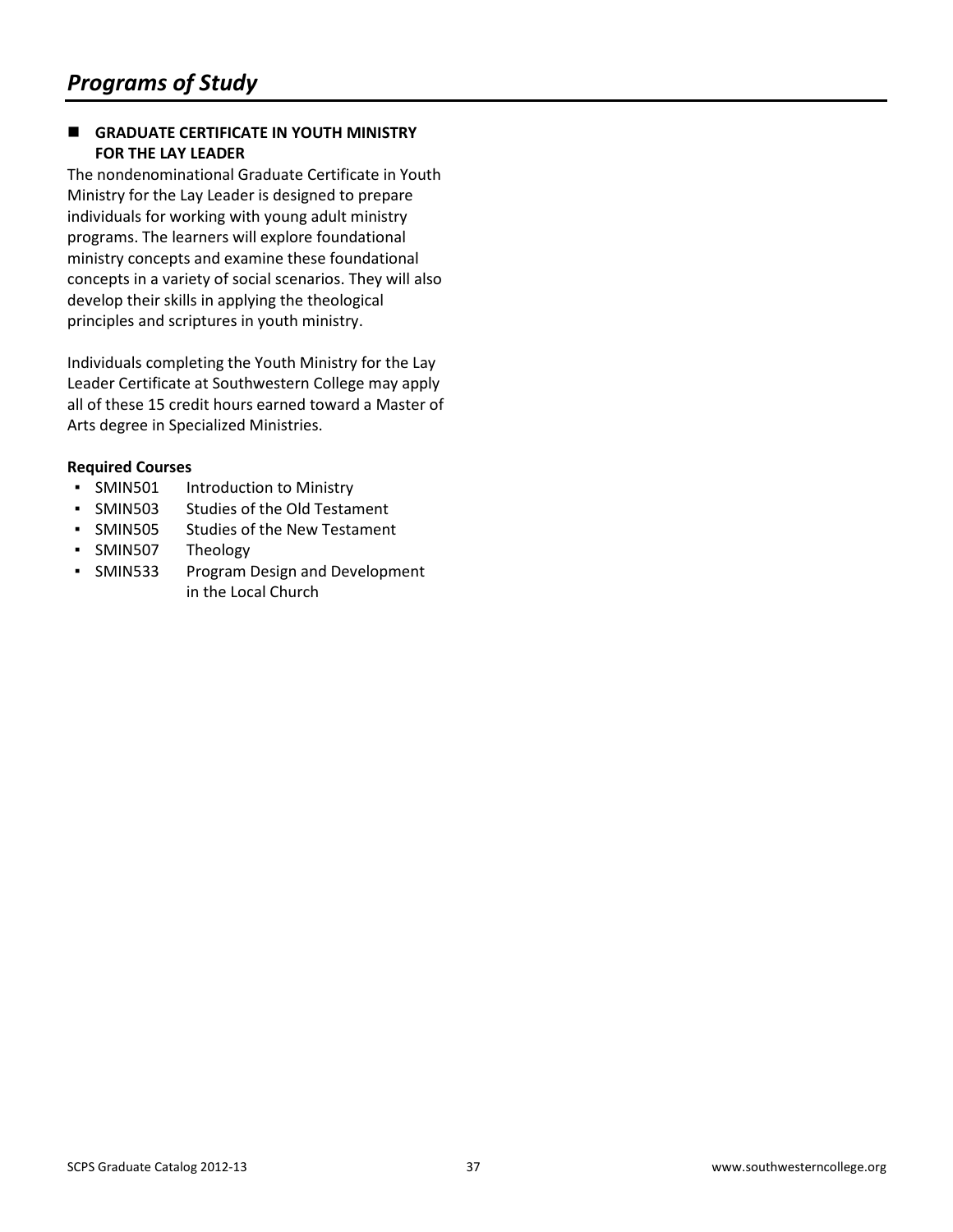#### **CAPS600: Graduate Project** (3 cr hrs)

All learners in graduate MBA, Management and Leadership programs will be required to submit a professional electronic capstone portfolio as a graduate requirement in this course. This course includes an applied leadership project designed to demonstrate how to plan, implement, and integrate progressive initiatives for highly successful organizations by using the five practices of exemplary leadership based on Kouzes & Posner's international research on leadership. Learners' projects from this course are included in the final capstone portfolio submitted. The capstone portfolio is a tool for learners to document and demonstrate they have met specific institutional and program learning outcomes.

*Prerequisite: Completion of all courses in the learners' program.* 

**EDUC501: Current Educational Trends** (3 cr hrs) Analysis of issues and trends in terms of their applications to current educational structures and implications for educators and their professional development.

**EDUC512: Action Research** (3 cr hrs) This course will introduce students to action research, a form of self-reflective systematic inquiry by practitioners on their own practice. The primary objective of the course is to prepare students to do action research in schools. There are three other goals: 1) the development of professional community; 2) the illumination of power relationships; and 3) students' recognition of their own expertise.

#### **EDUC514: Introduction to Special Education: Individual Educational Plan Development** (1 cr hr)

Course will provide training in the procedures for developing high quality individual education plans for students with disabilities, based on state curriculum standards and meeting all of the requirements of state and federal special education laws and regulations. *This course can be taken in conjunction with EDUC524.* 

#### **EDUC518: Educational Practice and Innovation** (3 cr hrs)

Develops an understanding of the context and nature of educational practice and innovation in schools and classrooms; identifies different forms of innovation in learning and teaching and enables teachers to take a critical approach to integrating innovative practices; enables informed judgments and critical thinking in the context of educational practice.

## **EDUC520: Instruction and English Language Learners** (3 cr hrs)

Students will investigate different educational models for language minority learners, and the instructional methods that work for ELL students.

#### **EDUC522: Instructional Strategies: Behavior Difficulties** (3 cr hrs)

The purpose of this course is to study the theories, content, methods, and materials for delivery of instruction to students with behavior disorders, to utilize evaluation procedures to deliver individualized instruction to students, to modify curriculum materials, and to develop instructional materials for use with students with behavioral disorders.

### **EDUC523: Instructional Strategies: Learning Difficulties** (3 cr hrs)

The purpose of this course is to study the theories, content, methods, and materials for delivery of instruction to students with academic problems, to utilize evaluation procedures to deliver individualized instruction to students, to modify curriculum materials, and to develop instructional materials for use with students with academic difficulties.

## **EDUC524: Introduction to Special**

 **Education** (2 cr hrs) Designed to provide an overview of the fields of behavior disorders, learning disabilities, and mental retardation for present and future teachers, school psychologists, administrators, counselors, and other professionals preparing to work with students with mild disabilities. Emphasis on causes, identification, classification, characteristics, and recent trends and issues.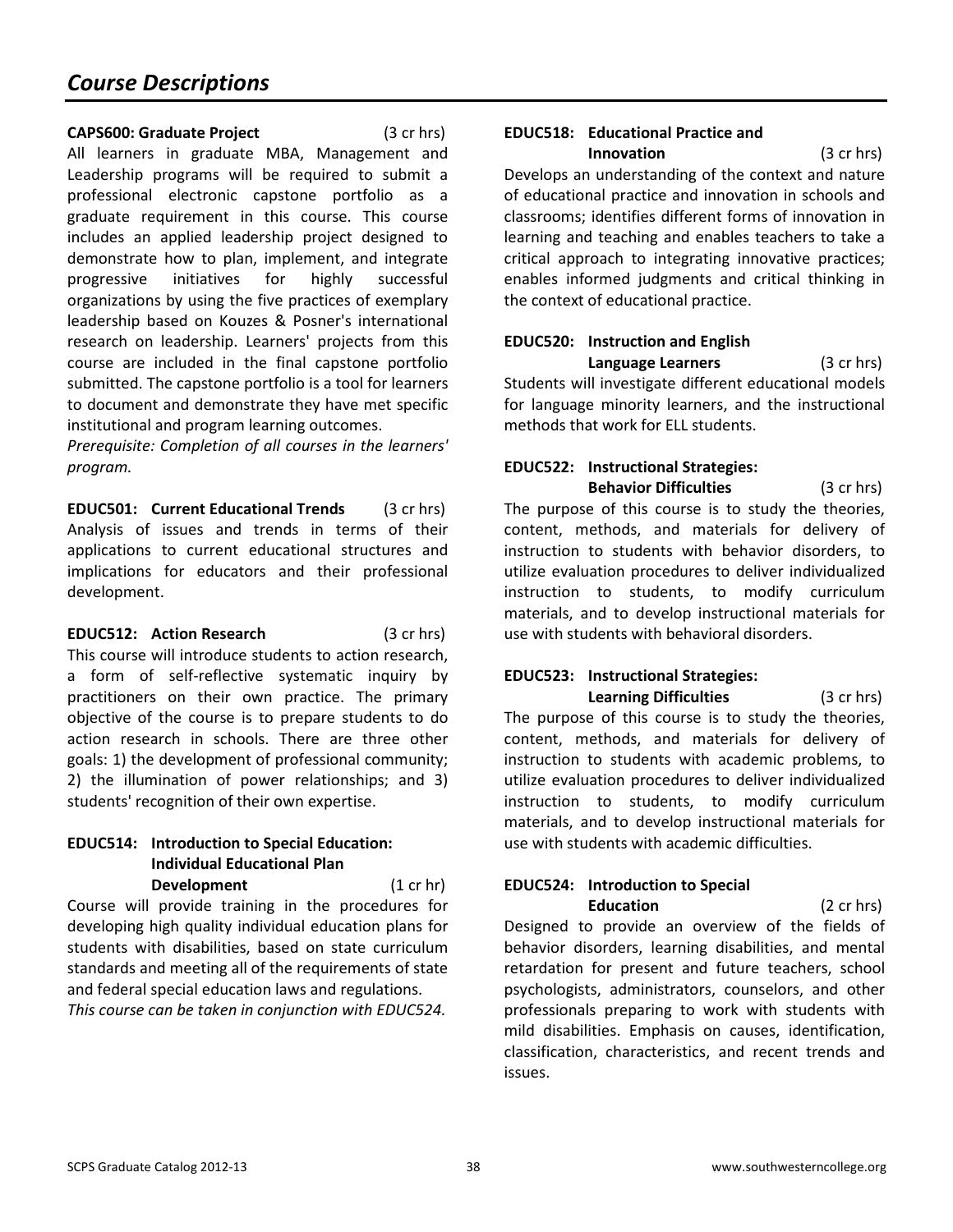## **EDUC525: Collaboration with Families**

 **and Communities** (3 cr hrs) This course develops an understanding and valuing process relative to the importance and complexity of characteristics of young children's families and communities through respectful, reciprocal relationships, and involve families and communities in their children's development and learning.

**EDUC526: Classroom Management** (3 cr hrs) A study of behavior of children and youth with emphasis on the diagnosis and modification of problematic behaviors.

#### **EDUC529: Legal Issues in Special Education** (3 cr hrs)

The focus of this course is on the legal and professional issues in special education. It will include an in-depth study of special education laws and their impact on programs for exceptional children and youth.

**EDUC530: Curriculum Development** (3 cr hrs) Focus of the course is on the development and implementation of performance-based learning activities throughout the curriculum.

**EDUC531: Field-Based Research Block 1** (3 cr hrs) A cohort experience where students develop and implement action research projects with area schools and service organizations. Special emphasis will be placed on issues related to curriculum and student outcomes. The importance of building meaningful school and organization partnerships will be explored. All students majoring in curriculum and instruction are required to complete EDUC 531.

#### **EDUC532: Technology in Special Education** (3 cr hrs)

This course will provide an overview of the technology available for students with special needs. Included will be low-tech devices, augmentative devices, and using technology to adapt instruction.

#### **EDUC533: Language Development and Disorders** (3 cr hrs)

This course is designed to provide an introduction to language disorders. Designed for classroom teachers, it provides an overview of language development and language disorders, the development of literacy, the relationship between language disorders and learning disabilities, and language as it affects academic areas.

**EDUC534: Transitions in Education** (3 cr hrs) The focus of this course is on the theoretical constructs and practical considerations in programming for students with disabilities from the preschool through the secondary and post-secondary level.

**EDUC535: Assessment Strategies** (3 cr hrs) Focus on the use of observation techniques and the administration and interpretation of test instruments including screening tests, formal and informal tests, norm and criterion-referenced skills, academic achievement, adaptive behavior and processes will be included. Tests will be evaluated for their usefulness in diagnosis, placement, and intervention in special education and remedial programs.

#### **EDUC540: Creating Community in the Classroom** (3 cr hrs)

Students will discuss topics such as the structure and management of the classroom. The curriculum includes: interdependence, cooperation, trust, responsibility, and active participation. Teaching strategies include techniques, and activities that emphasize decision-making, critical thinking, cooperation, responsibility, and empowerment.

**EDUC542: Instructional Design** (3 cr hrs) Students will cover typical instructional design models and learning theories. Students will complete an entire instructional design unit including curriculum, instruction, and assessment of student learning.

### **EDUC543: Assessment, Tests and Measurement** (3 cr hrs)

Provides classroom educators with the knowledge and skills necessary to effectively measure student achievement and the reflective skills necessary to examine and improve upon practice.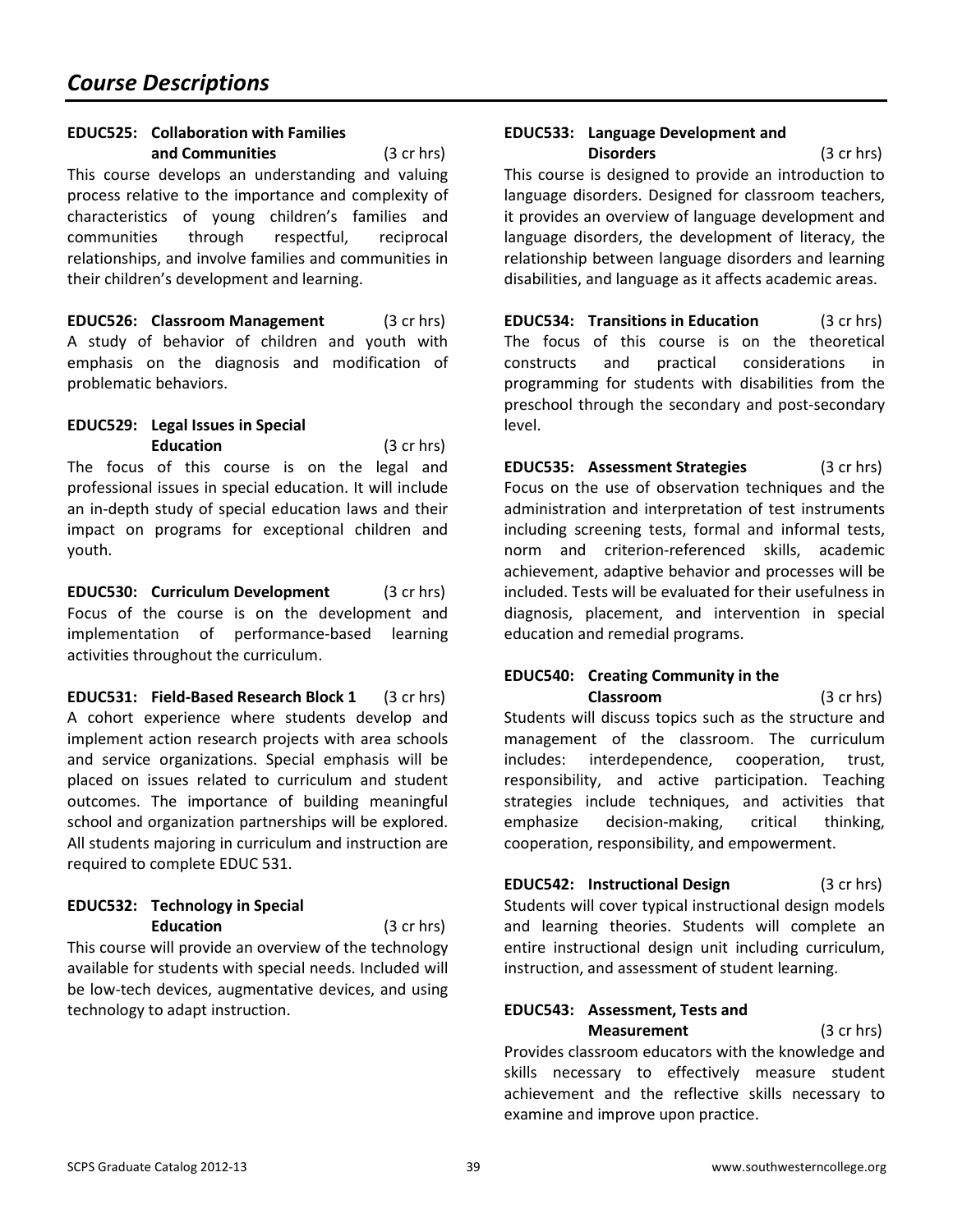### **EDUC549: Race, Class and Power**

 **in Schools** (3 cr hrs) Students will explore theoretical frameworks for understanding cultural difference as it impacts teaching and learning in the classroom. They will examine ways to provide equity in education for all students.

#### **EDUC550: Introduction to Language and Linguistics** (3 cr hrs)

This is an introductory course in language and linguistics, which explores the nature, structure and diversity of language, emphasizing the phonological, syntactic and semantic patterns of English. Prospective teachers will explore the principles of linguistic systems and major theorists and schools of linguistic thought in anticipation of working with communities of nonnative English-speakers. This course is designed as one in a series of three courses to enable the learner to successfully pass the ESOL praxis.

**EDUC555: Topics in Education** (1 cr hr) The 555x courses will be available in the summer primarily as topics of special interest or independent study courses with approval of the coordinator of the special education program. *May be repeated for credit.* 

## **EDUC558: Practicum in Adaptive**

**Special Education (initial)** (1.5 cr hrs) This is a field-based course relating theory to application. Students will be placed in settings where they will obtain experiences working with students with mild disabilities.

#### **EDUC559: Practicum in Adaptive**

**Special Education (capstone)** (1.5 cr hrs) This is a field-based course relating theory to application. Students will be placed in settings where they will obtain experiences working with students with learning disabilities, mental retardation, or behavior disorders.

**EDUC560: Investigating Student Work** (3 cr hrs) Students will investigate ways in which the things students make in and for school can be studied as evidence of teaching and learning.

#### **EDUC562: Portfolio** (3 cr hrs)

The focus of this course will be the development of a purposeful collections of educational artifacts designed to provide tangible evidence of the candidate's ability to reflect on and critically examine educational practices that improve instruction and enhance student learning. It is a capstone experience in the major.

### **EDUC580: Second Language Acquisition and**

 **Cultural Identity in Language** (3 cr hrs) This course explores the theories and research of second language acquisition in order for the teacher to facilitate ESOL students' acquisition of a new language. In addition, this class will examine the complex relationship among communication, culture and identity as it relates to language learning. This course is designed as one in a series of three courses to enable the learner to successfully pass the ESOL praxis.

#### **EDUC590: Teaching English as a Second Language and Assessing Language Competency** (3 cr hrs)

This course provides the foundation for second language instruction by examining a broad range of methodologies to provide academic experiences for English Language Learners. (SIOP model included.) Application of these "best practice" concepts will be used to plan, implement, and evaluate instruction for ESOL students. An opportunity to volunteer with ESOL students for 8 hours during the course will be included.

**EDUC601: Seminar** (1 cr hr) An introductory and exploratory course for those considering education as a career. The course is designed to assist each prospective teacher in gaining a valid and comprehensive knowledge of what is involved in a teaching career. Emphasis is placed upon use of Blackboard, IQ Web, program assessments, field experiences, Praxis II exams, and personal involvement in planning an effective and successful career in education.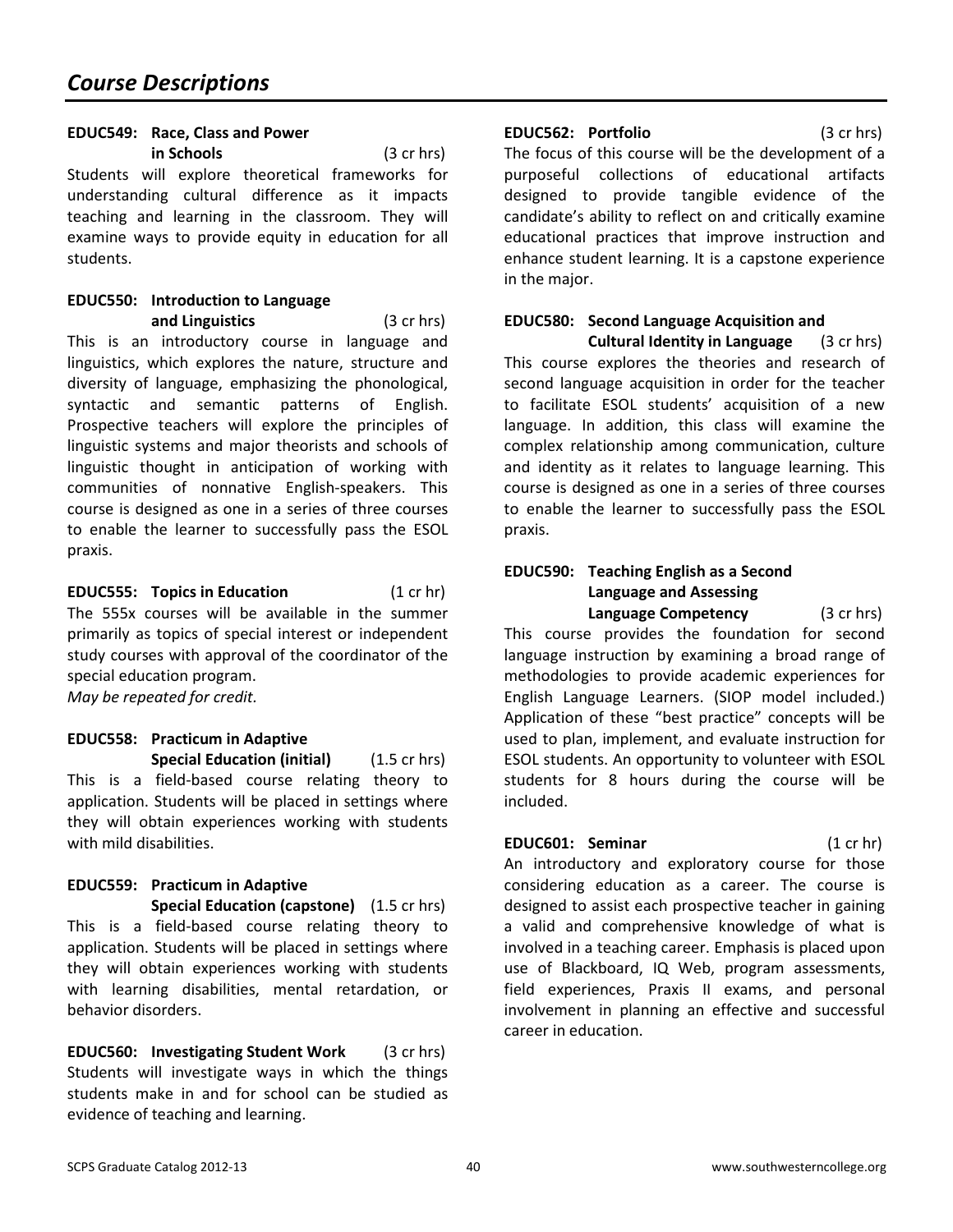**EDUC602: Education Foundations** (3 cr hrs) This course explores the historical, philosophical, and social foundations of education to guide interaction with all students, colleagues, parents, and community members in a manner that demonstrates respect for them as persons as well as guide instruction, educational practices, and decision making to support policies, practices, and legal requirements that promote student welfare and development.

#### **EDUC603: Educational Psychology/ Learning Theories** (3 cr hrs)

This course explores concepts and distinctions imperative to apply learning theories from theory to practical application. Each theory is uniquely derived from a time period and vision of the theorist. Each learning theory will allow students to explore how to properly implement the theory and use it as an instructional process. Through the in depth analysis, students will have a better understanding on how to improve classroom practice and student learning.

**EDUC604: Content Area Literacy** (3 cr hrs) A course on content-based literacy designated to encompass study skills, concept development, reading comprehension strategies, and critical thinking. This course presents the area of reading demands of content subjects and the need shown by a diverse population of students. This course will serve as a basis for new teachers to demonstrate their knowledge and enable higher-order thinking to be present in schools today. This course focuses on each aspect of reading, but more specifically on comprehension. Reading, interpretation, and visualization will be key components to have cohesion exist among content areas within education.

**EDUC605: Teaching in the Content Areas** (3 cr hrs) Course will assist prospective teachers in developing the skills necessary for utilizing teaching strategies in the middle and secondary school environment. Students will study new and traditional methods in teaching middle and secondary education. Special attention will be given to research in selecting materials, use of proper strategies, assessment, delineating information, and cooperative learning.

**EDUC606: Teaching Methods** (3 cr hrs) Course focuses on the development of professional teaching skills for the secondary and middle school teacher, including: a personal philosophy of education; classroom management procedures; a discipline plan; instructional methods and strategies; program, course, unit, and lesson planning; awareness of current trends in education; and assessment/evaluation strategies. During this semester, students complete their professional portfolio and make application for student teaching placement. This course is taken immediately prior to student teaching.

**EDUC607: Student Teaching** (3 cr hrs) Clinical experiences in the public schools for teacher licensure candidates .Student teaching is a 14-week full time teaching experience. *Concurrent enrollment with EDUC 609* 

## **EDUC608: Restricted Licensure Practicum** (1 cr hr)

This course provides restricted licensures students with supervised practica throughout the teacher education program until they obtain their initial license. *May be repeated for credit six times.* 

**EDUC609: Teacher Portfolio** (3 cr hrs Course is a collection of candidate assignments over the program aligned with the 13 professional standards. The course also requires candidates to complete a Kansas Performance Assessment during student teaching. Restricted licensure candidates complete this course during their last semester of courses.

## **EDUC610: Lifespan Developmental**

**Psychology** (3 cr hrs Course focuses on human development throughout the lifespan, from birth to death. Students will examine central concepts related to parameters of human development, individual and social, which arise throughout the life span, as well as continuity and change within the developing individual.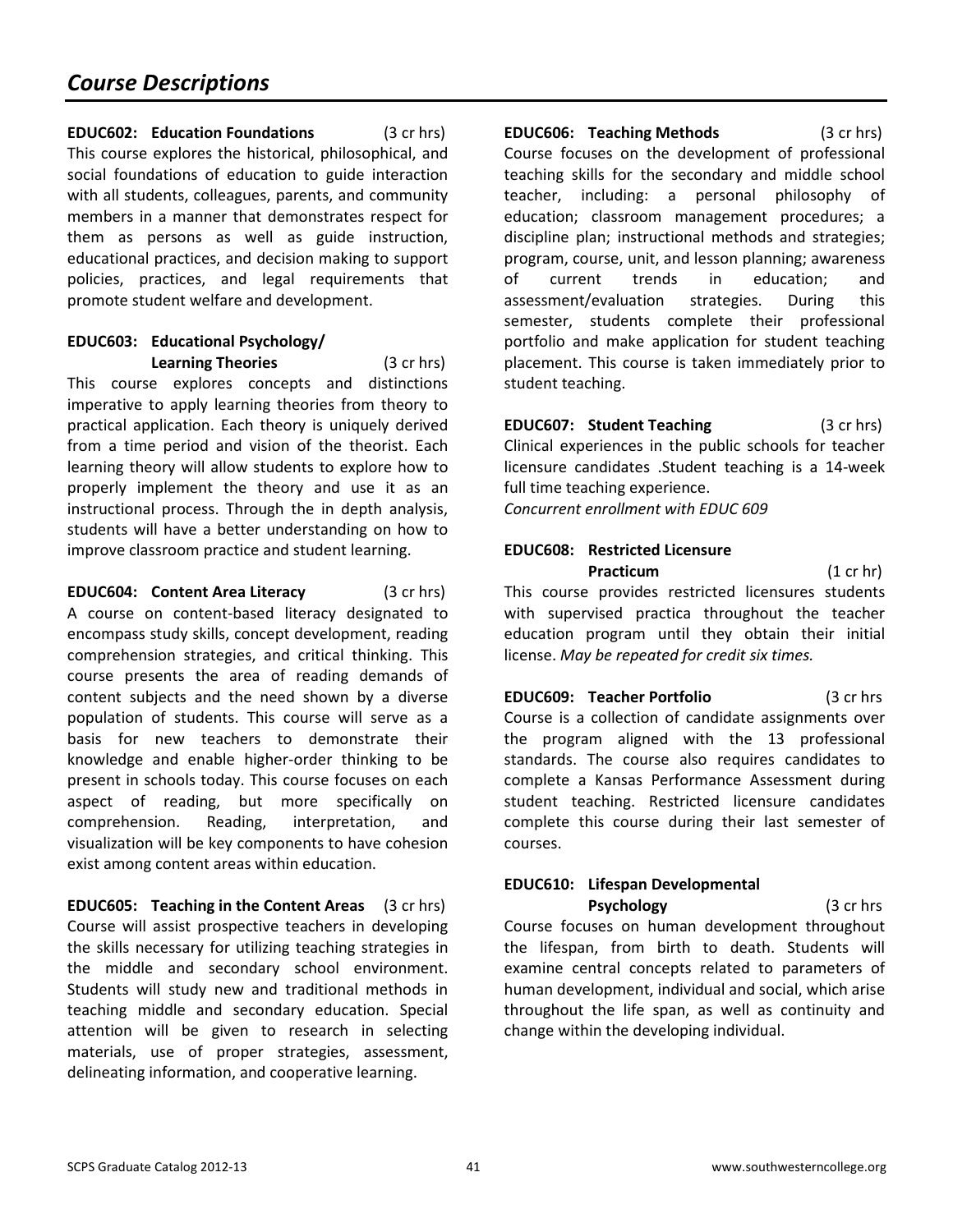#### **EDUC612: Advanced Child Development**

 **(up through age 8)** (3 cr hrs) This course develops an understanding of young children's development and learning needs to create a healthy, respectful, supportive, and challenging environment for all children. Students will have an indepth knowledge on the multiple influences on development and learning.

#### **EDUC614: Advanced Theory and Practice for Early Childhood Education** (3 cr hrs)

This course will provide knowledge and understanding and use effective approaches, strategies, and tools for early education. They integrate their understanding of and relationships with children and families to effectively design a positive learning experience for all young children.

#### **EDUC615: Reading Assessment and Intervention** (3 cr hrs)

The course develops an overview of the varied pathways of reading development and prepares learners to analyze reading achievement as well as administer and interpret diagnostic measures of reading. Through case studies, learners will use progress-monitoring data processes to analyze specific instructional strategies and interventions.

#### **EDUC618: Classroom Management and Organization-Early Childhood Settings** (3 cr hrs)

This course will provide knowledge and understanding regarding the importance, central concepts, inquiry tools, and structures of content area or academic disciplines; students will use own knowledge and other resources to design, implement and evaluate meaningful, challenging curriculum to promote positive outcomes.

#### **EDUC622: Teaching Methods and Practice in Early Childhood Education (Field Experience)** (3 cr hrs)

This course develops professional teaching skills for the early childhood instruction and assessment.

## **EDUC624: Early Childhood Education through**

 **Different Cultural Perspectives** (3 cr hrs) This course develops a high level of competence in understanding and responding to diversity of culture, language and ethnicity. Understanding how different cultures impact children and their development and learning.

#### **EDUC626: Professionalism in Early Childhood Education 1** (3 cr hrs)

This is a capstone experience, which develops multiple topics through guided study and early childhood projects, including but not limited to: cultural competence, knowledge and application of ethical principles, communication skills, mastery of relevant theory and research.

#### **EDUC630: Professionalism in**

**Early Childhood Education 2** (3 cr hrs) This is a capstone experience, which develops several topics through guided study and early childhood projects including but not limited to: inquiring skills and knowledge of research methods, skills in collaborating, teaching and mentoring, advocacy skills, leadership skills and skills in personnel and fiscal management.

**LEAD500: Leadership Styles and Theories** (3 cr hrs) The course will cover fundamentals of leadership, definitions of leadership, and an introduction to the tools available for research in leadership. Emphasis is on the application of theoretical concepts to actual organizational settings and situations, culminating in the determination of participant's dominant leadership style and articulation of a personal leadership profile.

## **LEAD505: Organizational Leadership**

**and Ethics** (3 cr hrs) The course will provide an understanding of the distinction between leadership and management in organizations. Theory is mixed with contemporary examples of the ethical challenges facing today's leaders. Participants consider ethical frameworks (e.g., individual ethical competency, organizational system as an ethical agent) in organizational decision making.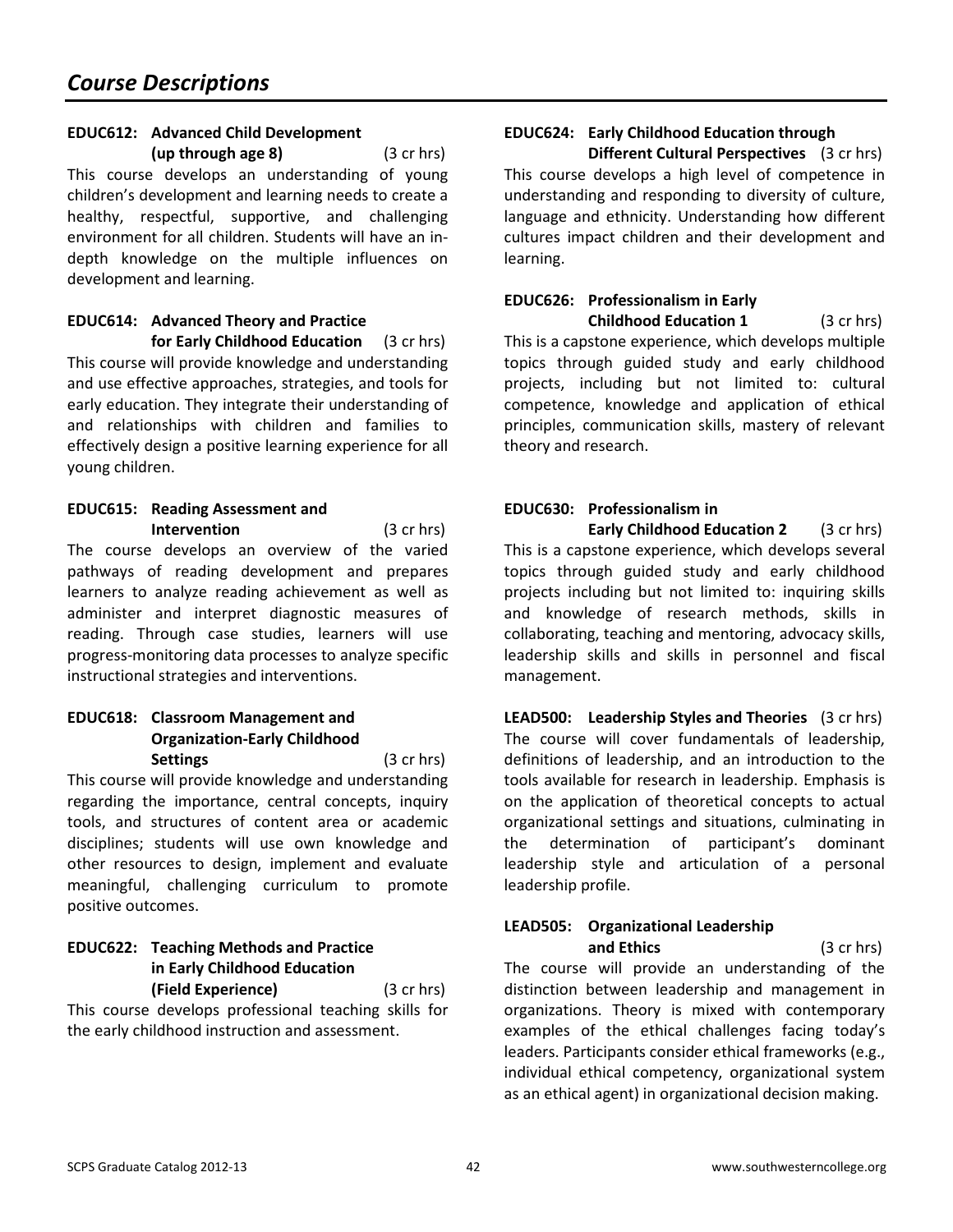**LEAD510:** Leadership in Context (3 cr hrs) Participants will be able to demonstrate an understanding of how economic, social and/or political events and relationships--whether local, national or worldwide--affect organizations and impact culture and community. Participants will develop a plan of action for dealing with that impact.

#### **LEAD515: Leadership Communication and Conflict Resolution** (3 cr hrs)

The course will teach leaders to hone and refine important communication and conflict resolution skills including interpersonal and small group communication, persuasion, media communication, and crisis communication.

**LEAD520: Leadership Coaching** (3 cr hrs) The course will help students coach, mentor and empower future leaders. The course will review coaching theories and models as well as the theoretical and applied aspects of teamwork. Participants will focus on building the skills of collaboration. Participants will articulate a personal leadership development plan.

#### **LEAD560: Leading Change in Organizations** (3 cr hrs)

Participants will learn to navigate the world of needs assessment tools in order to build an organization's ability to operate on the consistent generation of information. Systems used to analyze information and implement change resulting from data will be covered through case studies, individual and group exercises. Participants will develop practical tools for engaging people at all levels of an organization through inevitable change.

**LEAD565: Knowledge Based Leadership** (3 cr hrs) The course will cover the integration and alignment of strategic planning, mission, vision with goals and objectives to position organizations to transition to a knowledge-based environment. Participants will develop a plan for capturing "tribal knowledge" and using that knowledge to create and communicate a shared vision.

**LEAD570:** Leadership for the Future (3 cr hrs) Participants will learn to identify trends, implement change initiatives, maximize resources, and develop a response to changing workforce dynamics. This course provides a thorough foundation in the methods used when leading project initiatives.

## **LEAD575: Organizational Structures and**

**Behavior** (3 cr hrs) Participants will learn decision making models, principles of organizational hierarchy, and how organizations are impacted by leadership styles. Participants will analyze how their own leadership behavior impacts others through 360- degree feedback.

#### **LEAD580: Practical Problem Solving for Today's Organizations** (3 cr hrs)

Working from current and relevant case studies, students will develop the skills to make real-world, real-time decisions.

### **LEAD585: Leading Quality Improvement**

 **Initiatives** (3 cr hrs) The course will address the importance of implementing quality principles integral to leadership which will benefit stakeholders, provide an understanding of the philosophies underlying quality, emphasize the importance of employee empowerment, deal with issues surrounding teams and group dynamics, and develop an awareness of process improvement and its role in building solid effective organizations. Students will be qualified to earn the credential of Certified Quality Improvement Associate.

## **MACC511: Legal Aspects of Financial and**

**Commercial Transactions** (3 cr hrs) This course is designed to provide learners with sufficient knowledge and understanding to identify and manage legal issues in financial and commercial transactions. This type of understanding requires a knowledge of the operation of business organizations, the various provisions in the Uniform Commercial Code that govern commercial transactions, federal securities regulations, and various other pertinent laws. Accordingly, learners examine the relation of the legal, regulatory, and ethical environment to commercial transactions. These topics are viewed in a real world application or case-study approach. *Prerequisites: MGMT510 and MGMT515*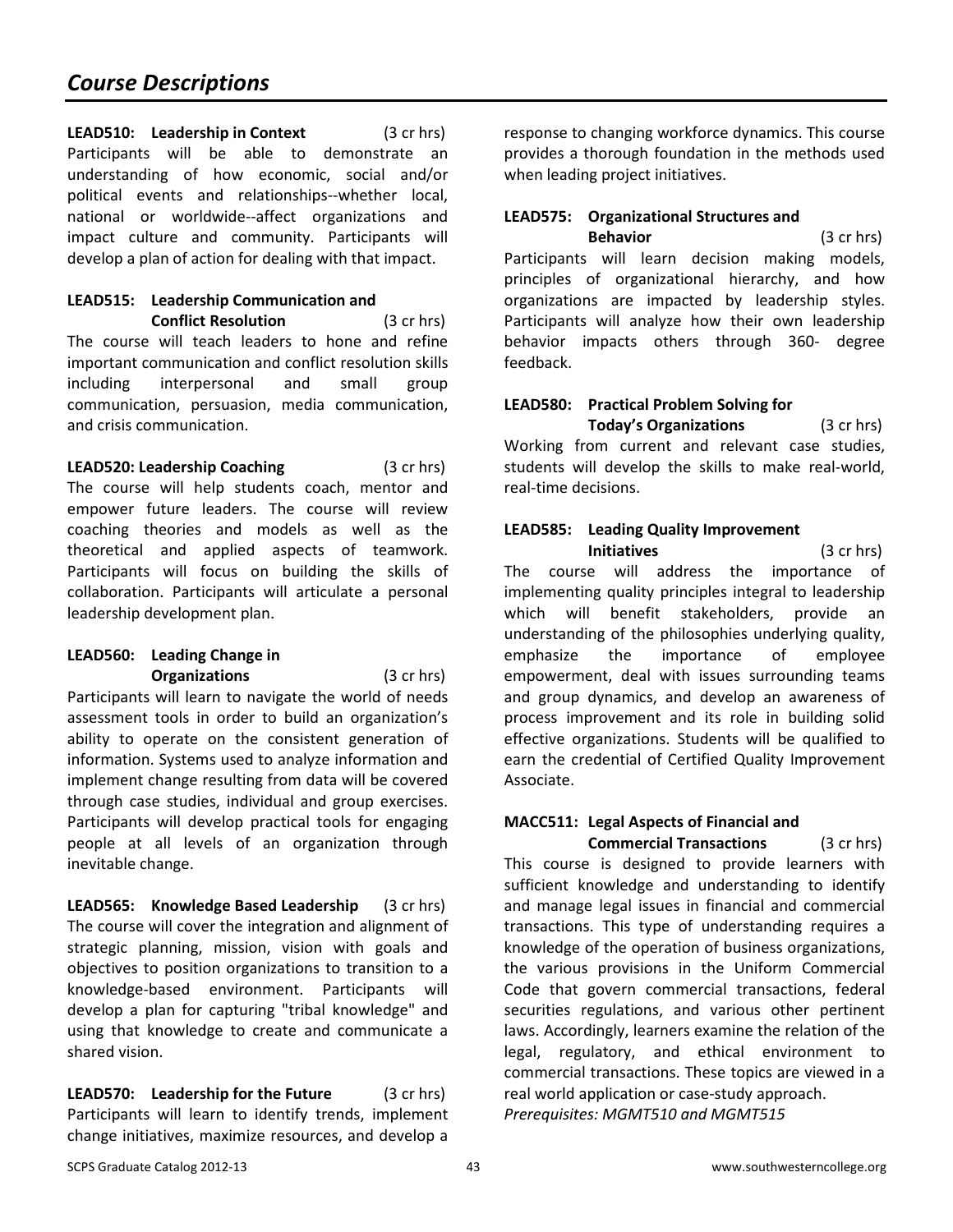### **MACC518: Governmental and Not-for-Profit Accounting Theory and**

**Application** (3 cr hrs) This course examines the foundations and applications of accounting theory, practice and reporting issues as they relate to governmental or not-for-profit organizations. Topics include the governmental accounting, accounting records in government, fund allocation, government-wide reporting, not-for-profit accounting, financial reporting, and governmental performance measures. An introduction to government and not-for-profit auditing is also provided.

*Prerequisites: MGMT510 and MGMT515* 

## **MACC521: Ethics and Regulatory**

**Compliance** (3 cr hrs) The role of professional ethics is explored in detail and considered in the context of laws, regulatory compliance, and the organization's culture. Current state, national and international regulatory developments are addressed. Analysis of situations of potential and actual ethical conflict, professional responsibility and values, legal requirements, and codes of professional conduct related to the accounting profession will be highlighted.

*Prerequisites: MGMT510 and MGMT515*

## **MACC531: Federal Income Tax: Planning**

 **and Decision Making** (3 cr hrs) This course is a case study–based, problem-oriented examination of fundamental federal tax process, procedures, accounting and planning. Tax consequences of common business and property transactions, issues and controversies are explored indepth. The course will cover the topics of gift and estate transactions, taxation of property transactions, individuals and entities (which include sole proprietorships, partnerships, limited liability entities, C corporations, S corporations, joint ventures, trusts, estates, and tax exempt organizations). Emphasis is on applying tax laws with regards to taxation of entities and individuals, as opposed to learning individual tax rules.

*Prerequisites: MGMT510 and MGMT515* 

#### **MACC541: Accounting Systems and Analysis** (3 cr hrs)

Learners focus on the analytical tools necessary to evaluate users' accounting information needs and to design, implement and maintain an accounting information system to support business processes and cycles. This will include computerized accounting information or relational database management systems, management needs and reporting objectives, transaction trails, traditional flow charts and data-flow diagrams, documentation, application access controls, security and internal controls, internet-related controls particularly in e-commerce environments, and integration of accounting systems in software evaluation and selection.

*Prerequisites: MGMT510 and MGMT515* 

## **MACC551: Managing International**

**Standards** (3 cr hrs) This course examines the International Financial Reporting Standards (IFRS) by leveraging comparisons between US GAAP and IFRS. Key to the course are the links between underlying transactions, the application of reporting standards for those transactions, and the financial reports prepared under IFRS. A theoretical and technical examination of the implications of IFRS adoption or convergence in the United States will be highlighted and consideration will be given to international organizations and the role of regulators. *Prerequisites: MGMT510 and MGMT515* 

### **MACC561: Auditing and Forensic**

**Accounting** (3 cr hrs) This course provides an in-depth examination of generally accepted auditing standards (GAAS), as well as standards for attestation and other review services. Professional ethical and legal responsibilities are examined as they relate to internal controls, audit risk, risk assessment and audit program planning. Emphasis is on the use of forensic accounting techniques to analyze what is behind the data generated by the accounting system, to detect internal control weaknesses and to map out a fraud investigation program.

*Prerequisites: MGMT510 and MGMT515*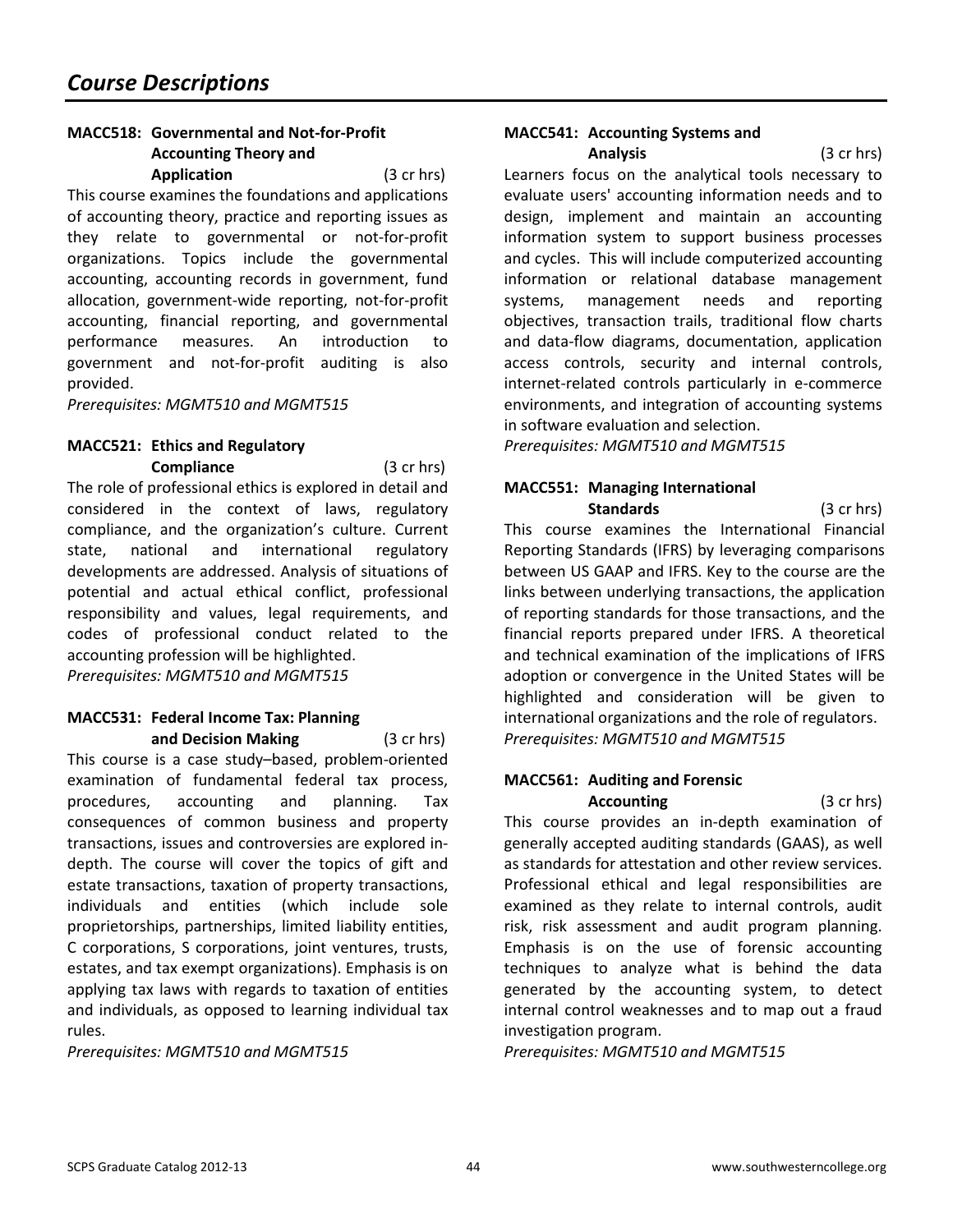## **MACC601: Master of Accountancy**

 **Capstone** (3 cr hrs)

All learners in the Master of Accountancy program will be required to submit a professional electronic capstone portfolio as a requirement in this course. Learners integrate the college's core learning outcomes (e.g., critical thinking, communication, ethical reasoning, leadership, use of technology) relating to both treasury and accounting responsibilities from the perspective of a chief financial officer. For example, learners may prepare a set of financial statements for a public company including the quarterly 10Q and the annual 10K. Learners' projects from this course are included in the final capstone portfolio. The capstone portfolio is a tool for learners to document and demonstrate they have met specific institutional and program learning outcomes.

*Prerequisite: Completion of all courses in the learners' program.* 

#### **MGMT500: Organizational Behavior and Human Resource Management** (3 cr hrs)

This course covers models and theories of behavior, and human resources management concepts and processes as they apply to managing individual and work-group behavior in organizations. Organizational behavior topics include leadership, motivation, and teamwork. Human Resource management topics include human resources strategy, selection, performance evaluation, reward systems, and employee development. Heavy emphasis will be on the strategic implications of these topics.

#### **MGMT505: Project Management Fundamentals** (3 cr hrs)

In this course, concepts, theories, principles and practical application of project management tools will be applied to real business situations. A critical analysis of tools and techniques that are available to aid project managers will be performed, with a view of the potential disconnect between these tools and real-world projects. Specific tools, including the Balanced Scorecard, Monte Carlo simulations, and stop-light charts, will be utilized.

**MGMT510: Financial Accounting** (3 cr hrs) Learners concentrate on interpreting financial statement information, using accounting information for decision making and evaluation, and examining current trends in accounting of importance to the manager.

**MGMT515: Managerial Accounting** (3 cr hrs) Learners examine the use of accounting information to assist management in planning, analyzing, and implementing business decisions and activities. The course focuses on strategic and operational performance analysis and evaluation.

## **MGMT520: Managing Organizational**

**Change and Conflict** (3 cr hrs) Participants learn techniques for successfully managing and communicating change and conflict in complex organizations. Individual personality, preference and style assessment, interpersonal interaction, and group dynamics will be included. Also covered are implementation strategies for change in organizations as they respond to socioeconomic, technological, ethical and environmental factors, and how to adapt to new competitive conditions.

**MGMT525: Business Law** (3 cr hrs) This course is a study of legal concepts applicable to business, including forms of business organization, legal aspects of organizing and operating a business, the Uniform Commercial Code, contracts, commercial paper, secured transactions, bankruptcy, securities regulations, antitrust law, consumer protection, torts, criminal business law, social and political influences, management rights, powers and responsibilities, ethical considerations, and a brief overview of the structure of the judicial system.

**MGMT530: Marketing Strategies** (3 cr hrs) Learners explore various marketing concepts of importance to managers, including product development and brand management, price determination, distribution strategy, and advertising/promotion management. Emphasis will be on strategic implications of these topics, rather than the theories themselves. Learners will be required to exhibit mastery of the topics through the development of a complete, case-based integrated marketing strategy.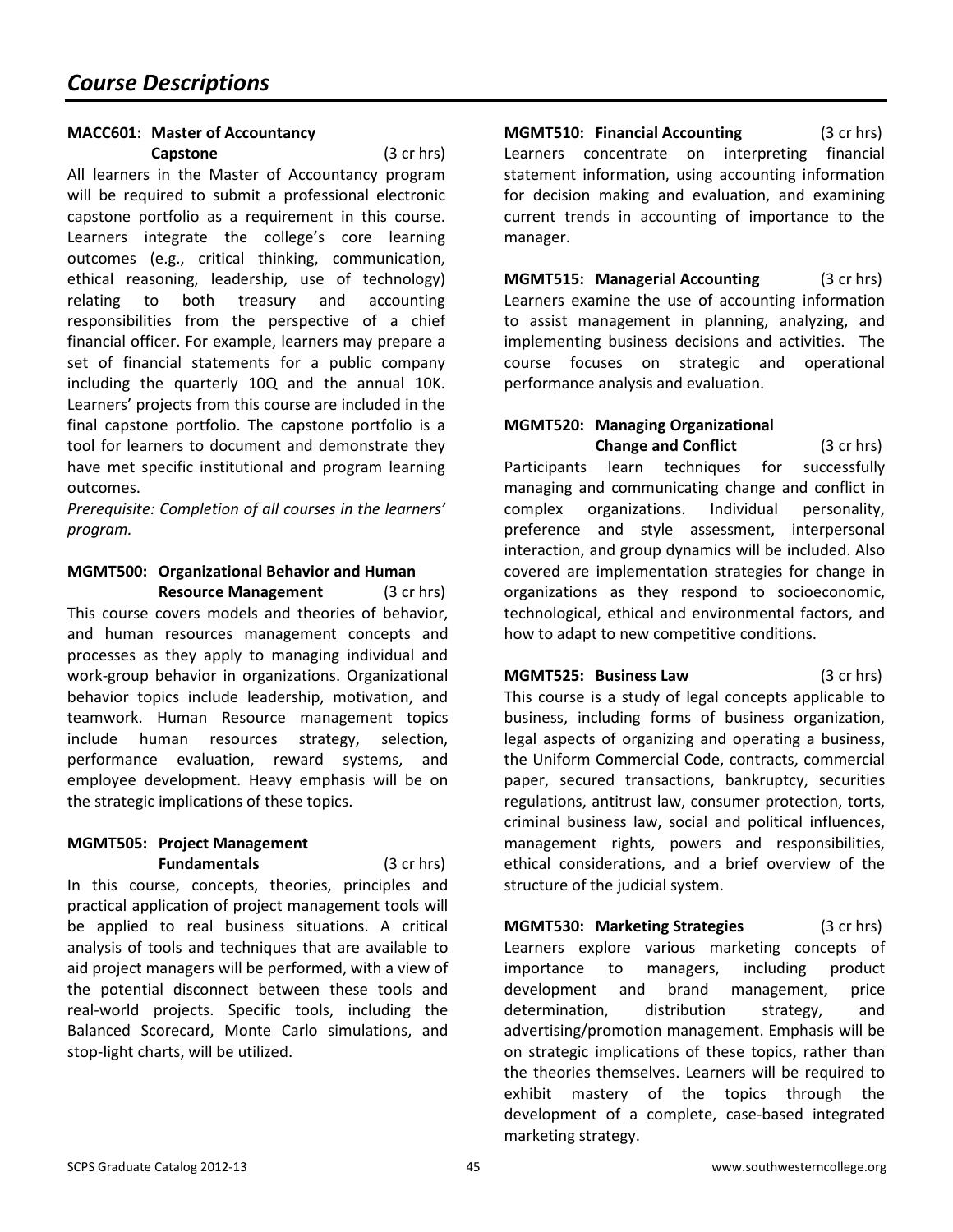## **MGMT560: Ethics in the Global**

**Marketplace** (3 cr hrs) Learners explore the role of business in society and discuss critical managerial issues from historical, theoretical, and social/ethical perspectives. Content includes coverage of company values, actions, and outcomes that affect employees, investors, business partners, communities, and the natural environment. Learners examine business ethics in these relationships and ways that leaders can improve corporate citizenship. Special emphasis is placed on understanding the role of ethics in multi-national corporations.

#### **MGMT565: Financial Analysis and Management 1** (3 cr hrs)

This course introduces and covers a broad range of financial topics of interest to managers. Differentiation between accounting and finance; time value of money; macroeconomics, including supply and demand; forecasting techniques, capital budgeting and investment decisions are included.

## **MGMT575: Financial Analysis and**

**Management 2** (3 cr hrs) Learners study complex financial analysis tools and their role in managerial decision-making. The learner will utilize the techniques learned in Financial Analysis I in practical case studies. Risk measurement, opportunity cost of capital, short and long-term financial decisions, corporate financing alternatives, and financial analysis and planning are covered. Learners will be expected to perform hands-on modeling projects in Excel. This course will assume prior familiarity with spreadsheet software such as Excel or Lotus.

*Prerequisite: MGMT565.* 

### **MGMT580: Quality Management and**

**Statistical Analysis** (3 cr hrs) This course explores foundations of quality management. Tools and methods for analytic study including basic probability and statistics are discussed. Models of quality management are utilized through practical case study application. Learners will have the opportunity to apply quality management and statistical analysis to a real-world project of their choice.

**MGMT585: Strategic Management** (3 cr hrs) Learners will be expected to synthesize material learned in several previous MBA courses. Projects are based on computer simulations in which teams compete.

*Prerequisite: successful completion of at least 27 credit hours in the MBA program.*

#### **MSA 500: Contemporary Security Administration** (3 cr hrs)

This course provides leading-edge concepts for Chief Security Officers (CSO) as well as middle to upper-level security management professionals. The principal focus is emerging criminal and terrorist threats that pose serious challenges to professionals throughout the security industry. Core areas of security are also comprehensively covered as well as business management and leadership competencies.

## **MSA 505: Security Administration**

**Business Strategies** (3 cr hrs) The primary focus of this course is to direct learners through the entire continuum of management strategies aimed at achieving personal and professional success. Real world concepts and their application to asset protection are illustrated via situational case presentations. The learner is exposed to concepts of advocacy, continuous quality improvement strategies, and a plethora of helpful suggestions designed to deliver organizational results. Measurable metrics, business needs, effective communication, and how to receive the necessary resources for success are also examined. New risk assessment models and proven strategic planning concepts are discussed. A blueprint for business executives and security managers that shows where they are and where they need to be in order to drive their security program to maximize its contribution to their organization is also discussed.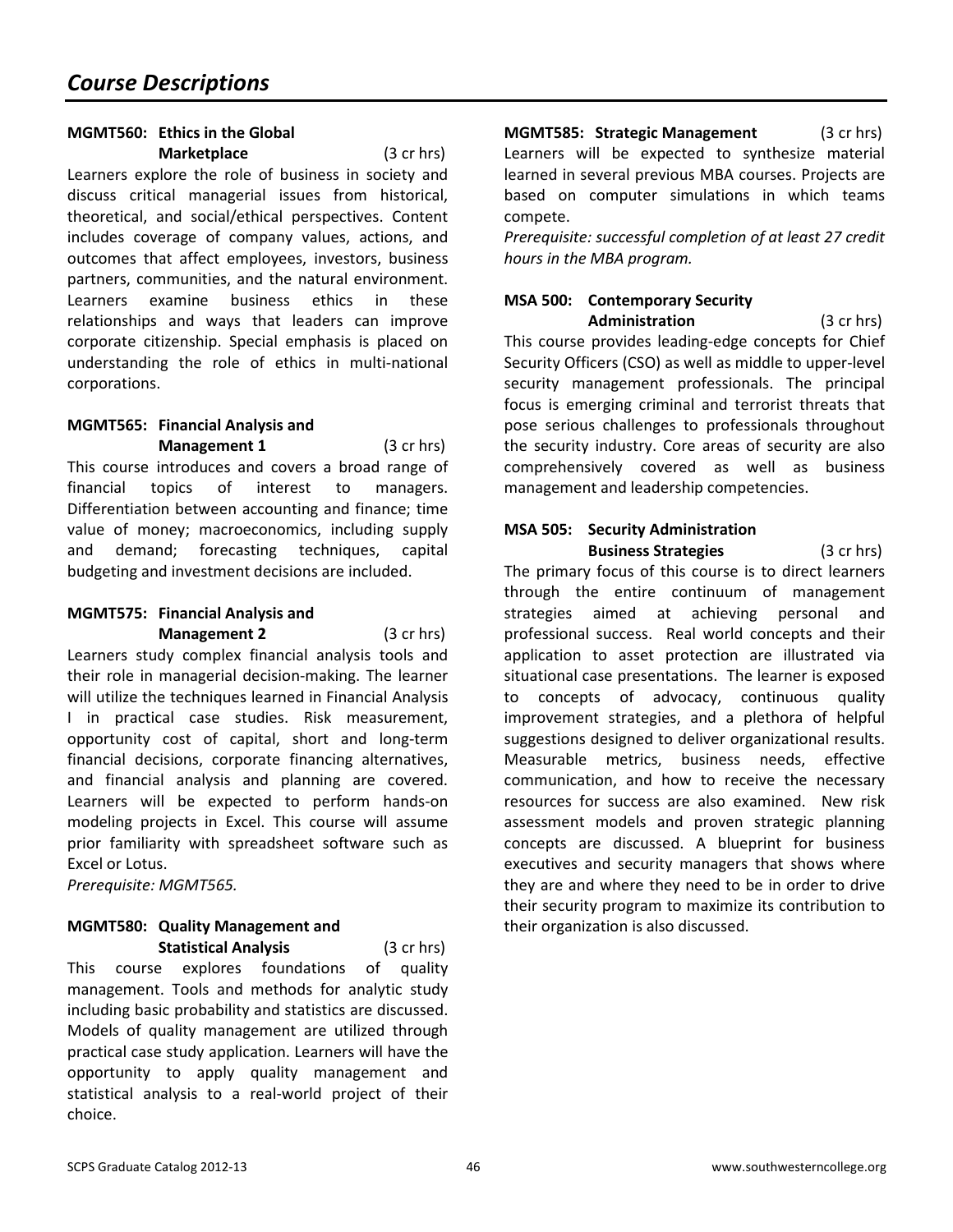**MSA 510**: **Enterprise Risk Management** (3 cr hrs) Learners in this course will focus on all risks in which an organization may be exposed. A systematic approach to acquiring and analyzing the information necessary to support decision-makers in the protection of assets and the allocation of security resources is reviewed. The risk management process, asset identification, threat identification, threat assessments, vulnerability identification and assessment, risk management, and cost benefit analysis are also examined.

#### **MSA 515: Physical Security Planning and Vulnerability Assessment** (3 cr hrs)

This course emphasizes real-world concepts, principles, and processes for building security and safety design, including assessing needs and working with security consultants. Security design concepts, security evaluation and planning, building hardening, security technology, and biochemical and radiological protection are covered. Conducting vulnerability assessments of physical protection systems from start of planning through final analysis, including senior management briefing, is examined.

#### **MSA 520: Administration of Information Security** (3 cr hrs)

This course provides a management review of information security issues and a thorough treatment of the administration of information security. Topics such as planning for contingencies, policy and programs, models and practices, risk management, threats, protection mechanisms, personnel security, law and ethics, and project management are studied.

#### **MSA 560: Security Law** (3 cr hrs)

Learners in this course will review the legal rights available to security officers, corporations, partnerships, and individually owned businesses for the protection of their property from employee and customer theft. It also discusses the legal rights of and responsibilities of security personnel and merchants as they pertain to theft and lawful arrest. Negligence, intentional torts, agency, contracts, alarms, damages, authority of private citizens, probable cause, arrest, search and seizure, interrogation, use of force by the private citizen, deprivation of rights, and entrapment are also examined.

#### **MSA 565: Organizational Security Investigations** (3 cr hrs)

The primary concentration for this course covers the essentials of private and public investigations with the comprehensive study of the investigative process, tools of investigations, and types of investigations. A thorough examination of fraud detection, employee theft, embezzlement, accounting improprieties, compliance investigations, internal controls and safeguards to prevent fraud, information access and control strategies, and legal issues in corporate investigations are also reviewed. Other covered areas include surveillance and undercover, violent crimes, property crimes, controlled substances and drug offenses, terrorist activities, computer crime, and private sector investigations.

## **MSA 570: Homeland Security Defense**

**and Administration** (3 cr hrs) This course provides a comprehensive overview of America's homeland security system, including key federal, state, local, and private organizations. Policy issues, technologies, legislation, preparedness recommendations, and trends are analyzed. Threat assessments, critical infrastructure protection, weapons of mass destruction, cyber-terrorism, business preparedness, and emergency response and public protection are covered as well.

#### **MSA 575: Best Practices and Special Issues in Homeland Security** (3 cr hrs)

Learners in this course will examine the current ability of national, state, and local agencies to respond to terrorism. Lessons learned and best practices from past emergencies and terrorist events are reviewed to identify preparedness and mitigation methods. Individual and local government preparedness, response, and practices are covered.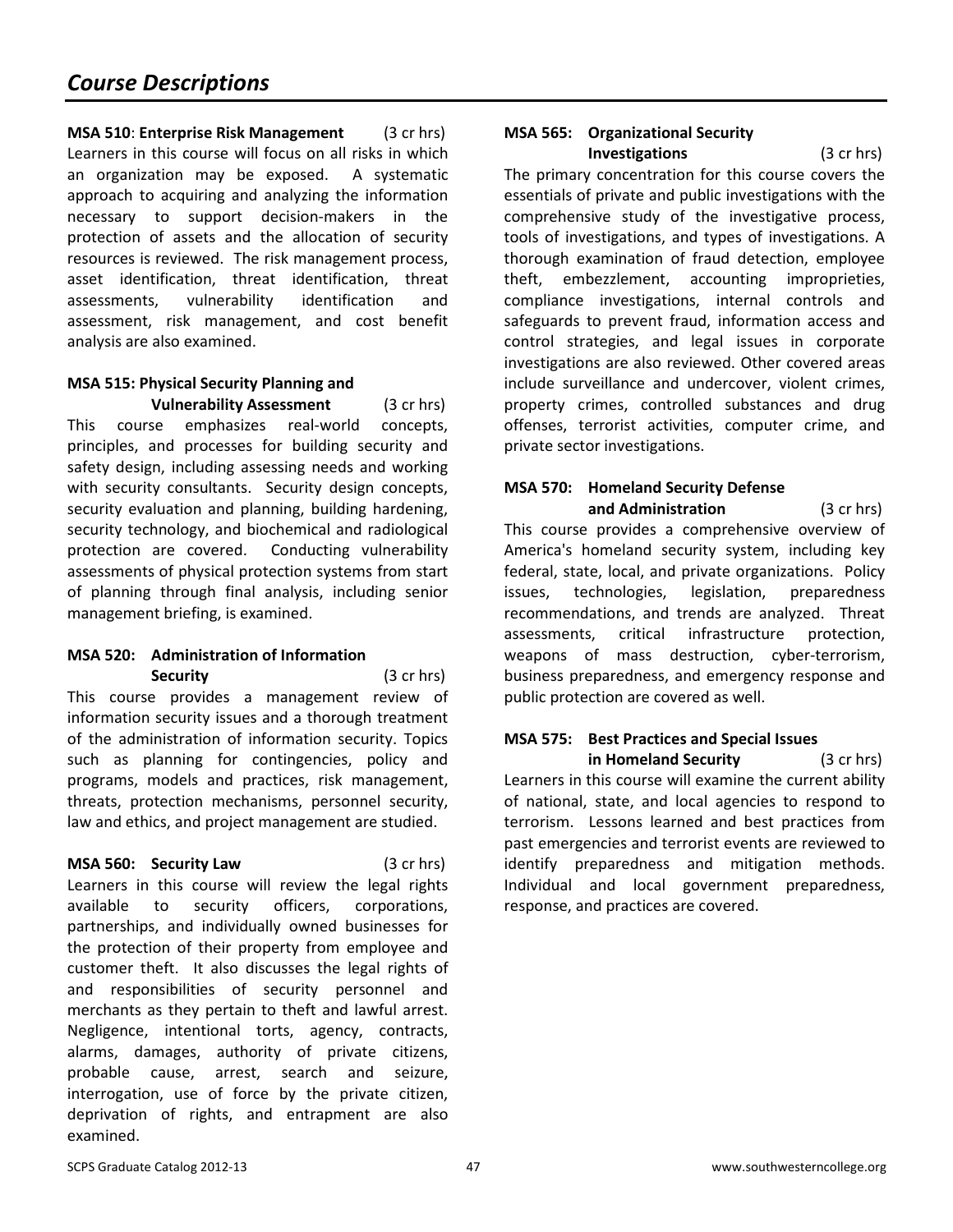#### **MSA 580: Terrorism: Perspectives and Consequence Management** (3 cr hrs)

Learners in this course will thoroughly examine the complex issues surrounding terrorism via a discussion of theories, domestic and international threats of terrorism, motivations for terrorism, and a review of the various religious, ideological, nationalistic, and ethnic movements taking place around the world. Consequence management is studied with a review of the incident management system, federal response plan, weapons of mass destruction effects, mass casualty decontamination, crime scene operations, and technology and emergency response.

#### **MSA 585: Emergency, Disaster, and Contingency Management** (3 cr hrs)

This course outlines the essential roles of corporate and municipal managers and demonstrates the importance of their relationships with federal, state, and local government agencies as well as public and private community sectors. The emergency response plan, hazards, personnel training, and hazard and risk reduction strategies are covered. Contingency planning to protect vital facilities and critical operations is discussed via an implementation strategy, guidelines for minimizing development costs, and proven plan development methodology.

**SMIN501:** Introduction to Ministry (3 cr hrs) This course will explore several themes that are foundational to ministry including the notions of call, conversion, prayer, and leadership in the church. Learners should be prepared to engage the practical dimensions of spiritual formation and to apply them to a variety of social scenarios.

**SMIN503: Studies of the Old Testament** (3 cr hrs) This course provides an introduction to the literature and history of ancient Israel with special attention given to the thirty-six books of the Hebrew Bible. Ancient and Near-Eastern texts will be considered in light of the context that they provide for understanding early Judaism. Attention will be given to how to utilize Old Testament Scriptures in a variety of church and para-church ministries.

**SMIN505:** Studies of the New Testament (3 cr hrs) This course provides an introduction to the 27 books that constitute the New Testament. This course will take into account the Jewish and Greco-Roman milieu in which the New Testament developed. Attention will be given to how to utilize New Testament Scriptures in a variety of church and para-church ministries.

**SMIN507: Theology** (3 cr hrs) In this course, learners learn to link scriptural, historical, and theological sources in order to both create and understand theological constructs for youth ministry. Attention is given to how context (race, class, gender, other) shapes theological convictions.

**SMIN509** Survey of Church History (3 cr hrs) This course provides a survey of the social, institutional, and intellectual history of Christianity. Topics will investigate how various church traditions give shape to ministry.

**SMIN530: Theology of Youth Ministry** (3 cr hrs) This course provides a survey of root convictions regarding the action of God in the lives of young people. The course will follow the standard systematic categories in theology and challenge students to consider how content in each category gives shape to youth ministry.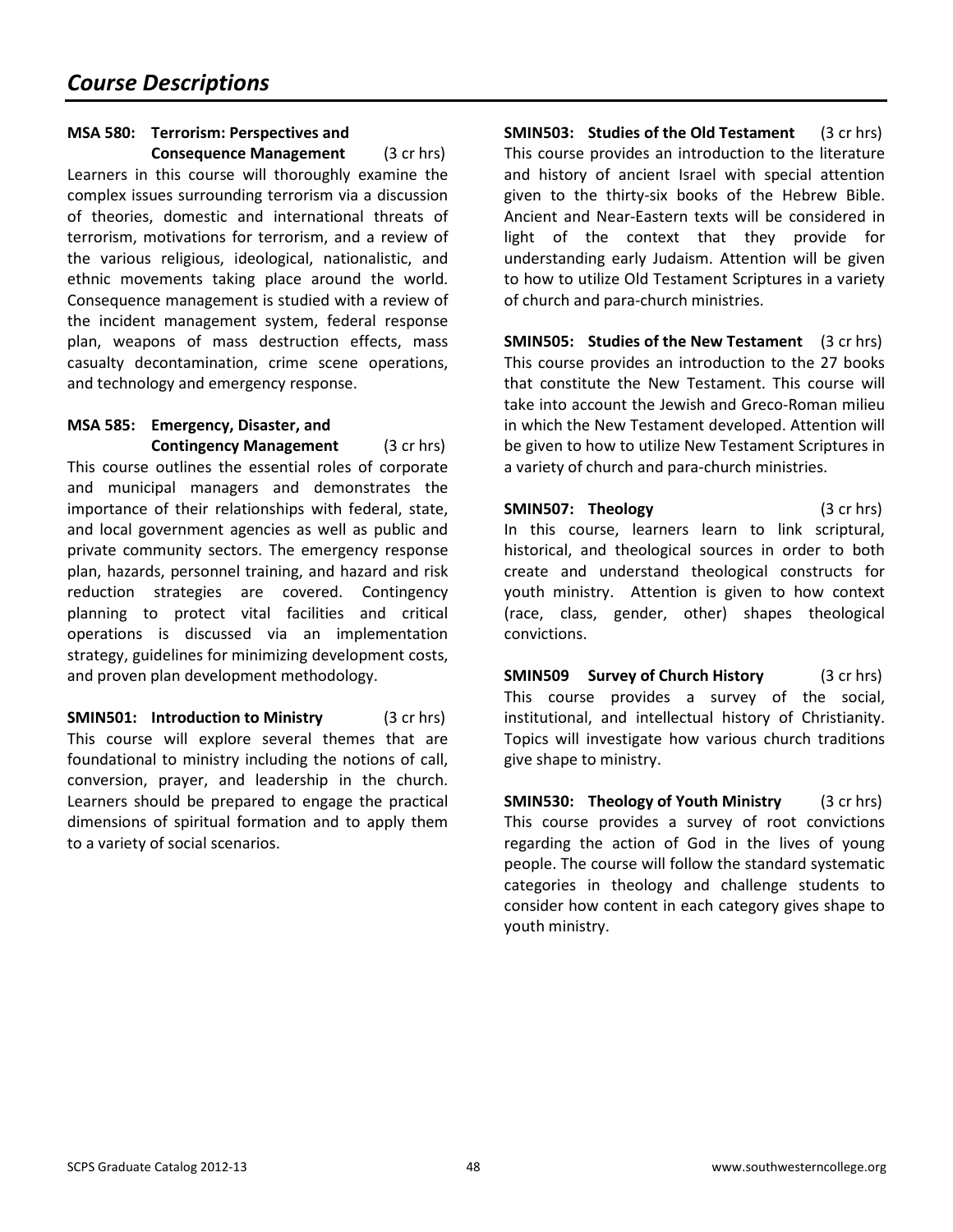**SMIN531: Ethical Issues in Youth Ministry** (3 cr hrs) This course provides a survey of legal and ethical concerns affecting youth leaders: boundary awareness, sexual ethics, counseling referral, rights to privacy, crisis response and management. This course will take a case study approach.

#### **SMIN532: Faith and Formation in Developing Adults** (3 cr hrs)

Learners study the relationship between psychological development and doctrines of the Christian life as they apply to youth and developing young adults. The course will cover topics such as entry into the Christian faith, the role of the church in spiritual formation, the role of theology in shaping discipleship and the importance of mentoring in faith formation in the years ranging from teen to young adult.

## **SMIN533: Program Design and Development**

**in the Local Church** (3 cr hrs) This course provides an introduction to, and practice in, designing and developing a youth ministry in the local church. Attention will be paid to context (i.e. urban, rural, suburban and geographic or regional characteristics), theology of youth ministry, and practical challenges such as fundraising, budgeting and accounting procedures.

### **SMIN596: Practicum in Specialized**

**Ministry Part 1** (3 cr hrs) The practicum involves real work experience in a ministerial setting. Established practicum settings include working at the United Methodist reporter and the campus ministries office on the main campus of Southwestern College. Practicum experiences can also take place in other ministry settings. Approval forms are submitted prior to the Practicum Part I course start date and includes the description of the work to be undertaken during the Part I and Part II schedule, evaluation criteria, and the off-campus supervisor, and the supervising teacher.

#### **SMIN597: Practicum in Specialized Ministry Part 2** (3 cr hrs)

This course is a continuation of the Practicum Part I and is required to be scheduled consecutively with SMIN 596. The practicum involves real work experience in a ministerial setting. *Prerequisite SMIN596*

## **THEO510: Theological Research**

**Methodology** (3 cr hrs) This course enables learners to obtain an understanding of what is expected in graduate level theological research and to begin work on the organized research for their forthcoming master's thesis. A proposed thesis topic and a research bibliography are developed in concert with the course instructor. The finished product of the course includes an annotated bibliography of pertinent research materials, a preliminary outline of the entire thesis (to three levels), and an estimated writing schedule.

**THEO511:** History of Christianity 1 (3 cr hrs) This course provides an account of the history of the Christian church from its inception in the first century of the Common Era to the time of the Protestant Reformation in the 16th century. Special focus is upon the development of Christian doctrine by major figures and movements, including the Seven Ecumenical Councils.

**THEO512: History of Christianity 2** (3 cr hrs) This course provides an account of the history of the Christian church from the Protestant Reformation to the present day. The focus is upon the theological developments that characterize the various strands of Christian tradition in the modern period, and the major figures and groups that are representative of them.

*Prerequisite: THEO511*

**THEO521:** Systematic Theology 1 (3 cr hrs) This course begins the systematic study of the Christian faith as articulated in the Nicene Creed. This course focuses on the First Article, which includes Trinity, the divine attributes, the doctrine of creation, the nature of the human person (theological anthropology) and the God/World relationship.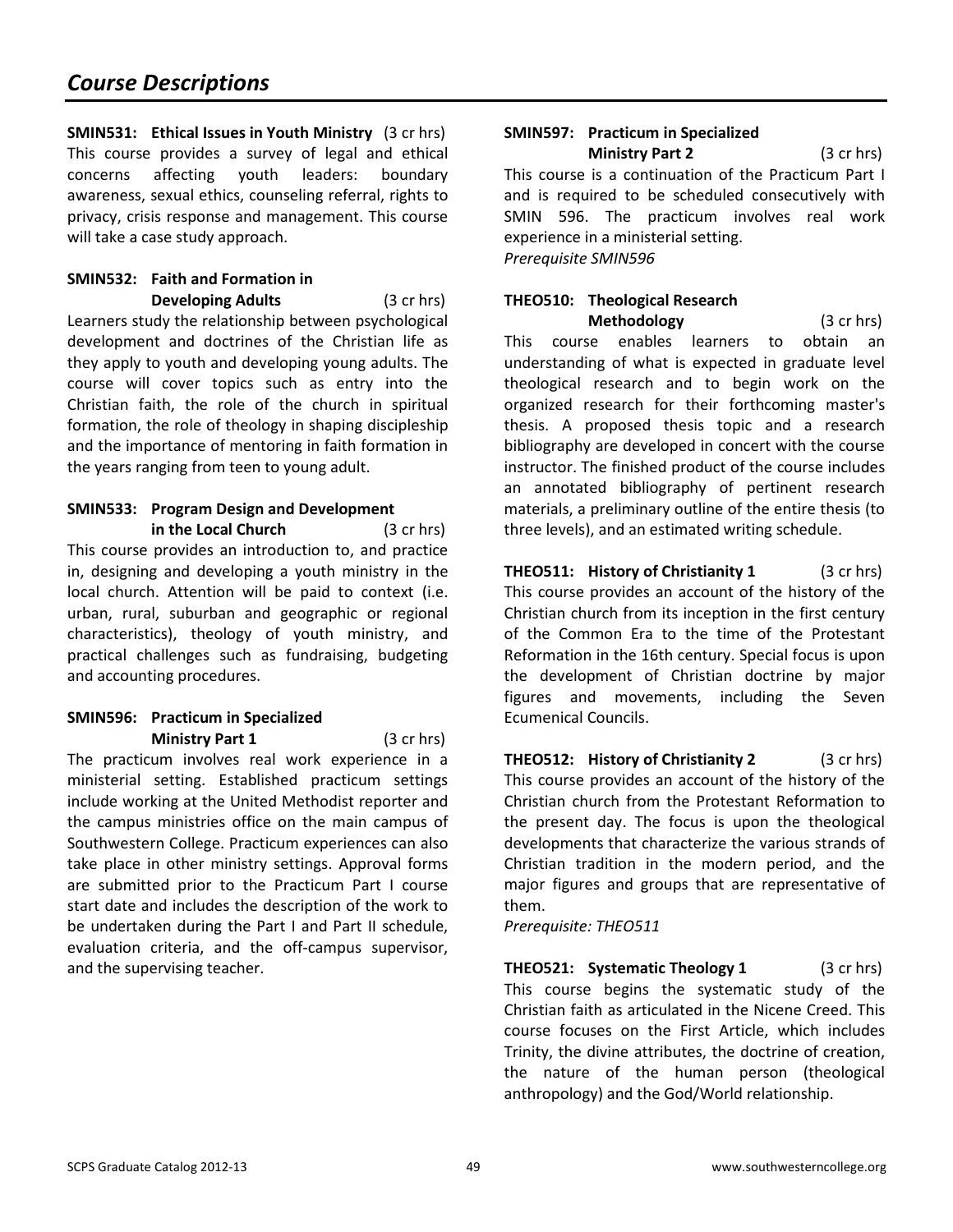**THEO522: Systematic Theology 2** (3 cr hrs) This course continues the systematic study of Christian faith by focusing on the Second Article of the Nicene Creed, which includes the person of Jesus Christ (Christology), sin (hamartiology) and salvation (soteriology).

**THEO523: Systematic Theology 3** (3 cr hrs) This course concludes the systematic study of the Christian faith by focusing on the Third Article of the Nicene Creed, which includes the Holy Spirit (pneumatology), the church (ecclesiology), sacraments and the Last Things (eschatology).

**THEO530: Spiritual Theology** (3 cr hrs) This course examines theology as a spiritual discipline, an act of worship undertaken by the Church in service to God for the sake of the world. The focus is upon the affective dimension of the theological enterprise. Major figures and systems of spiritual formation will be examined, such as Hesychasm, Ignatian spirituality and other monastic forms.

**THEO540: Philosophy of Religion** (3 cr hrs) This course is an investigation into the nature and role of philosophy in religion, the relationship of faith and reason, the use of religious language, of the arguments for and against the existence of God, and the clarification and defense of the attributes of God in a particularly Christian theistic perspective.

**THEO545: Theological Ethics** (3 cr hrs) This course is a survey and evaluation of various ethical systems and representatives of those systems from within a Christian framework. Emphasis will be placed on, but is not limited to, Aristotle, Augustine, Aquinas, the Utilitarians, Kant and a study of various issues in meta-ethics and normative ethics, as well as an investigation of ethical decision-making and case studies. The cases will potentially cover various topics currently being debated in ethics, e.g., abortion, euthanasia, genetic engineering, infanticide, surrogate motherhood, business ethics, environmental issues, etc.

**THEO550: Science and Religion** (3 cr hrs) This course is a study of various issues that arise in the potential integration of science and Christian theology (e.g. models of integration, the distinctness of religion, relationship of scientific methodology to theological methodology, the range of positions in the creation/evolution debate) as well as an investigation of selected topics in philosophy of science relevant to a Christian perspective (e.g., the realist/antirealist debate, the nature, formation, use, and confirmation of scientific laws and theories, scientism and the assumptions and limits of science).

**THEO565: Studies in Theologians** (3 cr hrs) This course is designed as a rotating topical course that will examine the major works of influential modern theologians. To be included are such major figures as Karl Barth, Wolfhart Pannenberg and Jürgen Moltmann.

*Prerequisites: SMIN503, 505 and THEO512, 521, 522, 523 and 540.* 

**THEO570: Pentateuch** (3 cr hrs) This course provides an introduction to the literature and history of the Pentateuch or Torah (otherwise known as the first five books of the Hebrew Bible). Special emphasis will be given to the overarching unity of the message and composition of Genesis, Exodus, Leviticus, Numbers, and Deuteronomy and the contribution they make to the ongoing story of salvation found in Scripture. Attention will be given to how to utilize these Old Testament Scriptures in a variety of church and para-church ministries. *Prerequisite: SMIN503.*

**THEO575: Gospels** (3 cr hrs) This course provides an introduction to the literature and history of the four Gospels. Special emphasis will be given to the historical, religious, and cultural backgrounds of Matthew, Mark, Luke and John and the contribution each narrative makes to the overall biblical portrait of Jesus' ministry, message, death, and resurrection. Attention will be given to how to utilize these New Testament Scriptures in a variety of church and para-church ministries. *Prerequisite: SMIN505.*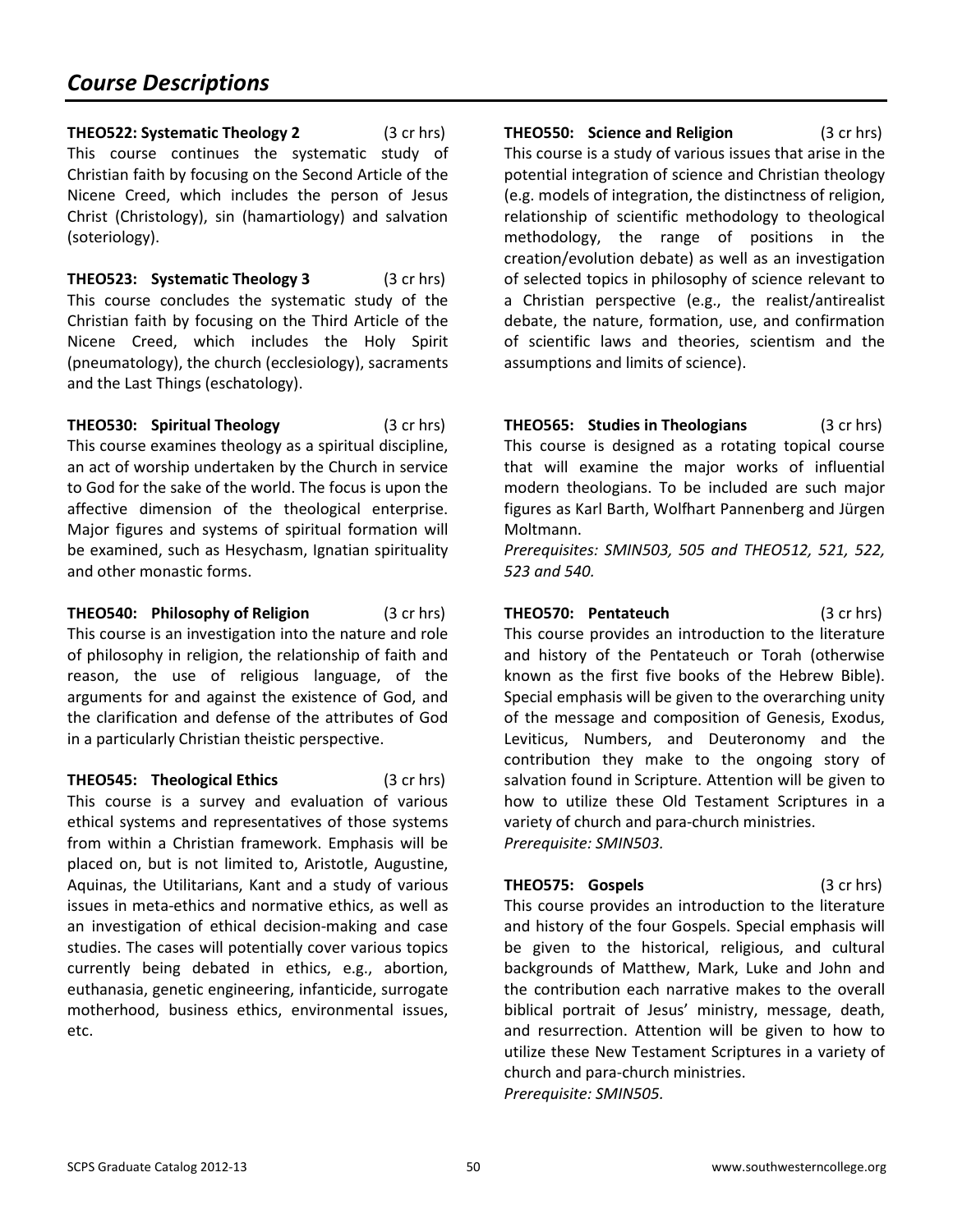**THEO580: Pauline Writings** (3 cr hrs) This course provides an introduction to the literature and history of the Pauline writings. Special emphasis will be given to the historical, religious, and cultural backgrounds of Paul's letters and the interconnecting theological themes found within them. Attention will be given to how to utilize these New Testament Scriptures in a variety of church and para-church ministries.

*Prerequisite: SMIN505* 

**THEO595: Thesis** (3 cr hrs) This 12-week course is designed to facilitate the writing of the thesis. The course will require regular periodic submissions of chapter/section drafts for professional guidance/critique. The finished product is a completed master's thesis of 35-50 pages that constitutes an original scholarly contribution to the field of inquiry.

*Prerequisite: Completion of all courses in the learners' program*.

**THEO595B: Continuing Thesis** (1 cr hr) This is a 6-week, -1- credit elective course. Students will be required to register for THEO595B each session immediately following THEO595 until the thesis is completed. Students can enroll in THEO595B a maximum of two times in order to complete the thesis.

#### **THEO596: Workshop in Theological Research and Careers** (1.5 cr hrs)

This course is designed to facilitate the ongoing process of the learners' theological research and the exploration of career options after the completion of the MATS. Learners obtain encouragement as they discuss their research experience with their peers and evaluate possible future professional outlets, including leading and serving the church, seeking postgraduate education (PhD), and assuming positions as valuable assets in leadership and labor for the common good. *Prerequisite: Concurrent enrollment with THEO595*.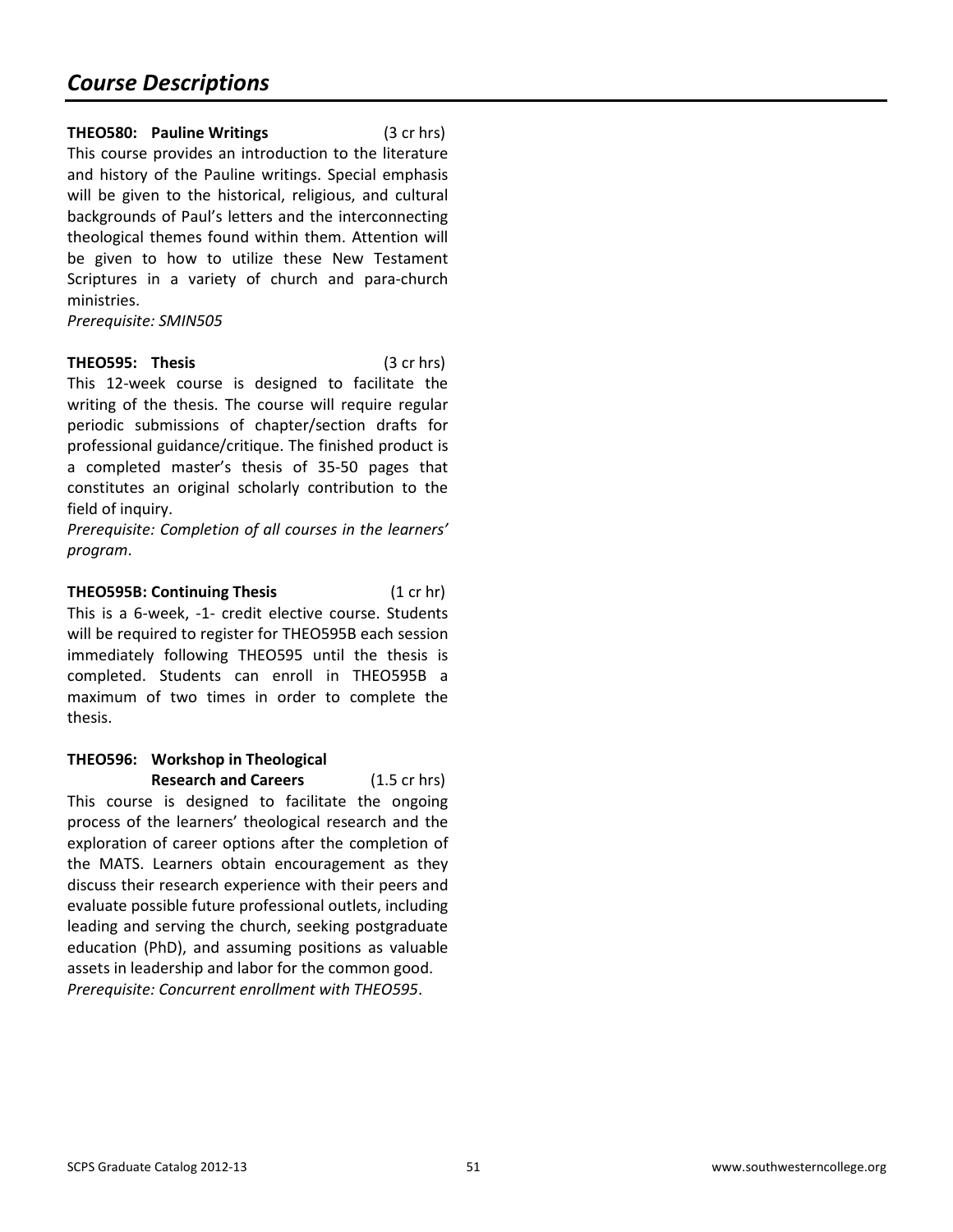# **SOUTHWESTERN COLLEGE PROFESSIONAL STUDIES**



# **CATALOG ADDENDUM GRADUATE CATALOG 2012-2013**

The Southwestern College Professional Studies Catalog Addendum represents course and program changes made since the last publication of the catalog. Included in this Addendum is a new graduate certificate effective as of the spring 2013. This Addendum also includes new course descriptions as well as course description revisions.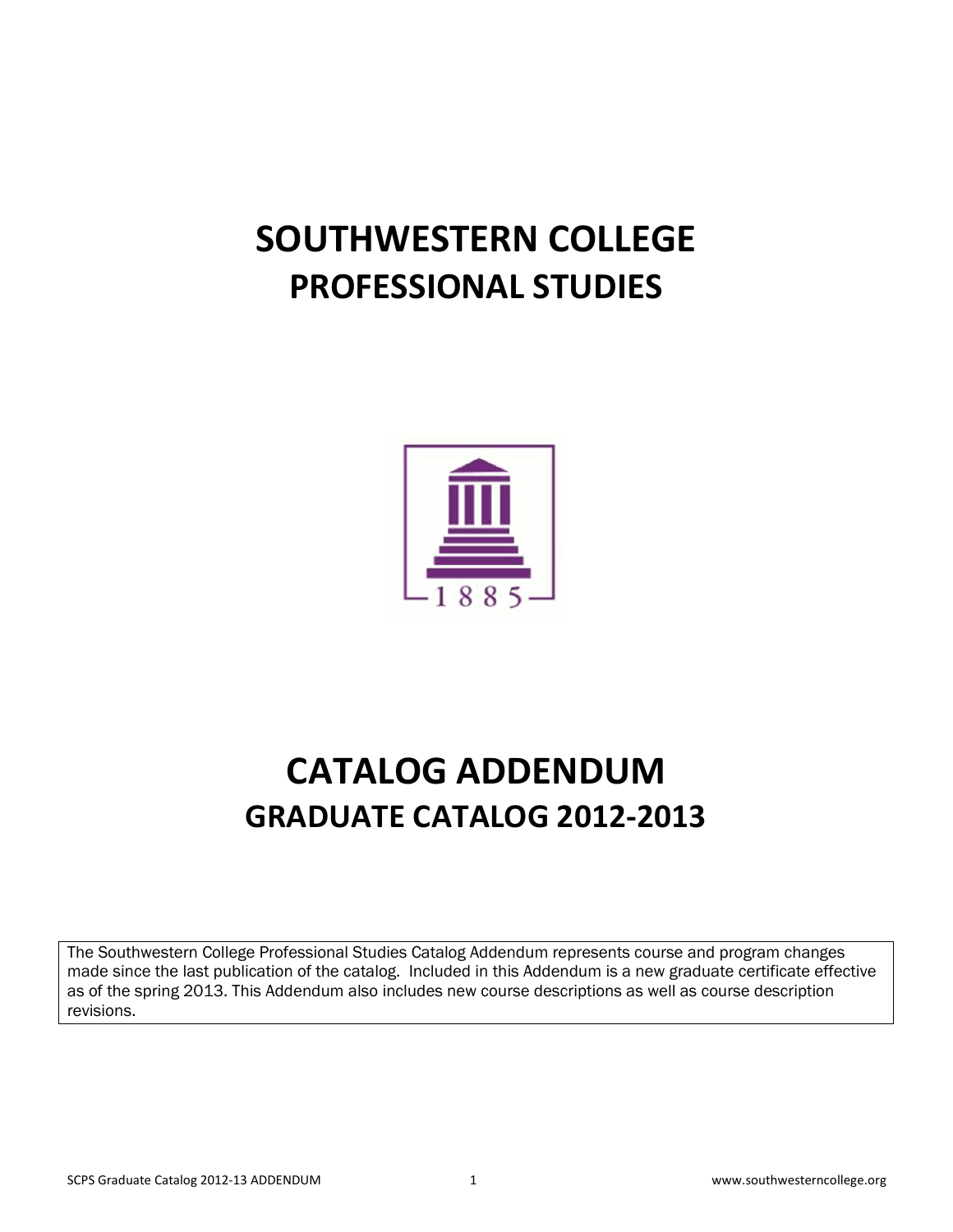## **NEW CERTIFICATE PROGRAM**

Effective: Spring 2013

#### **GRADUATE CERTIFICATE IN RURAL HEALTHCARE ADMINISTRATION**

The Graduate Certificate in Rural Healthcare Administration is designed to not only prepare people for leadership positions in hospitals, critical access facilities, healthcare facilities, and nursing facilities, but also to help promote networks among learners, reducing the isolation that can be part of the rural healthcare administration job. Learners may be preparing for a promotion to a leadership position, or may already be in a leadership position looking to enhance his/her skills.

Individuals completing the Rural Healthcare Certificate at Southwestern College may apply all of these 18 credit hours earned toward a Master of Science in Leadership or a Master of Science in Management.

| <b>RHC 510</b> | Leadership in Healthcare               |
|----------------|----------------------------------------|
|                | Administration                         |
| <b>RHC 565</b> | Leading for Quality in a Rural Context |
| <b>RHC 575</b> | Financial Decisions in the Changing    |
|                | <b>Healthcare Landscape</b>            |
| <b>RHC 580</b> | Organizational Development and         |
|                | Culture                                |
| <b>RHC 585</b> | Information Technology to Lead         |
| <b>RHC 590</b> | Rural Hospital Administration for the  |
|                | <b>Medical Perspective</b>             |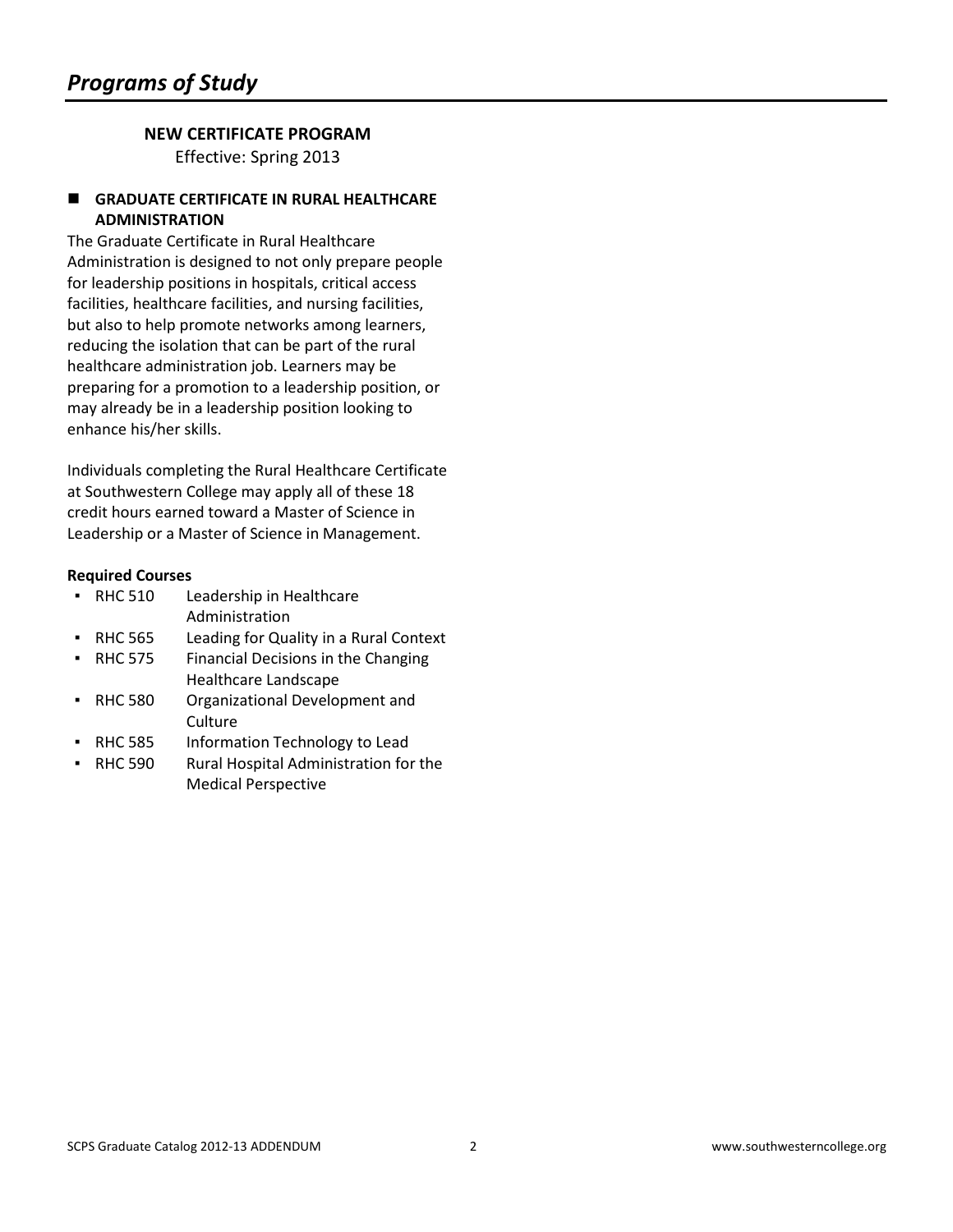#### **NEW COURSE DESCRIPTIONS**  Effective: Spring 2013

#### **RHC 510: Leadership in Healthcare Administration** (3 cr hrs)

This course studies a range of issues and related problems faced by CEOs in the rapidly changing healthcare/health services delivery system. The course offers an introduction to various leadership styles and traits with application to working in the modern healthcare industry. Challenges to leadership include managed care, the ethics of healthcare, the aging population, technology integration, and compliance issues.

#### **RHC 565: Leading for Quality in a Rural Context** (3 cr hrs)

The rewards and challenges of urban hospital administration are different from those of rural hospital administration. This course explores the barriers to quality innovation and how to dismantle them. Topics include limited resources to achieve great need; high performance leadership; the multiple roles and responsibilities for a rural hospital CEO; community outreach and relationship building; the outsider status in an insular environment; and stability, credibility, entrenchment, and trust, internal and external.

#### **RHC 575: Financial Decisions in the Changing Healthcare Landscape** (3 cr hrs)

This course prepares current and future hospital administrators with a full understanding of financial planning, control measures and financial management to effectively examine and address the complex financial challenges within the healthcare sector. The courses focuses on concepts to include demand (from physicians, patients, and families), supply distribution, utilization of resources, and cost-benefit analysis as they apply to the healthcare industry. Analysis and identification of healthcare financial trends, finance sources and reimbursement models, including current and future payment systems for healthcare, such as Medicare and Medicaid, are addressed.

#### **RHC 580: Organizational Development and Culture** (3 cr hrs)

The primary focus of this course is to understand the fundamentals of managing a healthcare environment. Healthcare CEOs must understand every level of hospital administration, from the maintenance staff to board elected by the community. The course examines the organizational process, including intervention strategies, and the role of organizational development in creating the changes that improve individuals, teams, and the organization itself. Key topics include diversity in the community and in the workplace, managing patients and staff, fundamentals of compliance, and adapting internal processes to external regulations.

#### **RHC 585: Information Technology to Lead (3 cr hrs)**

This course introduces information system design and structure principles specific to healthcare delivery. Topics include understanding contemporary information system technologies specific to healthcare, including electronic medical records, electronic reimbursement, patient information security, communication and diagnostic tools. The course also focuses on gathering and analyzing relevant institutional data for decision making. Strategies for financing continuing upgrades to information systems will be explored, and the course will cover the impact of technology on diagnosis and treating illness and disease and preparing for ways technology will continue to change medicine. The course includes a focus on the implementation and training needed to implement information technology and to further evidence-based healthcare and data driven decisions.